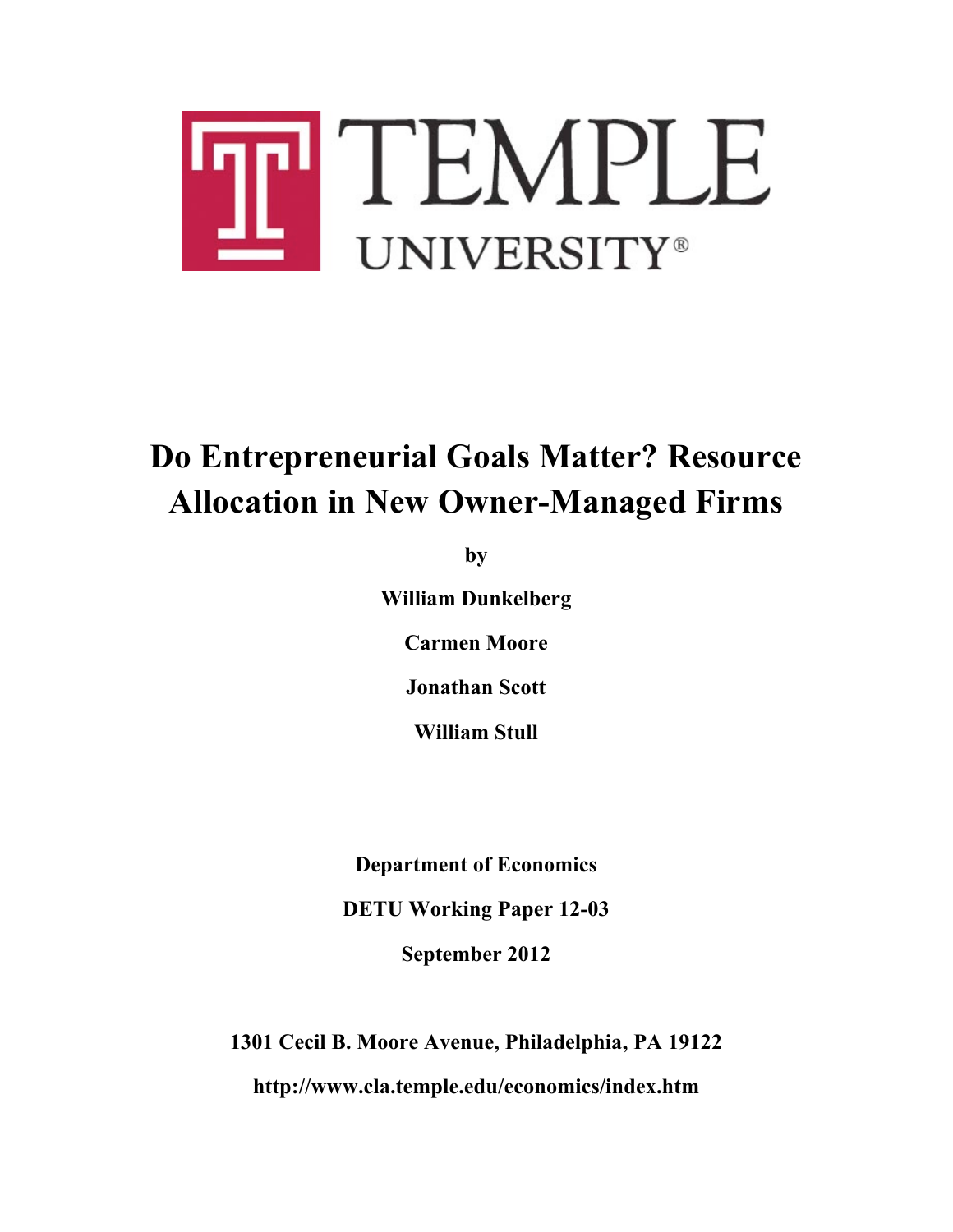## Do Entrepreneurial Goals Matter? Resource Allocation in New Owner-Managed Firms\*

William Dunkelberg **<sup>2</sup>** Carmen Moore **<sup>3</sup>** Jonathan Scott **<sup>1</sup>** William Stull **<sup>4</sup>**

Revised Draft

September 6, 2012

Key words: entrepreneurship, small business, new firms, owner goals, resource allocation

<sup>\*</sup> Earlier versions of this paper were presented at the following conferences: Academy of Entrepreneurial Finance, Chicago IL, September 2009; Eastern Economics Association, Philadelphia PA, February 2010; and International Atlantic Economic Society, Washington DC, October 2011. We would like to thank Andrew Buck, Peter Wirtz, Suzanne Clain, the journal editor, and three referees for helpful comments. Shu Deng provided valuable research assistance.

**<sup>1</sup>** Corresponding author. Department of Finance, 419 Alter Hall, 1801 Liacouras Walk, Temple University, Philadelphia, PA 19122-6083. jonathan.scott@temple.edu. Tel: (215) 204-7605; Fax: (215) 204-1697.

<sup>&</sup>lt;sup>2</sup> Department of Economics, Temple University. william.dunkelberg@temple.edu. Tel: (215) 204-6686; Fax: (215) 204-8173.<br>
Penertment of Business Admi

**<sup>3</sup>**Department of Business Administration, Morgan State University. carmen.moore@morgan.edu. Tel: (215) 668-1862; Fax: (215) 204-8173.

<sup>&</sup>lt;sup>4</sup> Department of Economics, Temple University. stull@temple.edu. Tel: (215) 204-5022; Fax:

<sup>(215) 204-8173.</sup>**Abstract**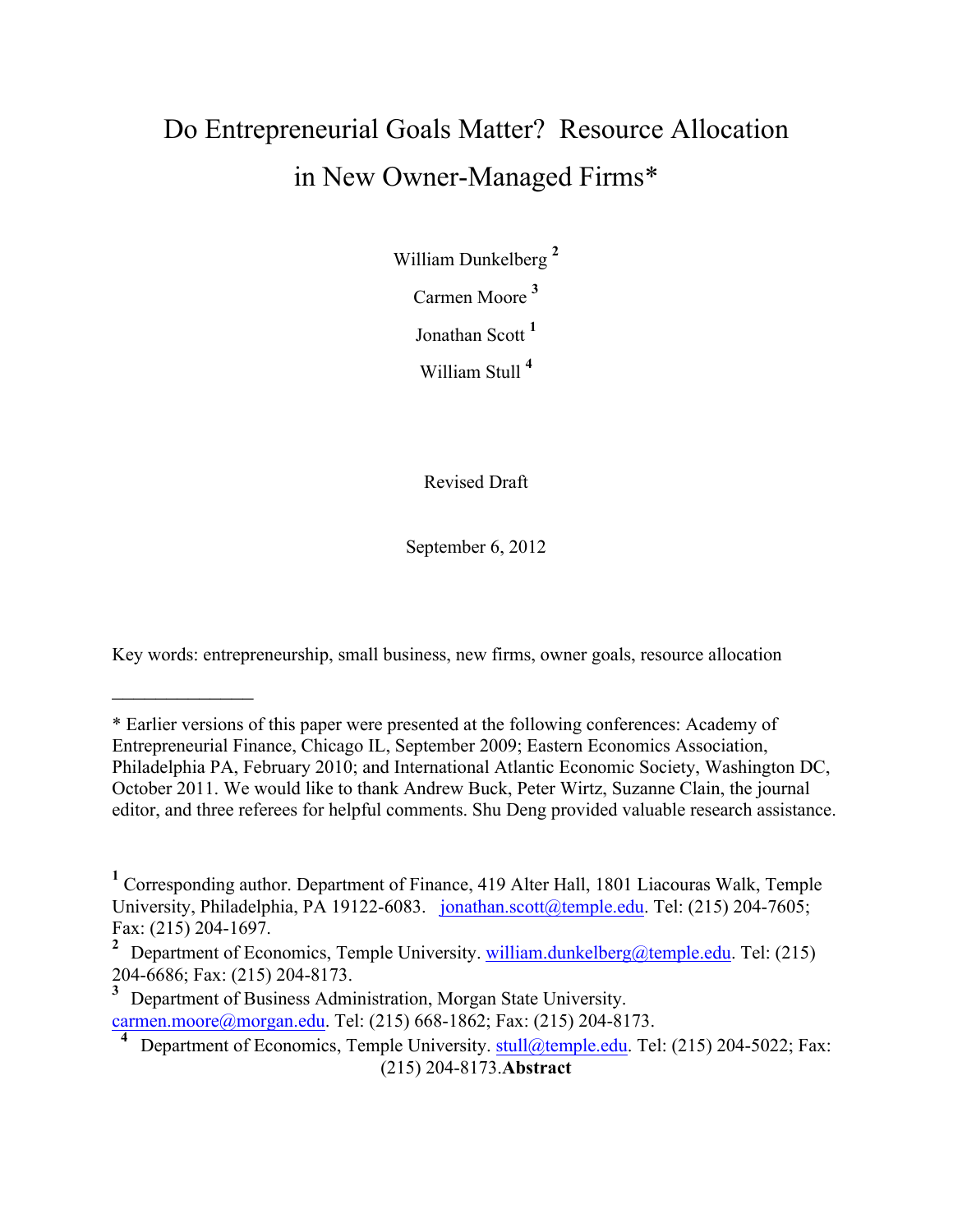This paper focuses on how entrepreneurial goals affect the resource allocation of new firm owners. It connects research in psychology and management that examines the core motivations of entrepreneurs with research in economics that models the behavior of ownermanagers as utility-maximizing rather than profit-maximizing. We hypothesize that new owners with nonmonetary goals allocate their resources differently than do owners with monetary goals and that the differences are meaningful in size. To test these hypotheses, we estimate firm level equations based on economic theories of factor demand that show how input quantities depend on owner goals. Data come from a national survey of new U.S. business owners. We find owner goals have both a statistically and substantively significant effect on resource allocation for new firms. Owners with nonmonetary goals put in more of their own and family hours rather than hiring outside employees. Implications for research and policy are discussed.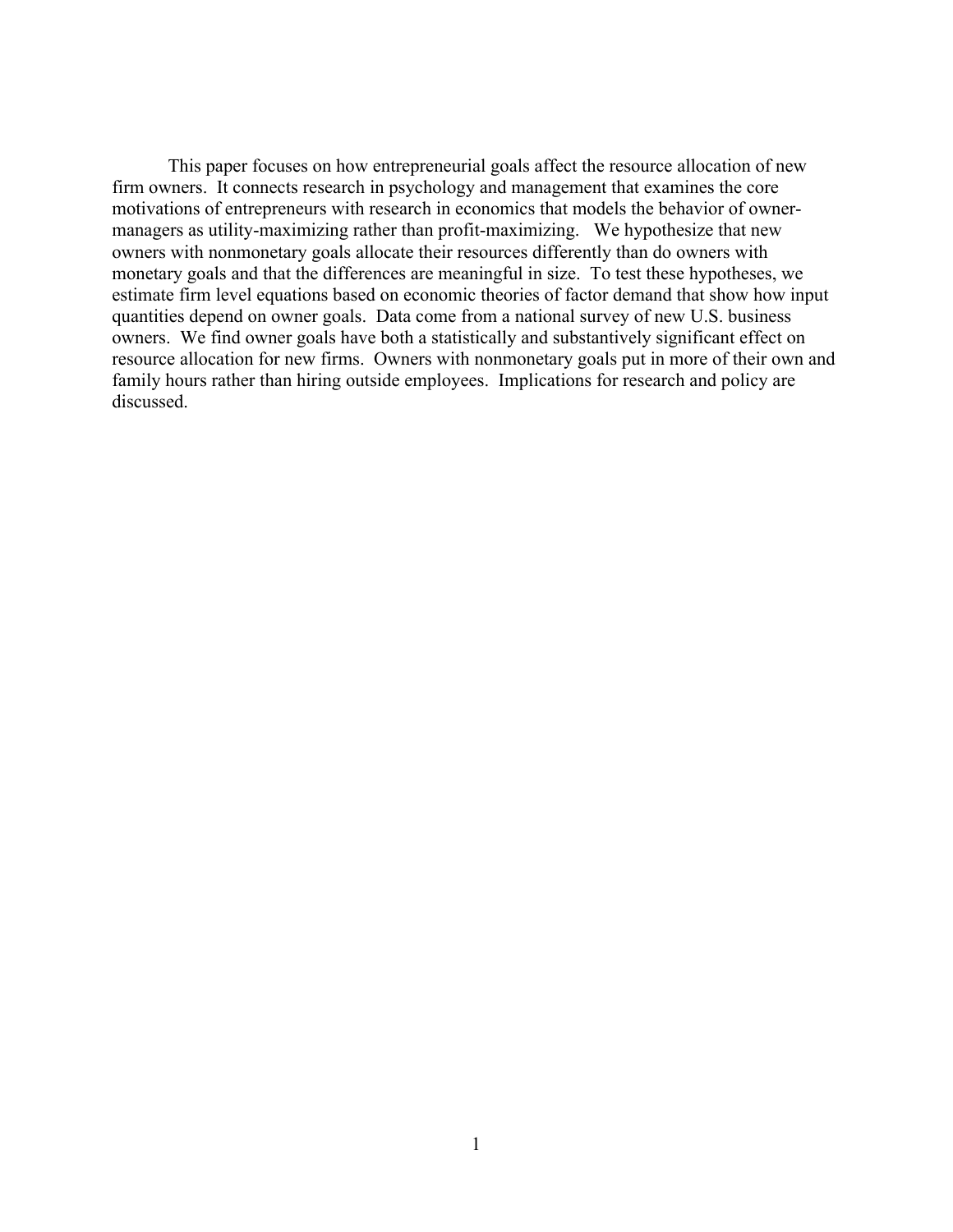#### **1. Executive Summary**

The entrepreneurship literature has long recognized that entrepreneurs have different goals when starting a business, many of which are nonmonetary such as the desire to be one's own boss. The literature has been less definitive with regard to the behavioral significance of these goals. The research reported here focuses on the influence entrepreneurial goals have on new firm resource allocation. Once businesses are launched, entrepreneurs must decide on the appropriate input mix -- for example, how much labor should be provided by themselves or family members and how much by hired employees. If goals are behaviorally important, they should affect the outcomes of these decisions. While it would seem likely that entrepreneurs with nonmonetary goals operate their firms differently than do those with monetary goals, scant evidence exists to support this assertion.

Drawing on previous work in management, psychology, and economics, we construct a conceptual framework in which the input decisions of utility-maximizing entrepreneurs are partly determined by their goals. We then specify an econometric model based on this framework consisting of equations showing firm inputs as functions of the entrepreneur's goals and a set of standard economic control variables (industry, region, and human capital measures). The model is estimated using a unique dataset obtained from survey responses given by almost 3000 new business owners across regions and industries in the U.S. The most important attribute of the survey is that new owners choose among five primary goals for starting businesses that include both monetary and nonmonetary options and that align closely with core motivations found in other empirical studies. In addition, the survey includes measures of the most important new business inputs: owner hours worked per week, family hours worked per week, number of employees, and initial capital investment.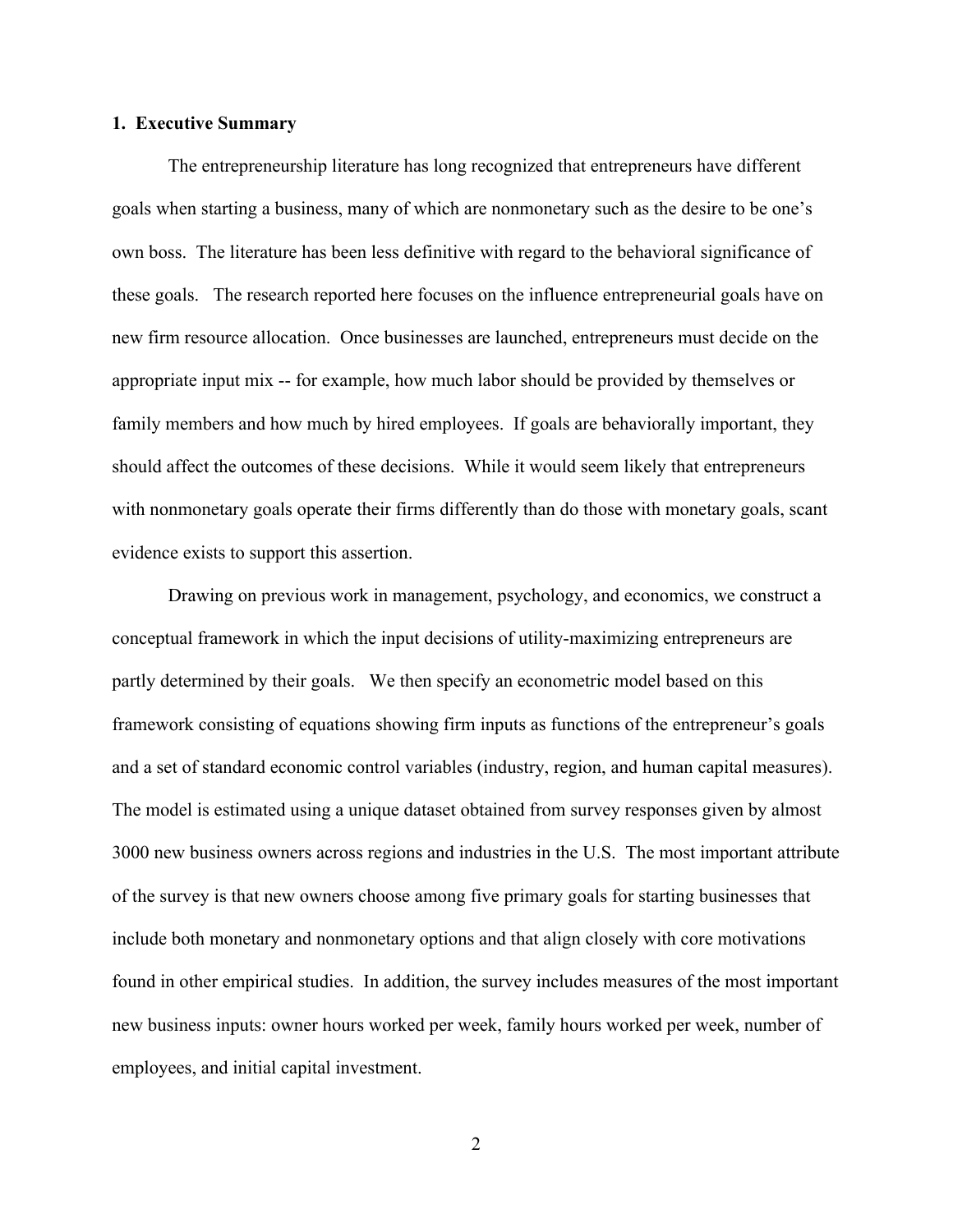We test two hypotheses:

1) entrepreneur goals affect new firm input allocation;

2) goal effects on inputs are quantitatively meaningful.

Our results show that entrepreneurs with nonmonetary goals make significantly different decisions regarding input allocations than do entrepreneurs with monetary goals in the early months of firm operation. Owners whose primary goal is nonmonetary use relatively more of their own and family labor and relatively less employee labor compared to owners whose primary goal is monetary. In addition, differences in input usage between monetary-goal and nonmonetary-goal entrepreneurs are reasonable in magnitude, particularly with regard to owner and family hours worked. For example, owners that launched their firms to "build a successful organization" worked on average about two weeks more per year than otherwise comparable owners whose primary goal was to "make more money."

In summary, the principal contribution of the paper is to demonstrate an empirically important link between entrepreneur goals and how new firms employ inputs. Because new firm outcomes are ultimately determined by entrepreneurial resource allocation decisions, our results have implications for both researchers and policy-makers. For the entrepreneurship research community, the findings suggest greater use of goal variables in theoretical and empirical models. Among other things, their inclusion will provide an alternative explanation for frequently-observed "non-entrepreneurial" behavior such as owners who refuse to close their businesses despite poor financial performance or owners who do not seek out opportunities for expansion. For policy-makers, they suggest paying more attention to entrepreneurs' nonmonetary goals in the evaluation of alternative small business tax policies, in the design of entrepreneur promotion programs, and in the assessment of entrepreneurial "success."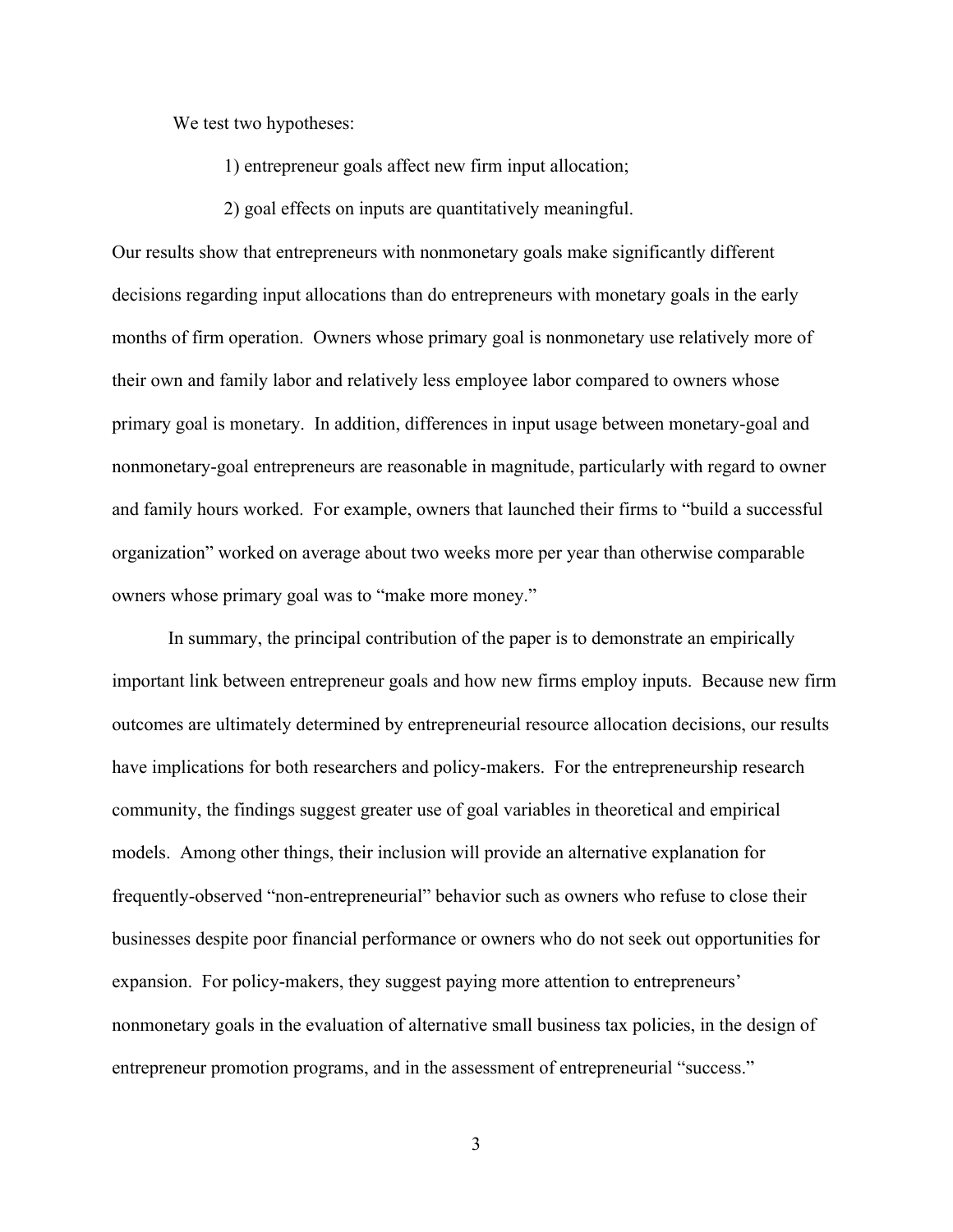## **2. Introduction**

Firms do not start themselves. Someone -- the entrepreneur -- must make a conscious decision to commit the substantial time and resources needed to plan for and launch a new venture.<sup>1</sup> Because of the difficulty of accomplishing this task  $-$  the risks that must be borne and the "impertinent obstructions" (Smith, 1776) that must be overcome -- individuals who undertake it must have strong motivations for doing so. Furthermore, given human diversity, such motivations are likely to differ from one entrepreneur to another.

The economists who created the first systematic theories of entrepreneurship recognized that people become entrepreneurs for a variety of reasons, only one of which is making money. Joseph Schumpeter (1912), for example, notes that individuals may launch new ventures out of the "joy of creating" or to establish a "private kingdom." Frank Knight (1921) observes that the "prestige of entrepreneurship" and "satisfaction of being one's own boss" must be taken into account in explaining entrepreneurial decision-making. Tibor Scitovsky (1943) develops a model in which the effect of rising income on an owner-manager's work effort depends on whether his primary goal is achieving "success" or a balanced life.

Considerable modern research on entrepreneurship builds on these fundamental insights. In the psychology and management literature, much theoretical and empirical work is based on the idea that there are a small number of core motivations for new venture creation that lie behind the much larger number of articulated reasons given by entrepreneurs. The terms used to describe these core concepts include "goals," "reasons," "purposes," "needs," "intentions," and "motivations." We use the term "goals" most frequently because it is the one used in the survey

<sup>&</sup>lt;sup>1</sup> For discussions of the relative value of the "firm" versus "entrepreneur" perspectives, see Gartner (1989) and Sarasvathy (2004). Shane and Venkataraman (2000) propose a unifying conceptual framework.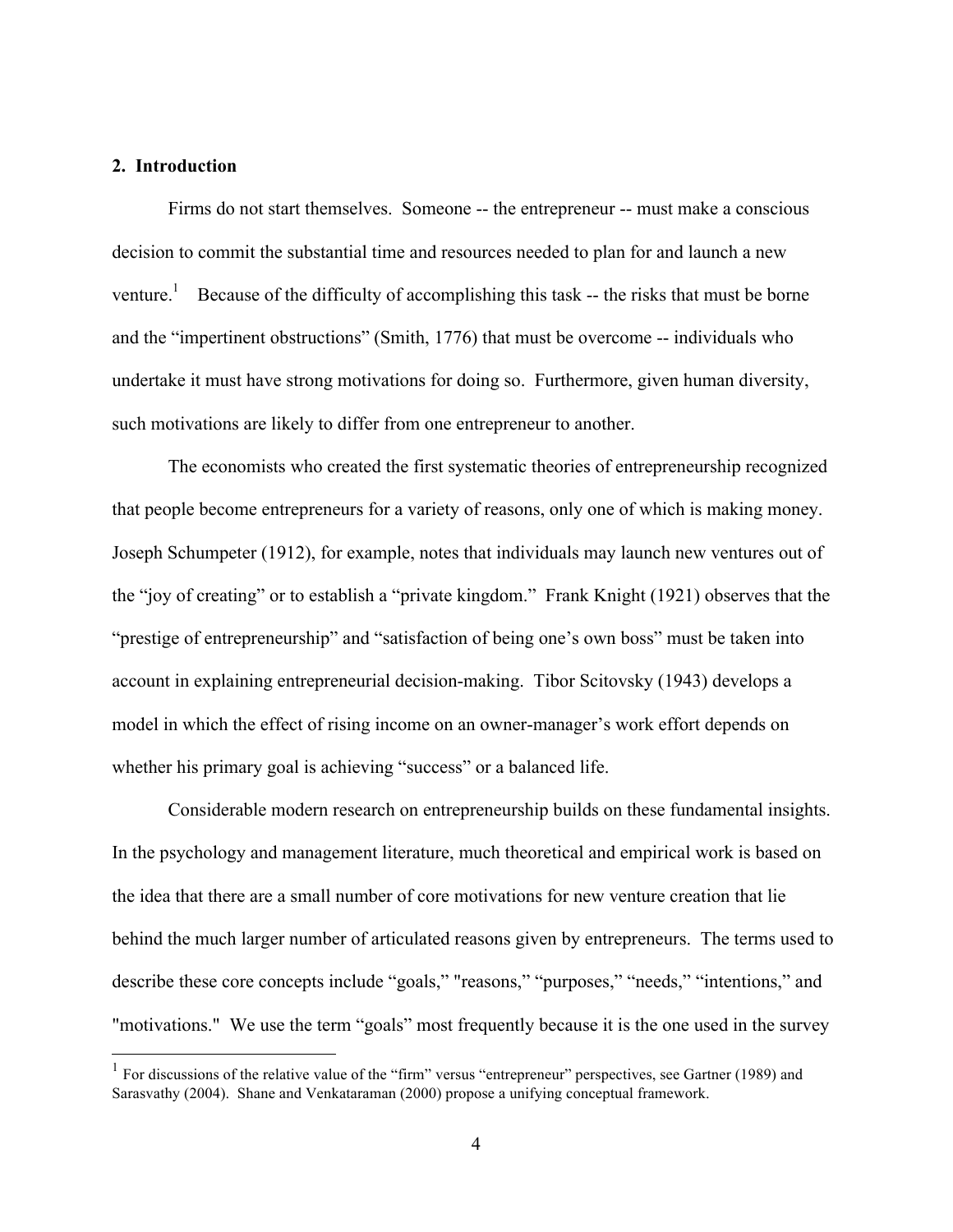question asking our sample entrepreneurs to identify their primary reason for starting a business. The empirical studies in these fields find that core motivations almost always include both monetary and nonmonetary goals, but they do not conclusively demonstrate that entrepreneurs with different goals behave differently. In the economics literature, entrepreneurs are modeled as utility- rather than profit-maximizers, but little theoretical or empirical attention is paid to the possibility that goal differences might affect utility functions and thus entrepreneur decisionmaking.

Looking at both bodies of work together, it is clear that the relevance (or irrelevance) of goals to entrepreneur behavior has not been established. The primary purpose of the present study is to help close this gap in the literature. Specifically, we hypothesize that entrepreneurs with different goals will operate their businesses differently, other things equal -- or equivalently, that they will allocate their resources (e.g., labor and capital) differently. To investigate this relationship, we construct a conceptual framework based on economic theory that describes new venture resource allocation when entrepreneurs have different goals and then use this to specify an econometric model for testing hypotheses about the goal-input linkage. For the empirical work, we use a National Federation of Independent Business (NFIB) dataset containing survey information on almost 3000 new firms from all U.S. regions and major industry groups, including information on founder goals. The paper thus represents bridge research in entrepreneurship linking traditional concerns in psychology and management with those in economics. In this regard it is a continuation of recent work aimed at bringing the mainstreams of economics and entrepreneurial studies closer together (Douglas and Shepherd, 1999; Levesque et al., 2002; Parker, 2004; Minniti and Levesque, 2008; DeTienne et al., 2008; Campbell, 2009).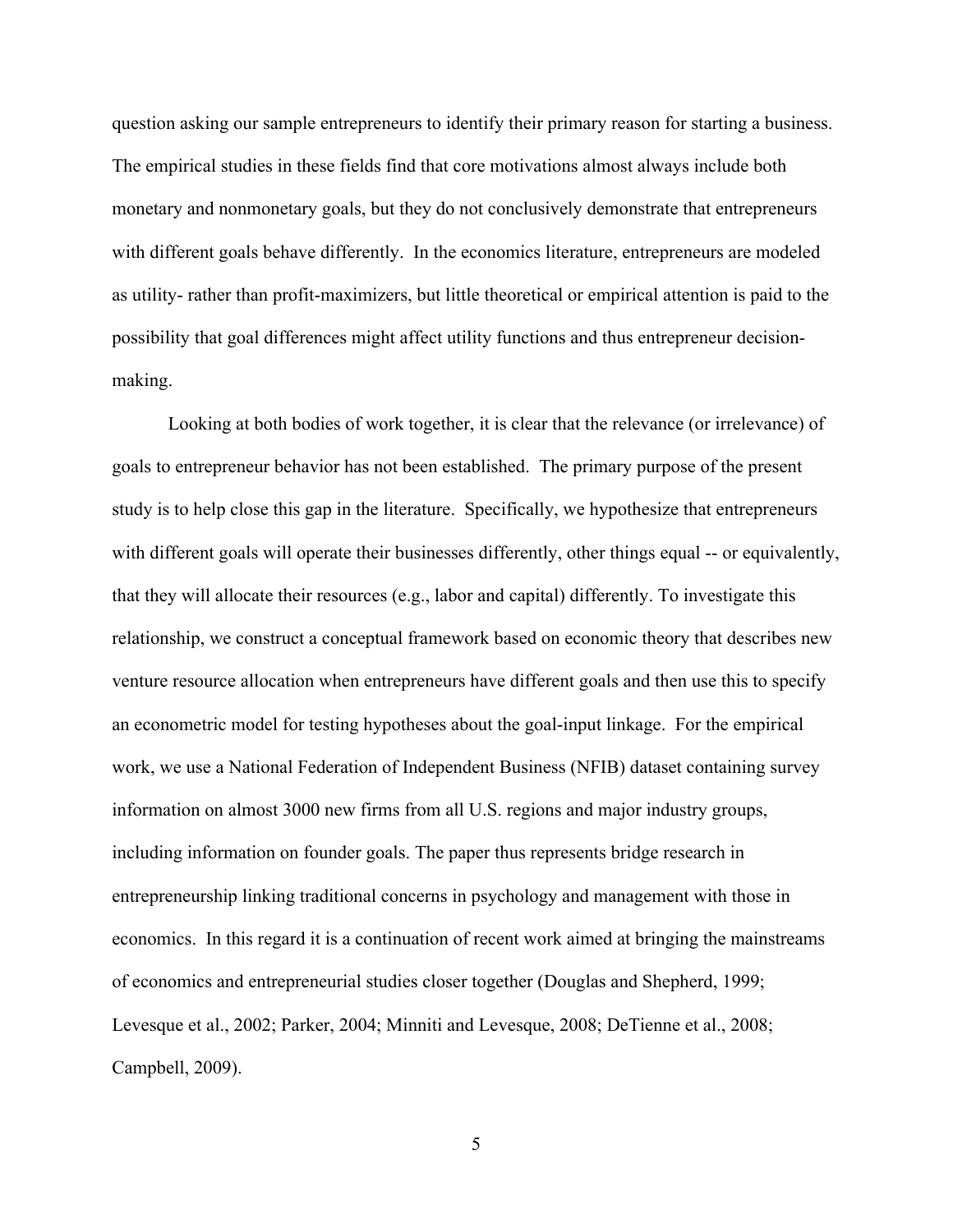The principal contribution of the paper is to demonstrate that the goals motivating individuals to become entrepreneurs have an important effect on how they run their new businesses. More specifically, our results show that goals exert both a statistically and substantively significant influence on the quantities of the inputs used by new firms across regions and industries in the U.S. economy. To the best of our knowledge, there is no published research that presents comparable findings.

The paper is organized as follows. Section 3 summarizes the relevant literature; Section 4 develops a conceptual framework for the empirical analysis and presents two hypotheses; Section 5 describes the data; Section 6 specifies the econometric model and discusses estimation methodology; Section 7 presents the empirical results; Section 8 summarizes the key findings, discusses their implications for research and policy, and suggests future avenues for research.

## **3. Previous Research**

Comprehensive surveys of the entrepreneurial goals literature have been provided by other scholars (Carter et al., 2003; Santarelli and Vivarelli, 2006). We give an overview to indicate the literature's breadth and importance, and then use it to position our work relative to that of other researchers.

#### *3.1. Core Motivations*

Entrepreneurs as a group typically give many reasons for why they intend to start, or actually do start, new businesses. As a result, much attention has been paid in the goals literature to identifying simpler underlying motivational structures that can then "explain" (and thus be a substitute for) the wide variety of articulated reasons (Scheinberg and MacMillan, 1988; Birley and Westhead, 1994; Morton and Podolny, 2002). Empirical studies often begin by distilling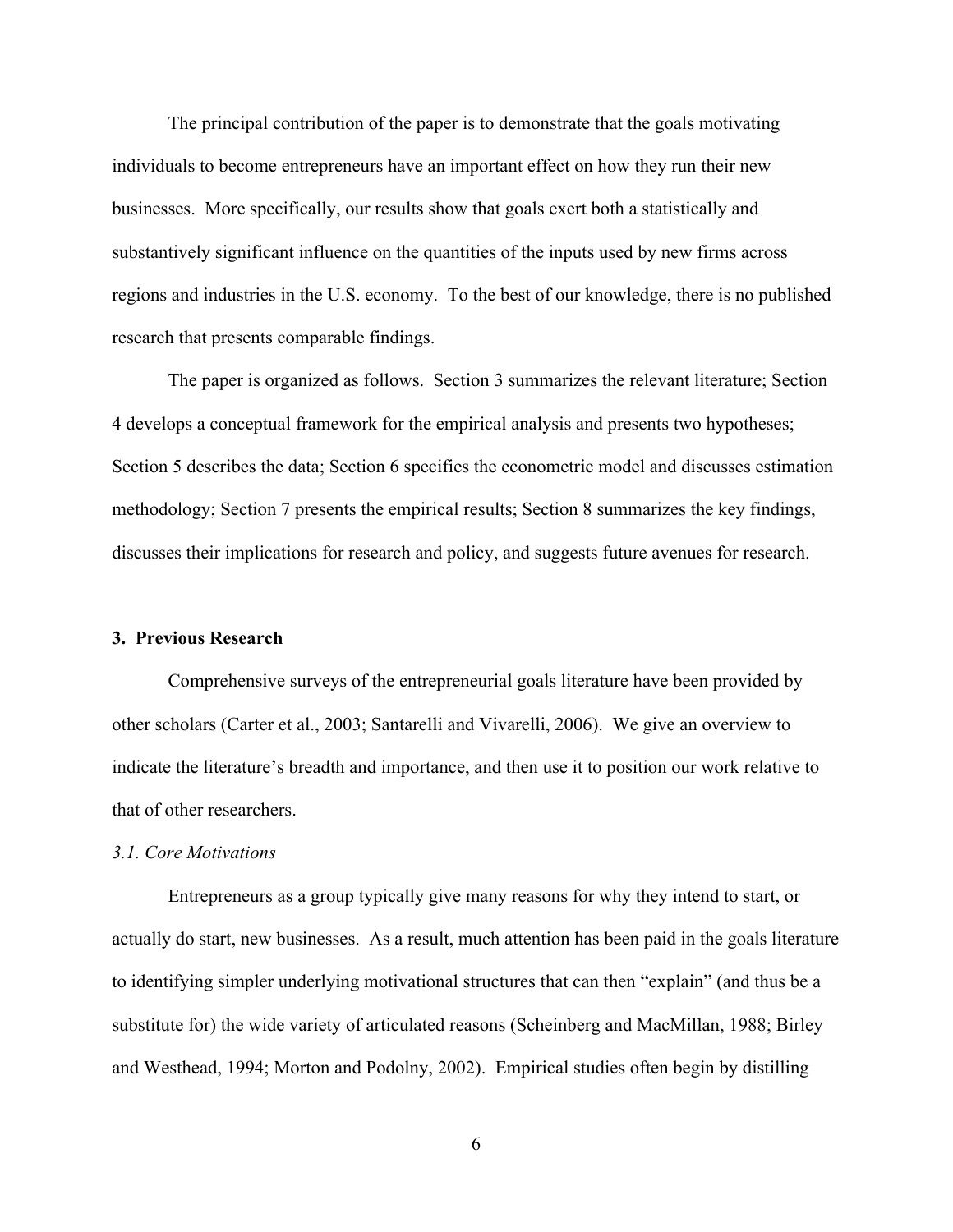core motivations from a larger group of reasons obtained from questionnaires, typically using factor analysis. Researchers do not always find the same core motivations, but some – particularly those relating to achieving independence and making money – occur repeatedly.

Typically, core motivations do not represent the end product of a research project. Instead, they are "intermediate inputs" used to accomplish some larger intellectual purpose. Broadly speaking, three such purposes are commonly found in the literature: creating entrepreneur typologies (Dunkelberg and Cooper, 1982; Woo et al., 1991; Stewart et al., 2003), comparing goal distributions across different populations (Scheinberg and MacMillan, 1988; Carter, 1997; Kepler and Shane, 2007; Moore, 2007), and explaining entrepreneurial behavior and outcomes. Our paper belongs to the third of these research strands.

#### *3.2. Explaining Entrepreneurial Behavior and Outcomes*

Studies in this strand focus on the development and testing of theories linking the reasons individuals start businesses to actual (or anticipated) actions and outcomes – including becoming an entrepreneur in the first place.<sup>2</sup> Goals thus function as independent variables in this body of work. Research in the first two strands listed above has been concentrated in the psychology and management literature. In this third strand there is research in both these fields and in economics, though the lines of inquiry have evolved independently.

## *3.2.1. Psychology and Management Literature*

A variety of papers in this literature present theories which include goals as determinants of entrepreneurial behavior – the latter encompassing not only the decision to launch a business

<sup>&</sup>lt;sup>2</sup> In some cases the focus is on "intentions" in addition to, or instead of, behavior (Birley and Westhead, 1994; Douglas and Shepherd, 1999). As noted by Krueger et al. (2000), research in psychology has demonstrated that intentions are strong predictors of planned behavior "particularly when that behavior is rare, hard to observe, or involves unpredictable time lags."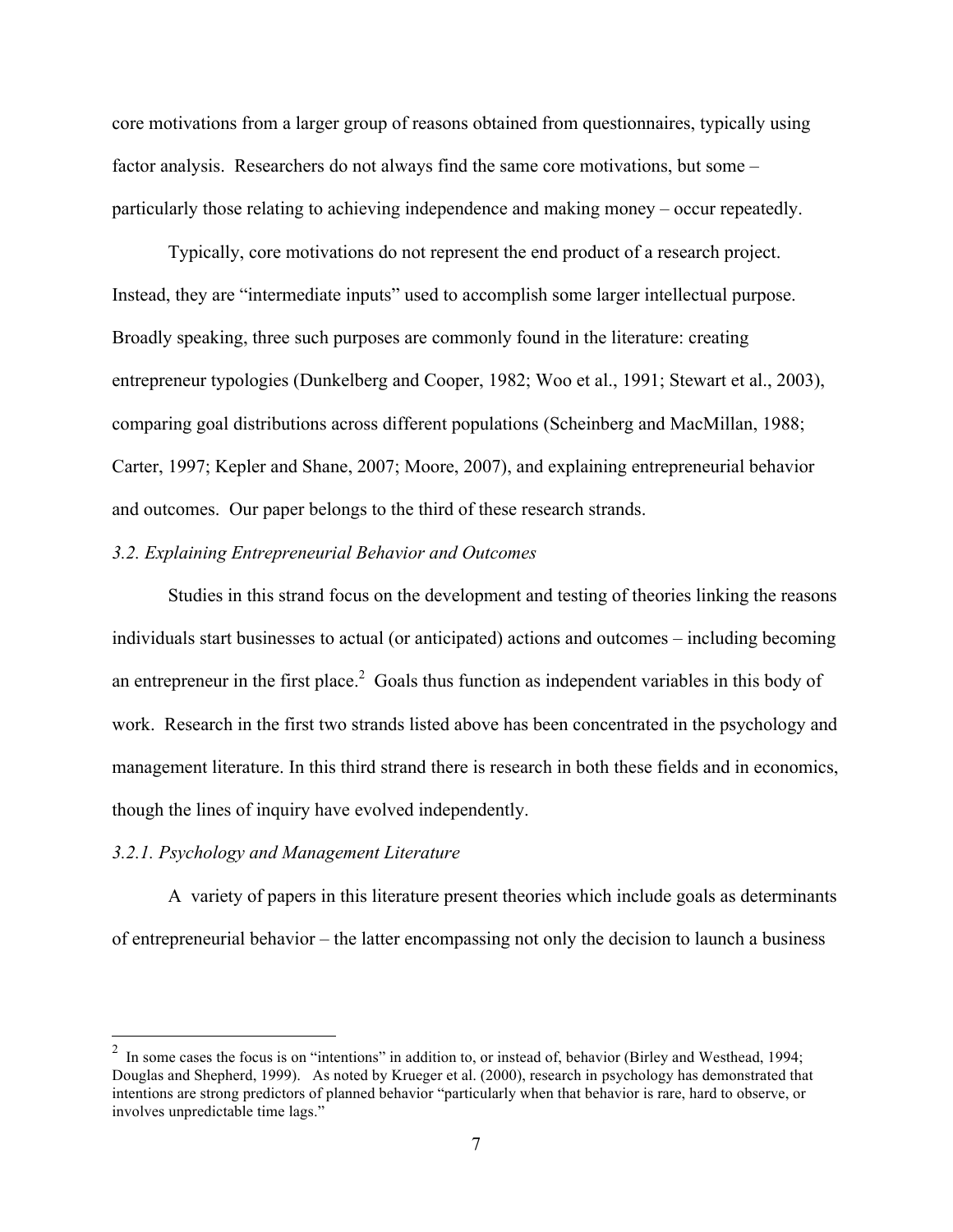but also post-launch owner-manager actions and the outcomes that flow from them.<sup>3</sup> Douglas and Shepherd (1999) and Levesque et al. (2002), for example, build formal utility-maximizing models of career choice in which the decision to be an entrepreneur depends on financial considerations and the desire for independence. In a study that goes beyond the launch process, Naffziger et al. (1994) construct a dynamic theory in which personal goals – both financial and nonfinancial – repeatedly affect what they refer to as the "decision to behave entrepreneurially." Other papers providing conceptual links between goals and entrepreneurial behavior include Kaufmann (1999), Krueger et al. (2000), and Shaver et al. (2001).

A considerable body of empirical research tests hypotheses emerging from these theories but with mixed results. Some papers report significant relationships between entrepreneurial goals and behavior while others do not. In the former group, Gatewood et al. (1995) find that female nascent entrepreneurs -- i.e., those in the process of creating a new firm -- are most likely to establish a business if their goals (e.g., the desire to be one's own boss) are internal and stable. Choo and Wong, in a more recent study (2006), find that nonfinancial goals are more important than financial goals in explaining the decision of retired Singapore military officers to launch a business. Other studies with results showing some causal connection between goals and behavior include Cooper and Dunkelberg (1986), Kolvereid (1996), and Buttner and Moore (1997)

Not all research efforts find this link, however. Birley and Westhead (1994), in a study of new British owner-managers, find significant differences among their respondents with regard to the reasons given for starting a business. However, these differences in reasons do not explain differences in firm success as measured by business size or growth. They conclude that their work supports the view that the reasons for starting a business have "minimal influence" on its

 $3$  A parallel approach for corporate leaders can be found in the upper echelons theory literature (Hambrick, 2007).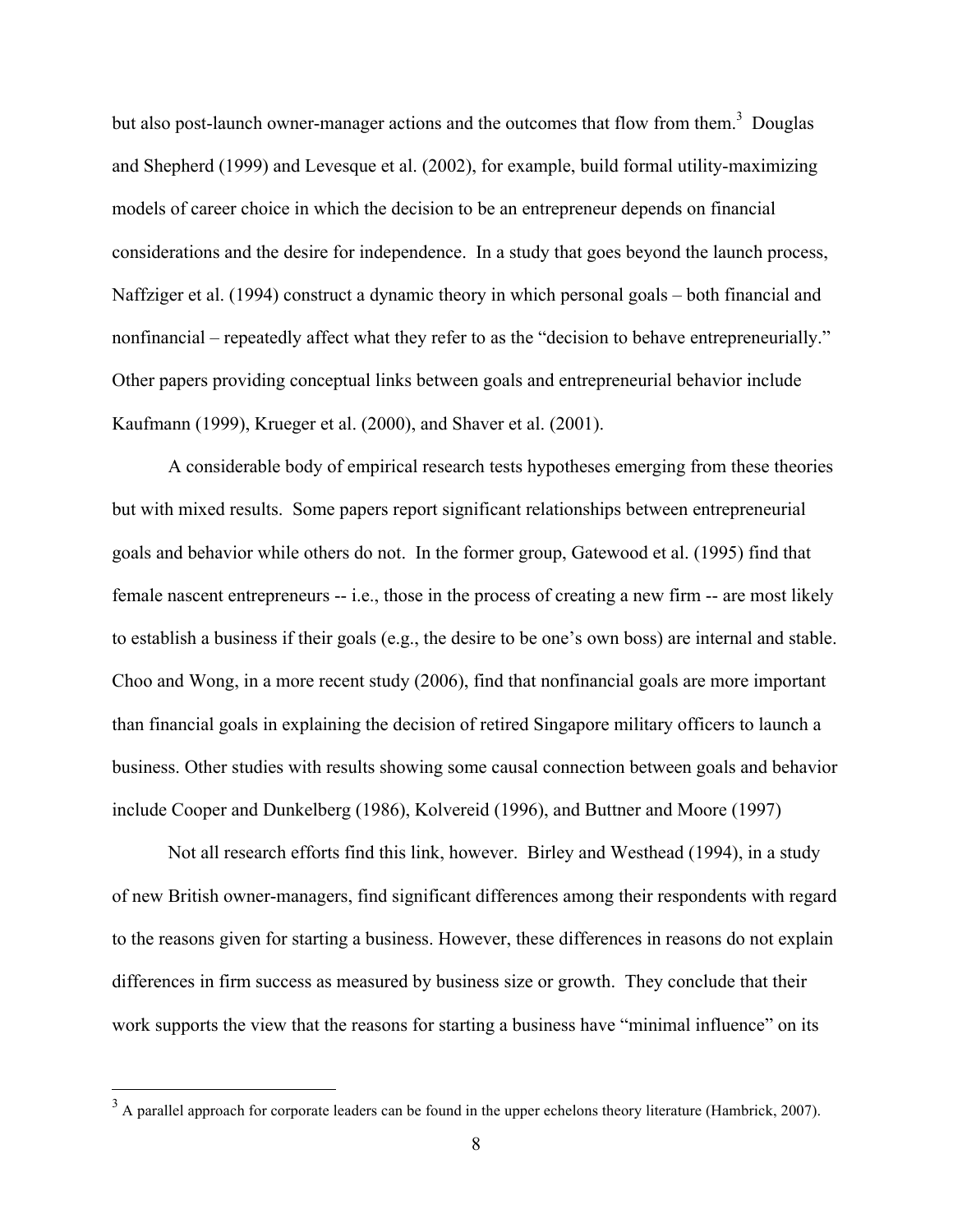future growth, wealth creation, and job generation. Carter et al. (2003) reach a similar conclusion with regard to the effect of goals on the decision to become an entrepreneur. Using data from the Panel Study of Entrepreneurial Dynamics (PSED I and PSED II; Reynolds and Curtin, 2008), they find only small differences between the goal distributions of nascent entrepreneurs and non-entrepreneurs. They conclude that researchers analyzing the decision to enter the startup phase of a new venture should focus on other behavioral and cognitive variables.

The current study builds on these prior studies in two ways. First, it accepts their fundamental premises concerning the core goals that motivate people to start businesses – namely, that they are few in number and that they include both monetary and nonmonetary elements. Second, it recognizes that theoretical support for the proposition that goals affect entrepreneurial decision-making is relatively strong but that empirical support is mixed, with some researchers coming to negative conclusions concerning the overall value of goals as predictors of behavior. Our research is an extension of the empirical portion of this work and provides a new analysis of the goal-behavior linkage. The focus is on how goals affect a particular – and previously unstudied – dimension of entrepreneurial activity: the allocation of inputs in the early years of operation.

## *3.2.2. Economics Literature*

A substantial body of theoretical research uses the standard tools of microeconomics to analyze the behavior of the owner-managed firm, nearly all of which derives from Scitovsky's 1943 article (Olsen, 1977; Hannan, 1982; Formby and Millner, 1985). The main objective of most of this work (though not of the research presented here) is to identify the theoretical utility function and market conditions under which utility-maximizing behavior by an owner-manager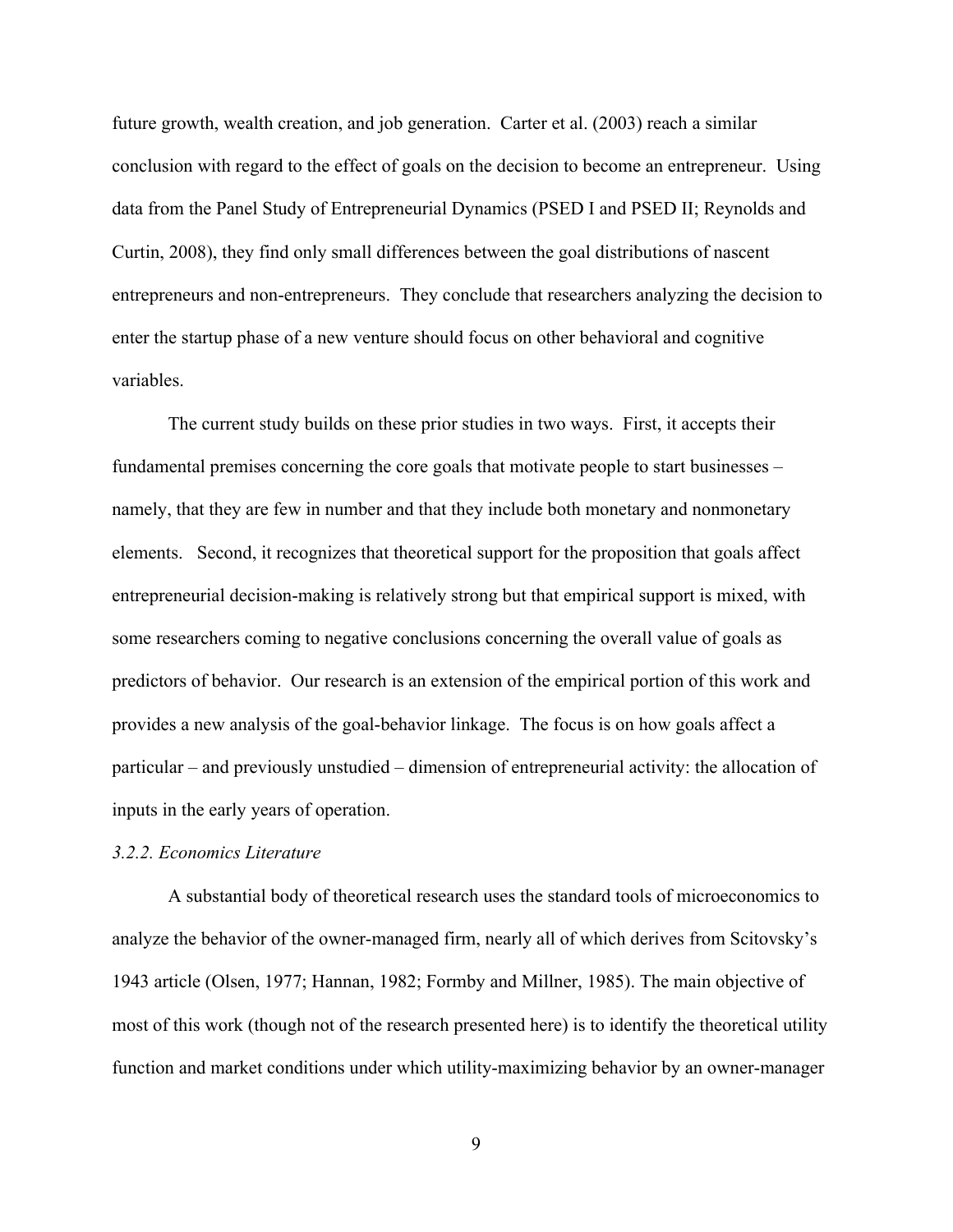yields the same short- and long-run outcomes as (economic) profit-maximizing behavior. As a result, the papers are not specifically about new owner-managers, and few explicit connections are made to the reasons for starting a business that are the central concern of the present work. Goal differences can be an explanation for the utility function differences analyzed in the papers, but this possibility is only mentioned by a subset of the authors and usually only in a context that is outside the formal modeling process.

The empirical economics literature specifically addressing the link between goals and behavior is sparse.<sup>4</sup> The two papers that come closest to the research presented here are by Morton and Podolny (2002) and Singell and Thornton (1997). The first focuses on the motivations for owning a California winery. The authors construct a model of winery owner behavior that partitions owners into two groups based on their goals: those in business for "love" and those in business for "money." They find that owner scores on the study's "love" and "money" variables have a statistically significant effect on pricing and quality decisions.

Singell and Thornton begin by noting that firm owners may have preferences regarding the types of labor they hire that are independent of relative productivity. They then build a model of firm input choice in which the labor input quantities appear in both the ownermanager's utility and production functions. This model is not based on the owner-manager's reasons for starting the business, but it does generate input demand relationships that depend on his "tastes" (as embodied in his utility function) for certain inputs separate from their contribution to profit. Analysis of the model leads to the prediction that owner-managers with different tastes will hire inputs in different proportions. The empirical portion of the study, using a small sample of family-operated Utah dairy farms divided into "utility-maximizers" and

<sup>&</sup>lt;sup>4</sup> Some indirect evidence for the significance of nonmonetary goals in the decision to be one's own boss can be found in the self-employment literature (Hamilton, 2000; Moskowitz and Vissing-Jorgensen, 2002; Åsteboro and Thompson, 2007).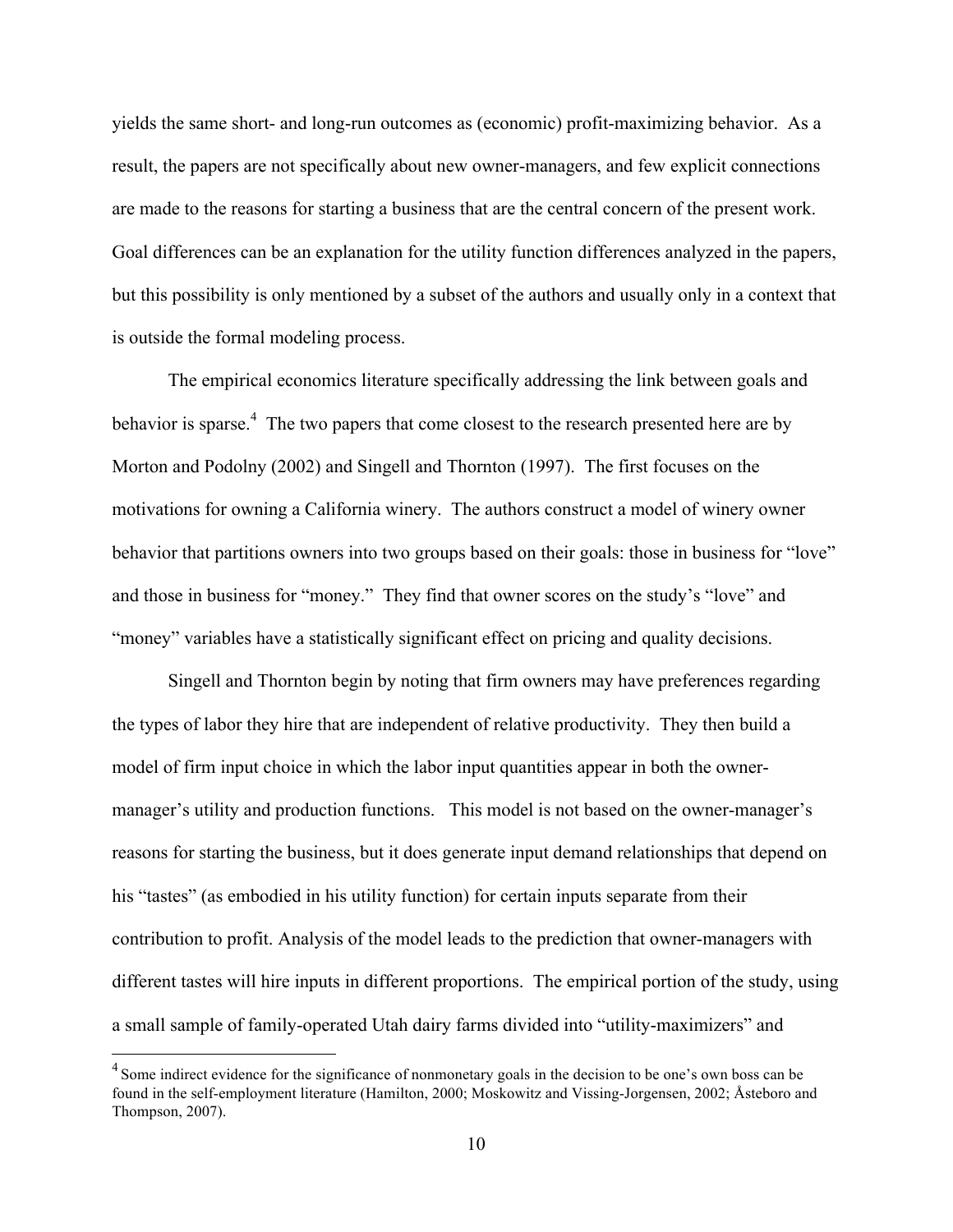"profit-maximizers," finds that utility-maximizing farms use more family-owned labor and capital relative to hired labor than do profit-maximizing farms.

Both the conceptual framework for the present paper and the econometric model based on this framework derive from these earlier lines of inquiry. As will be discussed in more detail in the next section, our conceptual framework is essentially the same as the one underlying the theoretical papers analyzing the behavior of the owner-manager. Our econometric model is different from the ones used by Morton and Podolny (2002) and Singell and Thornton (1997) but with significant overlap. We estimate firm level input relationships, as does Singell and Thornton (but not Morton and Podolny), and we use reasons for starting businesses as independent variables, as does Morton and Podolny (but not Singell and Thornton). It differs from the models used in both papers in its explicit use of goals identified as important in earlier studies, in its exclusive focus on new firms, and in its application to firms in a wide variety of industries and regions.

#### **4. Conceptual Framework and Hypotheses**

 The conceptual framework for our research is derived from established economic theories of input decision-making by the competitive firm. Traditional textbook microeconomic theory (e.g., Henderson and Quandt, 1980) assumes the firm maximizes profit (the difference between total revenue and cost) with respect to input quantities subject to its production function and exogenous prices. These assumptions lead to a set of firm level input demand equations, one for each input, in which the dependent variables are input quantities and the independent variables are input prices and output prices. In the general case, all prices enter into each demand relationship.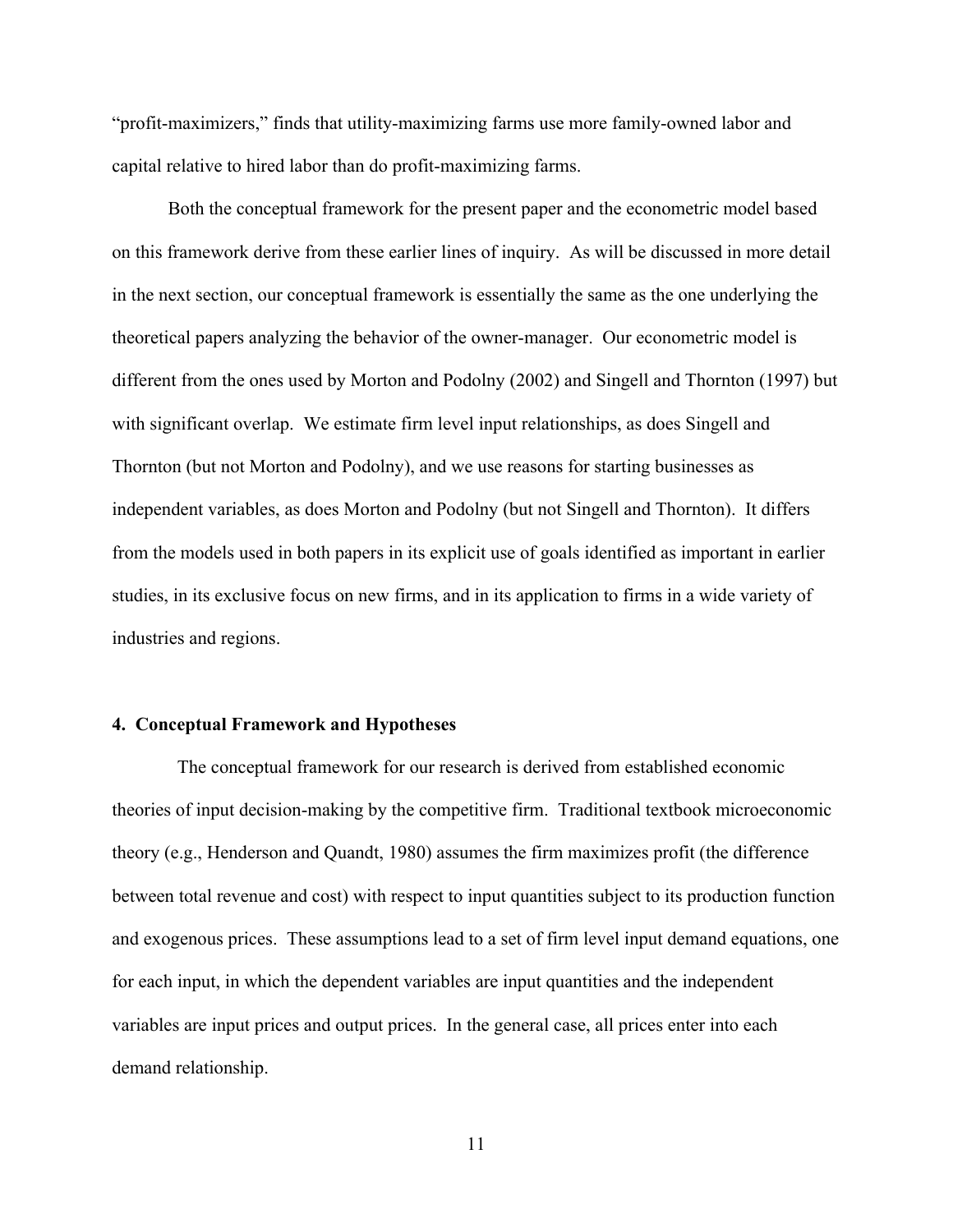The theoretical literature on the owner-managed firm cited in the previous section modifies the textbook input demand model in three ways. First, it separates owner-provided inputs (mainly labor) from those purchased in the market. The latter are included in the firm's (accounting) cost relationships, the former are not. Second, it assumes that the results of firm decision-making – specifically, the allocated quantities of owner-provided and (in some papers) purchased inputs and the resulting accounting profit – are evaluated subjectively by the ownermanager. This means that owner-managers are modeled as utility- rather than profit-maximizers with utility functions whose arguments include both accounting profit and variables representing sources of non-market costs and benefits that may result from firm ownership and control – most commonly input quantities (or their opposite in the case of labor inputs, leisure).<sup>5</sup> Third, it assumes that different owners can have different "tastes" with regard to the relative importance of the elements in their utility functions. In Scitovsky's classic paper (1943), for example, all owner-managers value leisure and accounting profit (both entering their utility functions) and face a trade-off between them, but they differ in the relative value they assign to these "goods" as indicated by the slopes of their indifference curves at different income levels. Utility maximization in the owner-managed firm model yields input demand equations that depend on the owner-manager's utility function as well as his production function and market prices.

Our conceptual framework takes the owner-managed firm model as its point of departure and adds three additional assumptions. The first is that the business is a new one so we can

 $<sup>5</sup>$  All models in this literature assume the marginal utility of leisure is always positive, implying the marginal utility</sup> of work effort is always negative. This assumption yields conventional downward-sloping indifference curves for the owner in accounting profit-leisure space. Many entrepreneurs are "workaholics," however, who seem to prefer work to leisure. This suggests an alternative specification for the entrepreneur utility function wherein the marginal utility of work is positive (and hence the marginal utility of leisure is negative) for initial work hours but then turns negative as hours increase beyond some point. This approach yields U-shaped indifference curves. As long as accounting profit increases with work effort, however, the utility-maximizing quantity of work hours will always be in the range where the marginal utility of work is negative. For arguments for and against "effort-preferring" entrepreneurs, see Douglas and Shepherd (1999).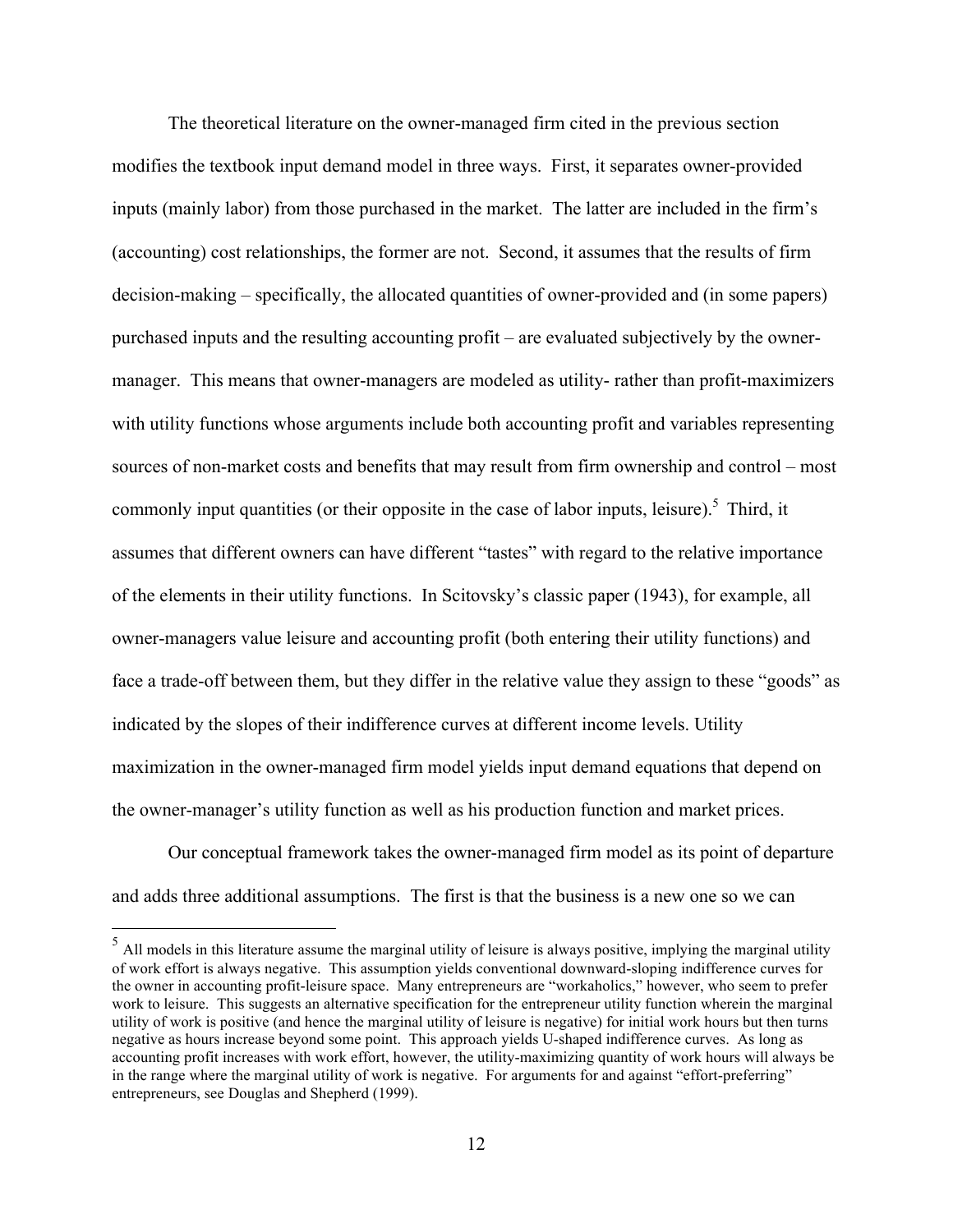legitimately refer to the owner-manager as an entrepreneur. The second is that the entrepreneur's utility function is determined by his primary goal in launching his business. The third is that the arguments in his utility function include not only his own labor hours (as in the Scitovsky model) but also the quantities of the other inputs. In this setting, utility maximization leads to firm input quantities that depend explicitly on the entrepreneur's primary goal.

More specifically we assume (following Singell and Thornton, 1997) that our firms use four primary inputs to produce output: owner labor, family labor, employee labor, and capital. These are the entrepreneurs' decision variables. Neither owners nor family members are paid a wage for their labor input. Instead, families are compensated as a whole out of accounting profit. Input prices for employee labor and capital and output price are exogenous. The firms' production functions vary by industry and have the quantities of the four inputs as arguments. Our database provides measures of entrepreneur education and experience. These human capital indicators are also included as arguments in the production function to take account of their likely effect on the marginal productivity of the primary inputs.<sup>6</sup>

Building on the earlier goals research (Morton and Podolny, 2002; Choo and Wong, 2006), we assume that entrepreneurs have different reasons for starting businesses, that these reasons are small in number and exogenous, and that they include both monetary and nonmonetary objectives.<sup>7</sup> To integrate this approach with the owner-manager literature, we assume all entrepreneurs have a single primary goal which can be either monetary or nonmonetary (e.g., building an organization). Each entrepreneur then has a utility function

 $\frac{1}{6}$  $6\,$  A more formal description of the production and utility functions that underlie our conceptual framework may be found in the Appendix.

 $<sup>7</sup>$  The exogeneity assumption means that the paper does not seek to explain goal differences among entrepreneurs or</sup> goal changes over time by any given entrepreneur. The first of these topics is addressed in the literature on goal distributions across populations cited in Section 3.1. The second is the central concern of the literature on retrospection bias cited in Section 5.3.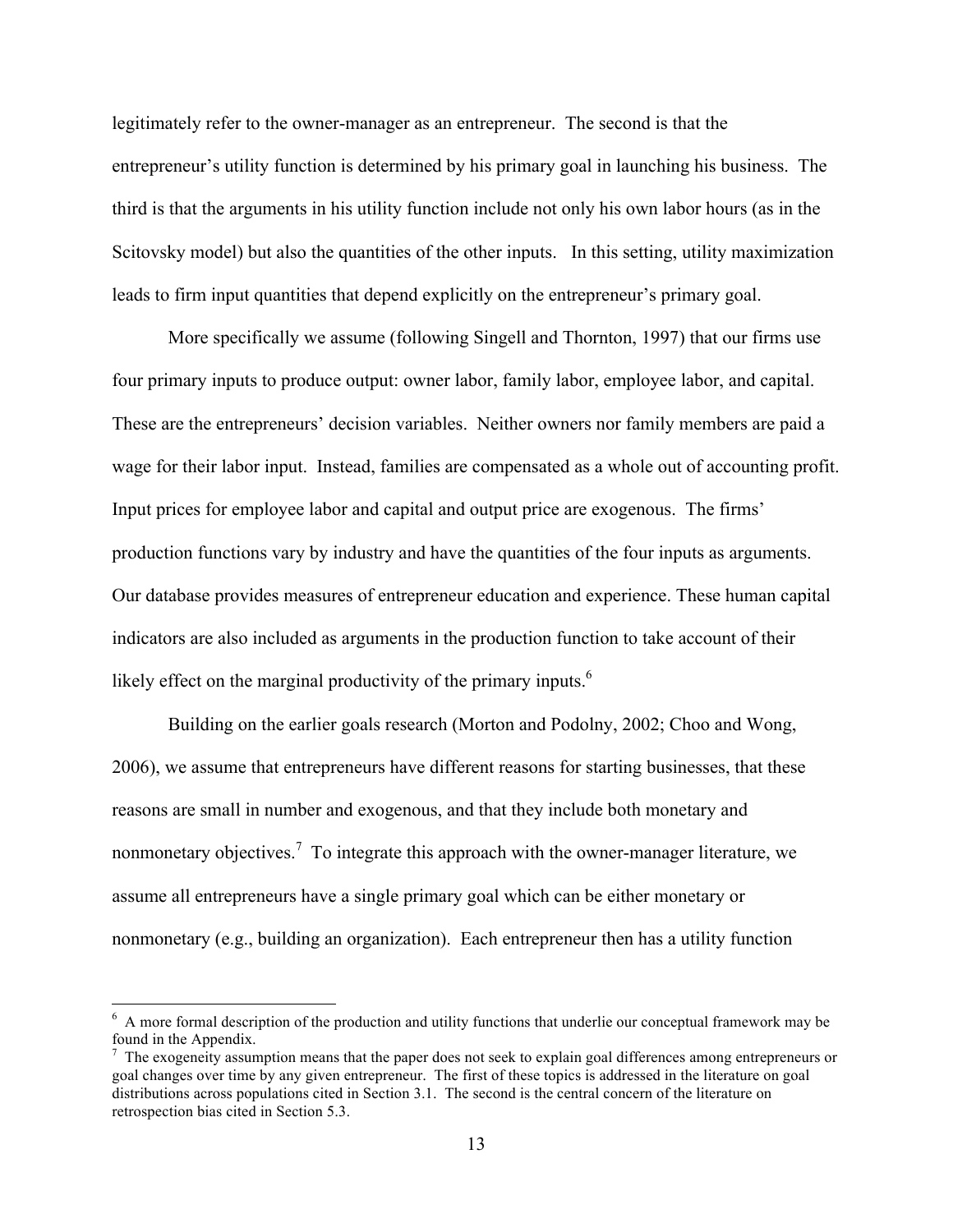whose parameters depend on his primary goal and whose arguments are accounting profit and the quantities of the four inputs. The inclusion of labor and capital quantities in the utility function allows an entrepreneur to receive direct utility (or disutility) from these inputs beyond their contribution to accounting profit (Errington and Gasson, 1994; Singell and Thornton, 1997).

Given utility functions with these features, new owners with different goals may choose different input combinations. Consider, for example, an entrepreneur whose primary (nonmonetary) goal is building an organization. Utility maximization by this individual may lead him to allocate more of his own and family labor to the enterprise (in an effort to create a larger firm) than would be allocated by an otherwise identical entrepreneur whose primary goal was monetary.

Overall, this framework specifies that new firm input quantities depend on both entrepreneur goals and standard economic variables -- input prices, output prices, and production function characteristics. The main purpose of the present research is to assess the strength of the goal variable effects on input allocations controlling for all other influences. To do this, we test two hypotheses. The first focuses on the statistical significance of these effects:

## *Hypothesis 1: Entrepreneur goals affect new firm input allocation.*

Entrepreneur goals may have a statistically significant effect on inputs, but such a finding is not particularly important unless the effect is economically meaningful. For example, if new owners with nonmonetary goals worked 0.5 hours per week more than those with monetary goals, the result, even if statistically significant, would not be substantively significant if owners overall averaged 60 hours per week. The second hypothesis thus focuses on effect sizes: *Hypothesis 2: Goal effects on inputs are quantitatively meaningful.*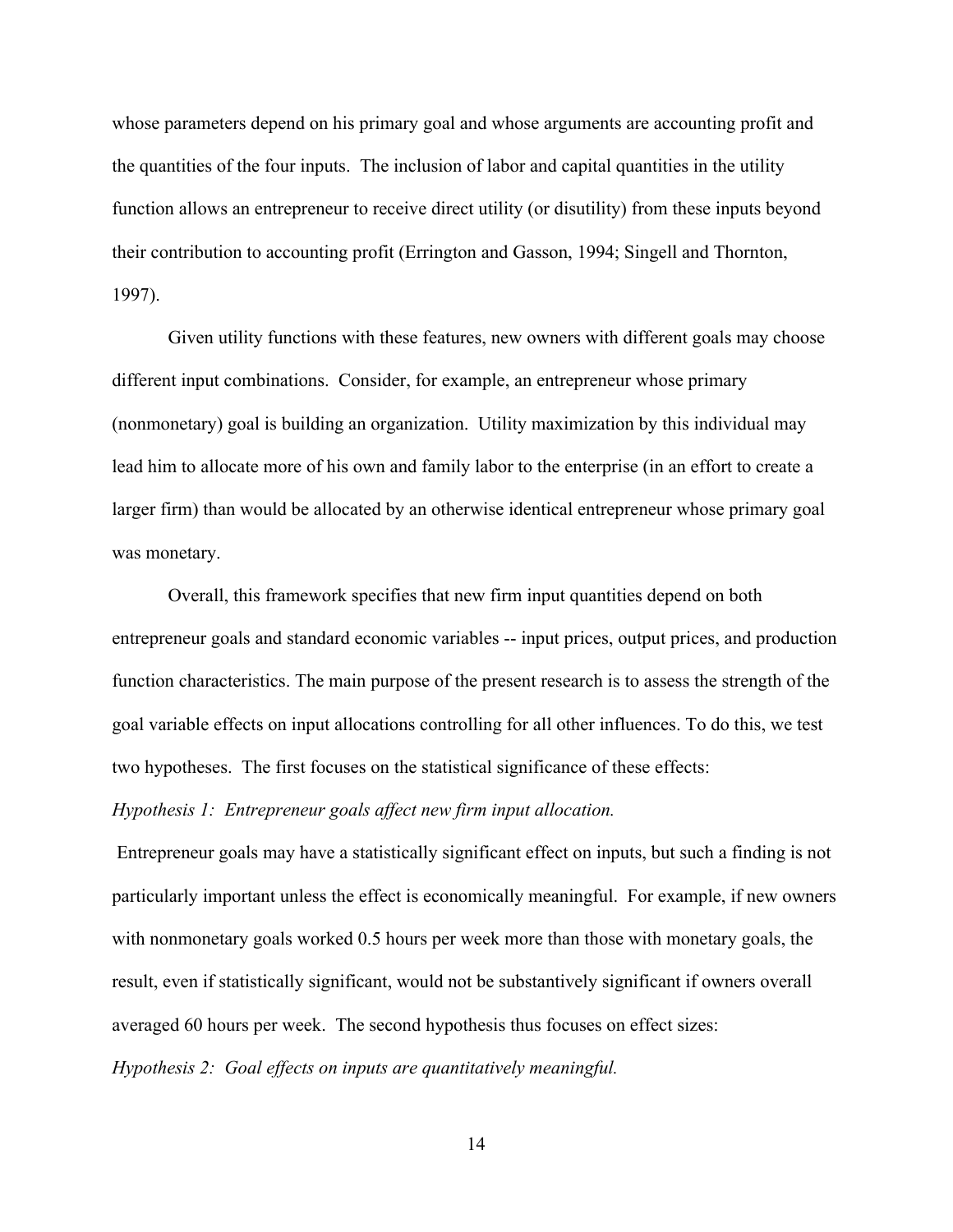## **5. Data**

#### *5.1. Sample Description*

The research reported here uses a dataset obtained from the first year of a three-year panel study of new business owners conducted by the NFIB from 1985 to 1987 (Cooper et al., 1990). In May 1985, the NFIB sent initial questionnaires to the approximately 13,000 organization members who reported that they had recently become business owners. Of the 4,814 that were returned, only the 2,994 firms reporting a first sale in 1984 or the first five months of 1985 were selected for further analysis. The purpose of the first sale requirement was to exclude nascent firms from the sample (distinguishing it from the PSED samples which only include such firms).<sup>8</sup> In addition to having made a first sale,  $75\%$  of the 2,994 firms had the equivalent of two or more full-time employees at the time of the survey.

Data were collected on a wide variety of entrepreneur and firm characteristics. Table 1 gives an overview. Respondents were predominantly male, not members of a minority group, and between the ages of 25 and 54. Most also did not have a baccalaureate degree and had never previously owned a business. More than 75% had prior supervisory or management experience, however; and almost 50% had parents who owned a firm. Their businesses were distributed across the eight U.S. Census regions and nine industries, with a heavy concentration in the retail and service sectors. Almost 70% of the firms were newly created and over 70% had only a single owner. Nearly 90% made their first sale within three months after their first major business expenditure.

## *5.2. Variables*

 <sup>8</sup> <sup>8</sup> We assume the nascency period ends with the first sale. The PSED ending point is slightly different (Reynolds, 2000).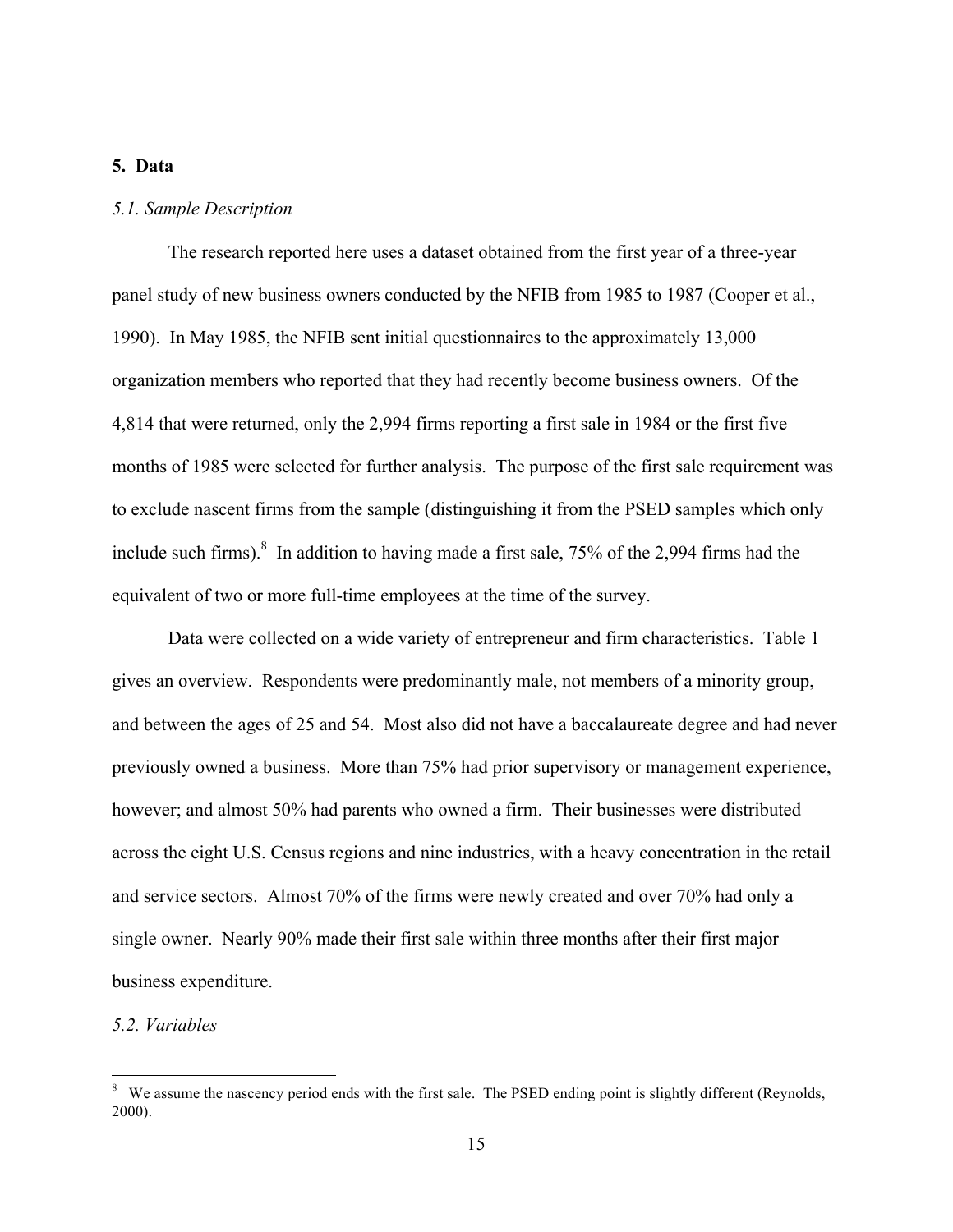The dependent variables in our empirical model are firm input quantities and the key independent variables are the primary goals of the new owners. As noted in the previous section, inputs may also depend on more objective factors such as prices, production function characteristics, firm ownership structure, and firm mode of acquisition. We capture the influence of these using a set of control variables that differ in general from the specific economic variables identified by the textbook and owner-manager models. We therefore do not interpret our estimated relationships as input demand functions.

#### *5.2.1. Dependent Variable: Inputs*

The NFIB survey provides measures for the four primary resource inputs identified in the conceptual framework: owner labor  $(L<sub>O</sub>)$ , family labor  $(L<sub>F</sub>)$ , employee labor  $(L<sub>E</sub>)$  and capital  $(K)$ . Table 2 displays the relevant summary statistics. L<sub>O</sub> is *owner hours* per week; it has a mean value of 56.5 hours and a median value of 60.0 hours, with almost 80% of the respondents reporting between 41.0 and 80.0 hours. L<sub>F</sub> is *unpaid family hours* per week with a mean of 15.9 hours and a median of zero hours. LE is the number of *employees* measured in full-time equivalents (FTEs) with part-time workers counted as 0.5 FTE. The mean and median values for this measure are 4.7 and 3.0 respectively. K, *initial capital investment*, was collected using the intervals shown in Table 2 rather than in specific dollar amounts. Using the midpoints of all the categories except the last where \$500,000 is used, the mean value for this measure is slightly more than \$51,000 and the median value is \$34,000.

The first three  $(L_0, L_F, L_F)$  are count measures – i.e., variables that only take on nonnegative integer values.<sup>9</sup> The distributions of two of these,  $L_F$  and  $L_E$  are highly skewed. The

<sup>&</sup>lt;sup>9</sup> Employees are reported in FTEs resulting in many values ending in 0.5. Because of this, the series had to be rescaled (multiplied by 2) to convert all values into integers.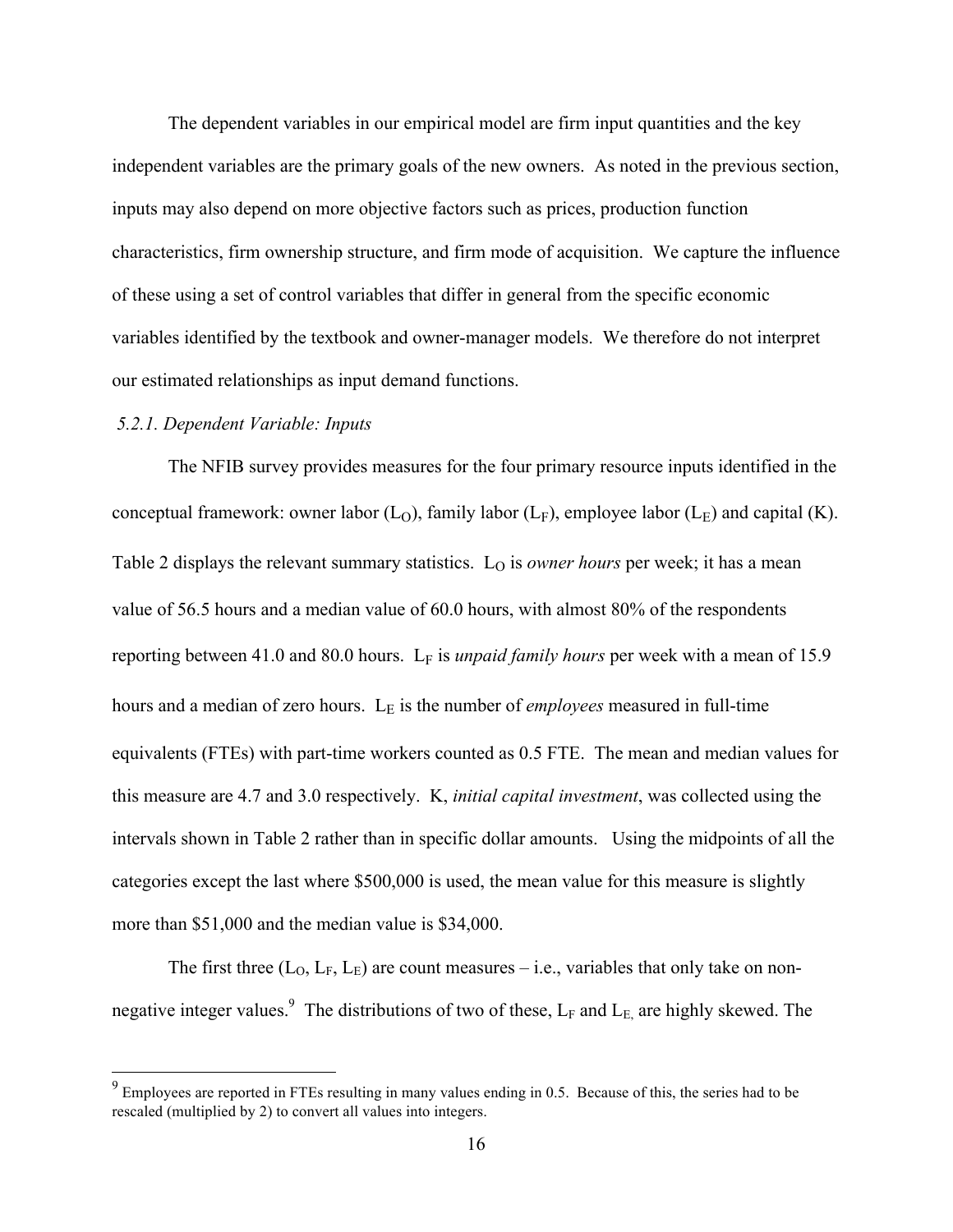fourth dependent variable, K, is categorical and ordered. These distributional characteristics affect the choice of estimation procedure.

## *5.2.2. Independent Variables: Goals*

The question in the NFIB survey that we use to identify an entrepreneur's primary goal is: "When you went into your business, what were your most important goals?" The choices are:

- \* Make more money than you would have otherwise (MO)
- \* Let you do the kind of work you wanted to do (WK)
- \* Avoid having to work for others (AV)
- \* Build a successful organization (BU)
- \* Other/No response (OT).

Owners rated the choices from most important to least important on a five-point scale. The distribution of first choice (i.e., primary) goals is shown in Table 3. The most frequent first choice is BU, chosen by 29% of the respondents, followed by WK chosen by 25%. MO and AV were chosen by 17% and 18% of the respondents respectively. Only 10% chose the other category or gave no response (OT). The NFIB goals, in addition to being intuitively reasonable, align closely with core motivations for starting businesses found in many other studies (Scheinberg and MacMillan, 1988 Shane et al., 1991; Kuratko et al., 1997; Carter et al., 2003; Choo and Wong, 2006; Reynolds and Curtin, 2008). Goals enter the empirical model as dummy variables. There are four such variables (for five goals), each taking on the value one for a particular primary goal and zero otherwise.

## *5.2.3 Independent Variables: Controls*

There are three groups of control variables. Summary statistics are presented in Table 4. The first group consists of variables that capture the industry and price effects identified in the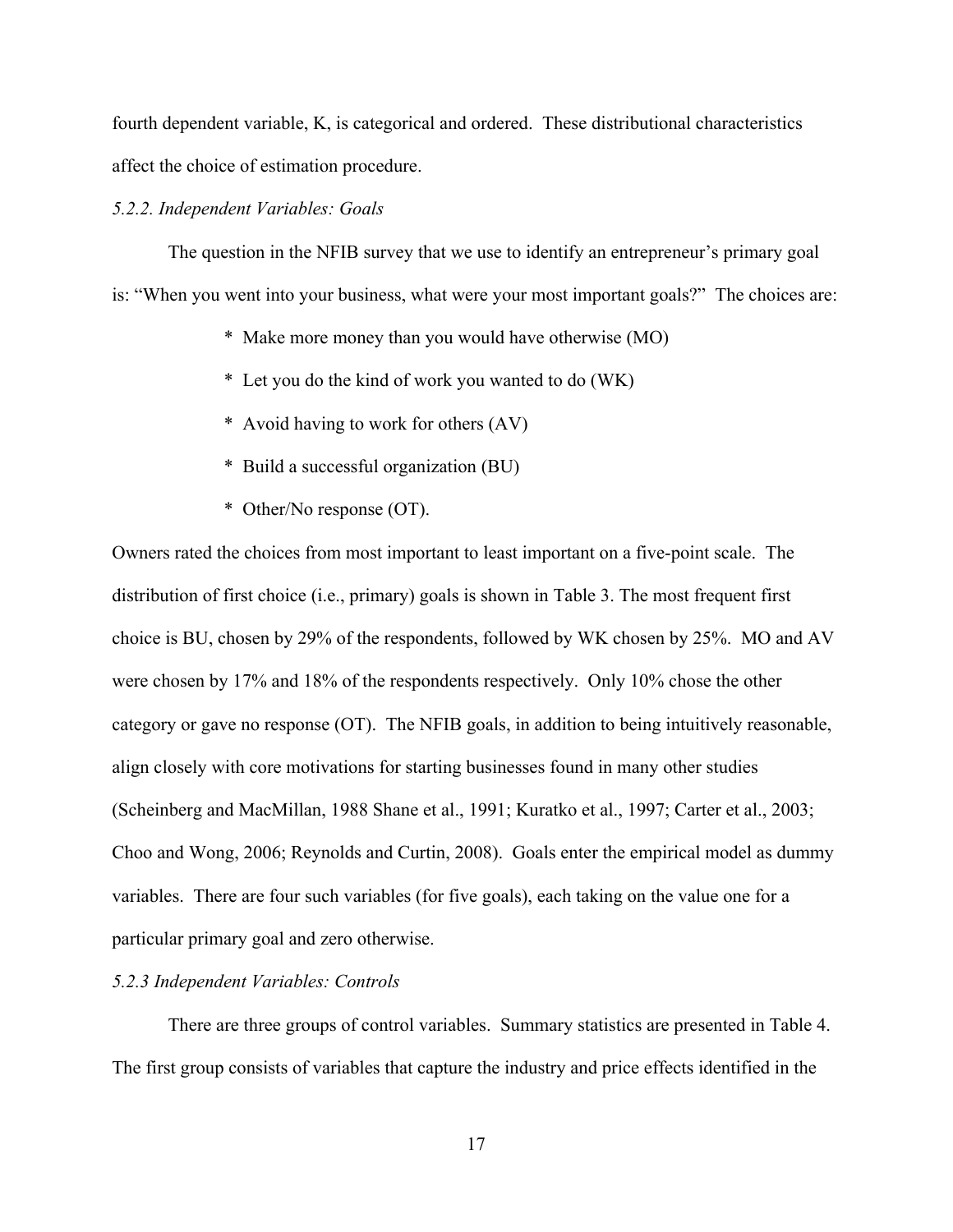conceptual framework. Firms in different industries have different production functions and face different input and output prices. In addition, input and output prices for firms in the same industry may vary by region. Following the procedure used by many other empirical studies of firm and entrepreneur behavior (Graves and Langowitz, 1996; Westhead et al., 2001; Townsend et al., 2010; Ucbasaran et al., 2010; Chua et al., 2011), we control for such influences using dummy variables: eight industry variables (for nine industries, using 2-digit SIC classifications) and seven regional variables (for eight regions).<sup>10</sup> Because of the importance of labor in most small-scale production processes, we supplement these dummy variables with a separate measure of the price of labor: *industry-region wage*, the median industry wage rate by region in 1985 (computed using data from U.S. Department of Commerce, Bureau of Economic Analysis, Regional Economic Information System database). $<sup>11</sup>$ </sup>

The second group of controls accounts for production function differences arising from differences in the human capital entrepreneurs bring to their new businesses. Inclusion of such variables is standard practice in empirical studies of entrepreneurship (Watson et al., 2003; Cassar and Craig, 2009; Townsend et al., 2010; Ucbasaran et al., 2010). Included in this group are measures of the owner's age, education level, number of business classes, number of previous full-time jobs, management experience, business ownership experience, and parents' business ownership experience. Each of these variables enters the empirical model in categorical form. There are three age dummy variables (for four categories); four education dummies (for five categories); three business class dummies (for four categories); five previous jobs dummies

<sup>&</sup>lt;sup>10</sup> For a discussion of the strengths and weaknesses of such imperfect proxies see Wooldridge (2002).

<sup>&</sup>lt;sup>11</sup> With regard to the price of capital, approximately 50% of the financing for the typical sample firm comes from personal savings or loans from "friends, family, and fools," the opportunity cost of which is unlikely to vary much by region or industry (Cooper et al., 1990; Dunkelberg and Scott, 2011). We assume price differences for the remaining 50% are captured by the region and industry dummy variables (particularly the latter).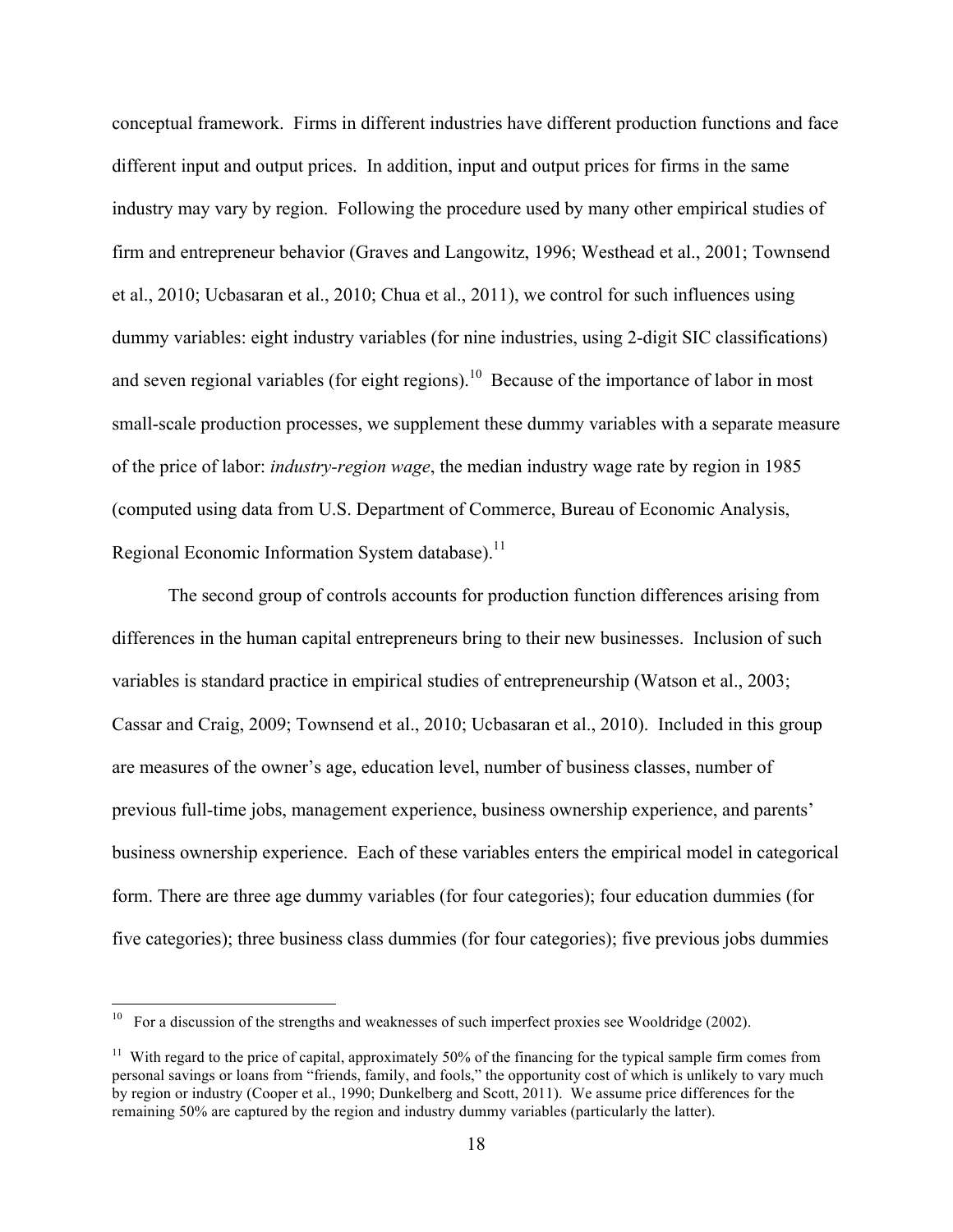(for six categories); and single dummy variables (Yes  $= 1$ ) for management experience, previous ownership, and parents' previous ownership.

Not all entrepreneurs are the sole owners of newly created businesses as assumed in the conceptual framework. As shown in Table 1, the NFIB sample includes new owners who purchased the firm  $(28%)$ , inherited the firm  $(2%)$ , or were brought in to take it over  $(3%)$ . It also includes owners with one partner (20%) and with two or more (9%). Firms deviating from the single-owner-of-new-firm prototype are likely to have different resource allocation patterns than otherwise identical non-deviating firms. For example, firms with multiple partners might have greater access to resources and therefore be larger (i.e., have more capital goods and employees) than single-owner firms. The third group of controls consists of two dummy variables included to capture such effects. The first, *non-startup*, captures "entrepreneurial mode" (i.e., how the new owner acquired the business); it takes on the value zero for the startup case and one for the non-startup case. The second, *partners*, captures the firm's ownership structure; it takes on the value zero for the no-partner case and one for the one-or-more-partners case.

#### *5.3. Data Assessment*

The NFIB survey data has four distinct strengths given the objectives of this paper. First, the sample is both large and comprehensive. Most empirical studies of entrepreneur behavior are based on datasets with a small number of cases and limited industry coverage. Studies using the PSED survey data are exceptions to this statement, but the PSED I and PSED II initial interview samples are still only 28% and 40% respectively of the NFIB sample size (Reynolds and Curtin, 2008). Second the NFIB dataset contains detailed information on both the new owner and his firm. It provides not only the study's dependent variables (resource inputs) and key independent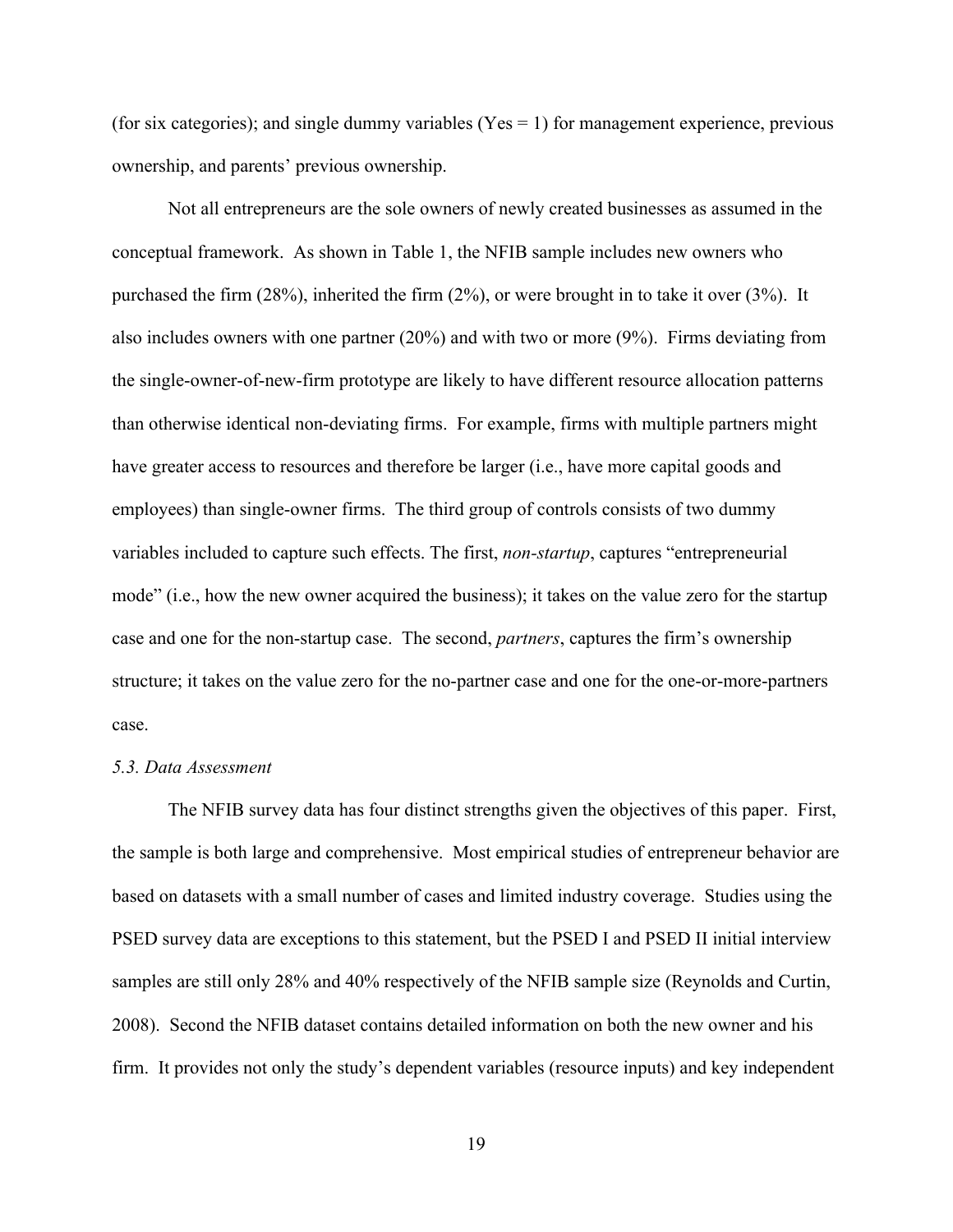variables (goals) but also many other firm and owner descriptors that enter the empirical model as controls. Third, the NFIB goal variables are well aligned with the core motivations for starting businesses found in other studies. Fourth the NFIB firms are new and in operation. This means that we test for goal effects in firms that are no longer nascent (unlike those in PSED) and do so at a moment in their history -- within 17 months of the first sale -- when these effects are likely to be the strongest. It also means that retrospection bias -- the difference between actual goals at the time of startup and goals reported later (Carter et al., 2003) -- is likely to be small. Because of these features, it is the only dataset of any vintage available for the purposes of this study.

A potential weakness of the NFIB dataset is its age. There is little doubt that the profile of new businesses (including, possibly, the nature and distribution of owner goals) has changed in the U.S. since 1985. However, such a change does not imply that the underlying relationship between goals and inputs -- the focus of this study -- has also changed. In our view, the goalinput linkage is a relationship ultimately rooted in human psychology and thus unlikely to vary much over time.<sup>12</sup> We believe, therefore, that the results presented in Section 7 are applicable to current U.S. entrepreneurs.<sup>13</sup>

## **6. Empirical Model and Estimation Methodology**

<sup>&</sup>lt;sup>12</sup> If the underlying relationship -- the so-called population regression equation (Greene, 2007) -- has not changed, estimation with 1985 data yields results that are statistically no worse (or better) than those that would be obtained with data from later years. If it has changed, the only way to get good estimates is to use current data which, as noted above, do not exist.

 $13$  Evidence in support of the continuing relevance of the NFIB survey more generally can be found in the citation statistics for earlier articles using this dataset. The Cooper et al. study of new firm performance (1994), for example, was cited over 500 times between 2000 and 2010.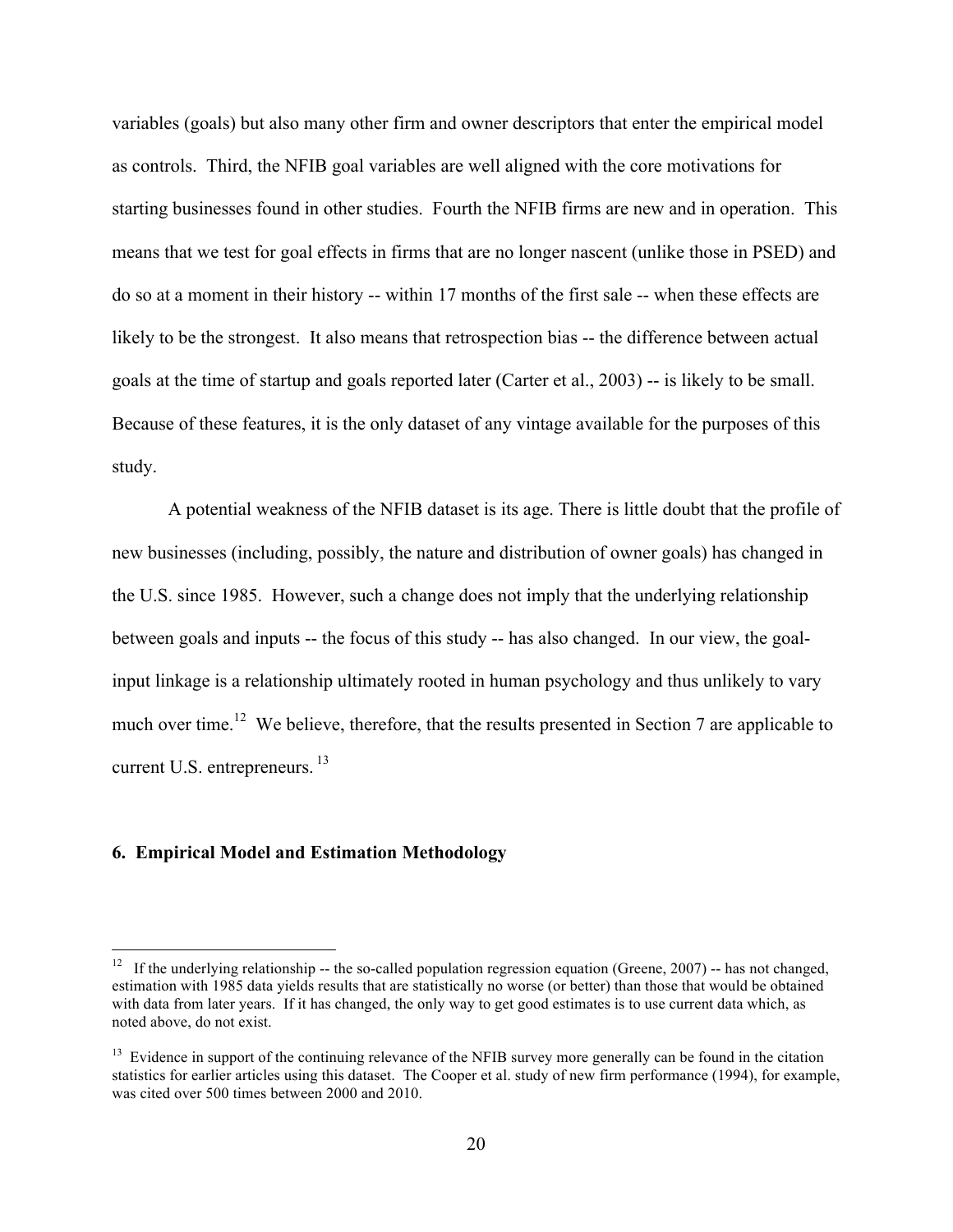Our formal empirical model consists of the following four equations (assuming linearity and omitting case numbers and error terms):

$$
L_0 = \alpha_1 + {}^2\beta_1 ({}^2X) + {}^3\beta_1 ({}^3X) + {}^4\beta_1 ({}^4X) + {}^5\beta_1 ({}^5X) + \text{control terms}
$$
\n
$$
L_F = \alpha_2 + {}^2\beta_2 ({}^2X) + {}^3\beta_2 ({}^3X) + {}^4\beta_2 ({}^4X) + {}^5\beta_2 ({}^5X) + \text{control terms} \qquad (1)
$$
\n
$$
L_E = \alpha_3 + {}^2\beta_3 ({}^2X) + {}^3\beta_3 ({}^3X) + {}^4\beta_3 ({}^4X) + {}^5\beta_3 ({}^5X) + \text{control terms}
$$
\n
$$
K = \alpha_4 + {}^2\beta_4 ({}^2X) + {}^3\beta_4 ({}^3X) + {}^4\beta_4 ({}^4X) + {}^5\beta_4 ({}^5X) + \text{control terms}.
$$

The dependent variables are the four input quantities described in Section 5.2.1. The  $\dot{X}$ 's, are dummy variables which capture the goal effects. We define and label them as follows:

 <sup>2</sup> X = 1 if the entrepreneur's primary goal is WK, 0 otherwise (*dwork*) 3 X = 1 if the entrepreneur's primary goal is AV, 0 otherwise (*davoid*) <sup>4</sup> X = 1 if the entrepreneurs primary goal is BU, 0 otherwise (*dbuild*) <sup>5</sup> X = 1 if the entrepreneur's primary goal is OT, 0 otherwise (*dother*)

Primary goal MO is the excluded category in this specification.

In the case of a new owner whose primary goal is monetary (MO), all the  ${}^{j}X$ 's in (1) are equal to zero and the constant terms in the four equations are  $\alpha_i$  (i = 1, 2, 3, 4). In the case of an owner with nonmonetary goal j (= 2, 3, 4, or 5), the four constant terms are  $\alpha_i$  +  $^j\beta_i$ . When  $^j\beta_i$  > 0, the nonmonetary-goal owner uses more input i than does an otherwise identical monetary-goal owner, presumably because the additional units help him achieve his nonmonetary goal separate from their contribution (positive or negative) to accounting profit. When  ${}^{j}β_{i} < 0$ , the nonmonetary-goal owner uses less of the input than the monetary-goal owner; and when  ${}^{j}β_{i} = 0$ , the two types of owners use equal quantities.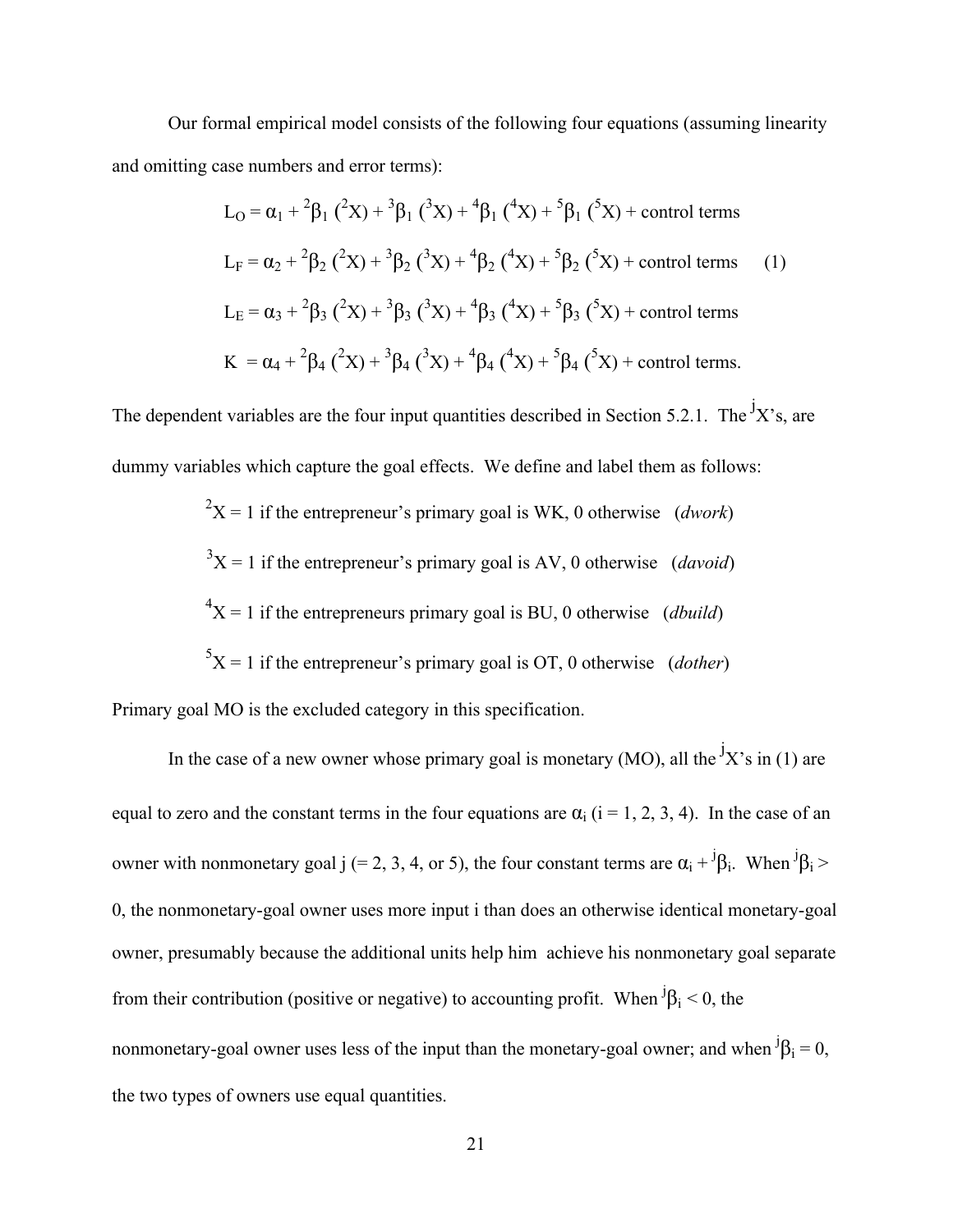We found no theoretical justifications in the literature for making prior assumptions about the signs of the  ${}^{j} \beta_i$ 's, and it appears that plausible arguments can be made for either positive or negative effects. For example, we noted earlier that an entrepreneur with the nonmonetary goal of building an organization might allocate more own and family labor to the enterprise than a monetary-goal entrepreneur. It is also possible, however, that he will do the opposite -- choosing to substitute employee labor and capital for own and family labor because the former are more visible indicators of organization size. Because of such ambiguities, we choose not to impose a priori sign restrictions on the  ${}^{j}β_{i}$ 's.

With regard to our formal hypothesis testing procedure, we make two further decisions. The first is to perform hypothesis tests separately for each equation in (1) to allow for the possibility that goal differences could affect the use of some inputs and not others. The second is to deemphasize individual coefficient tests (though we report these) in favor of joint tests on all the  ${}^{j}β_{i}$ 's within an equation. We do this again because we do not have strong prior convictions concerning the signs of the individual coefficients. The structure for the joint tests of the null hypotheses against the alternatives is as follows:

L<sub>O</sub>. H<sub>0</sub>: 
$$
{}^{2}\beta_{1} = {}^{3}\beta_{1} = {}^{4}\beta_{1} = {}^{5}\beta_{1} = 0
$$
 H<sub>A</sub>: At least one  $\neq 0$ .  
\nL<sub>F</sub>. H<sub>0</sub>:  ${}^{2}\beta_{2} = {}^{3}\beta_{2} = {}^{4}\beta_{2} = {}^{5}\beta_{2} = 0$  H<sub>A</sub>: At least one  $\neq 0$ . (2)  
\nL<sub>E</sub>. H<sub>0</sub>:  ${}^{2}\beta_{3} = {}^{3}\beta_{3} = {}^{4}\beta_{3} = {}^{5}\beta_{3} = 0$  H<sub>A</sub>: At least one  $\neq 0$ .  
\nK. H<sub>0</sub>:  ${}^{2}\beta_{4} = {}^{3}\beta_{4} = {}^{4}\beta_{4} = {}^{5}\beta_{4} = 0$  H<sub>A</sub>: At least one  $\neq 0$ .

In any equation where the null hypothesis is rejected, we can conclude that at least one type of nonmonetary-goal owner hired on average a different quantity of the input than did an otherwise identical monetary-goal owner.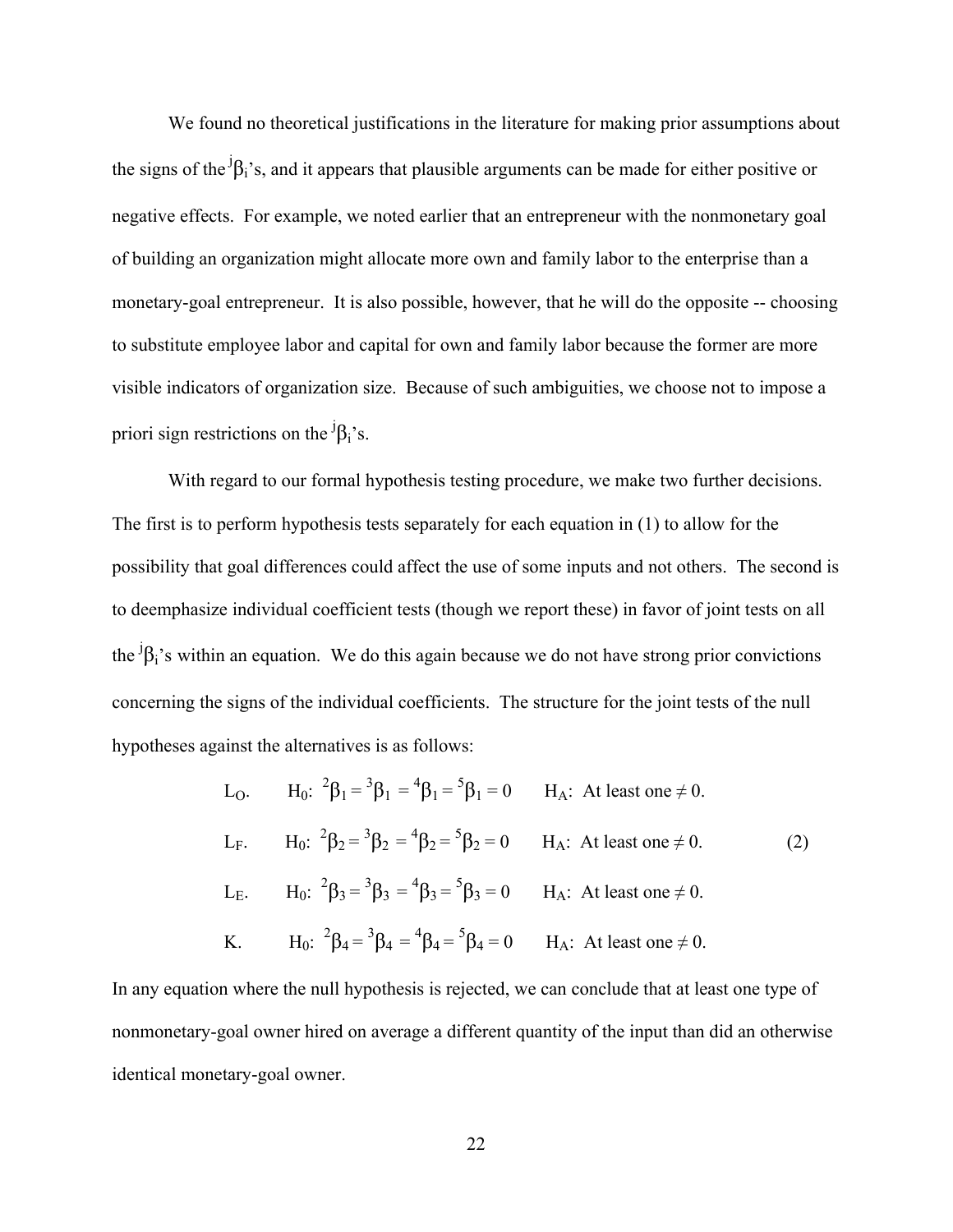Two econometric issues arise given the structure of the formal model in (1) and the data used to estimate it. First, inasmuch as each owner decides jointly on input quantities, it is likely that there is contemporaneous correlation of the error terms within firms across the inputs. In general, ordinary least squares (OLS) estimators in such situations are unbiased and consistent but less efficient than a seemingly unrelated regression (SUR) estimator that takes these correlations into account. The regressors in (1), however, are the same in each of the input equations. In this special case, OLS estimators are the same as the SUR estimators (Greene, 2007). On the basis of this result we chose to estimate the equations in (1) independently.

The second estimation issue is more important. As noted in the previous section, the dependent variables have distributional characteristics that make OLS a poor choice for estimating coefficients consistently. In particular,  $L_0$  (*owner hours*),  $L_F$  (*unpaid family hours*), and LE (*employees*) are counts, the latter two with skewed distributions; and K (*initial capital investment*) is a set of ordered categories. Poisson regression (PR) is the typical approach used to estimate relationships where the dependent variable is a count (Greene, 2007). However, this technique requires that the conditional mean and variance of the dependent variable be equal. If the variance is greater than the mean (the overdispersion case), negative binomial regression (NBR) is a more appropriate tool. To test for overdispersion we estimate the  $L_0$ ,  $L_F$ , and  $L_E$ equations using NBR and compute the associated values and confidence intervals for alpha, the estimated overdispersion parameter. In each case we reject the null hypothesis of no overdispersion indicating the use of NBR instead of PR. The K equation is estimated using ordered logit. Finally, the standard errors in all four equations are computed using robust procedures with clustering by industry.<sup>14</sup>

<sup>&</sup>lt;sup>14</sup> Estimation with robust standard errors does not change the regression coefficients but produces estimates of the standard errors that are less sensitive to deviations from the standard assumptions of normality and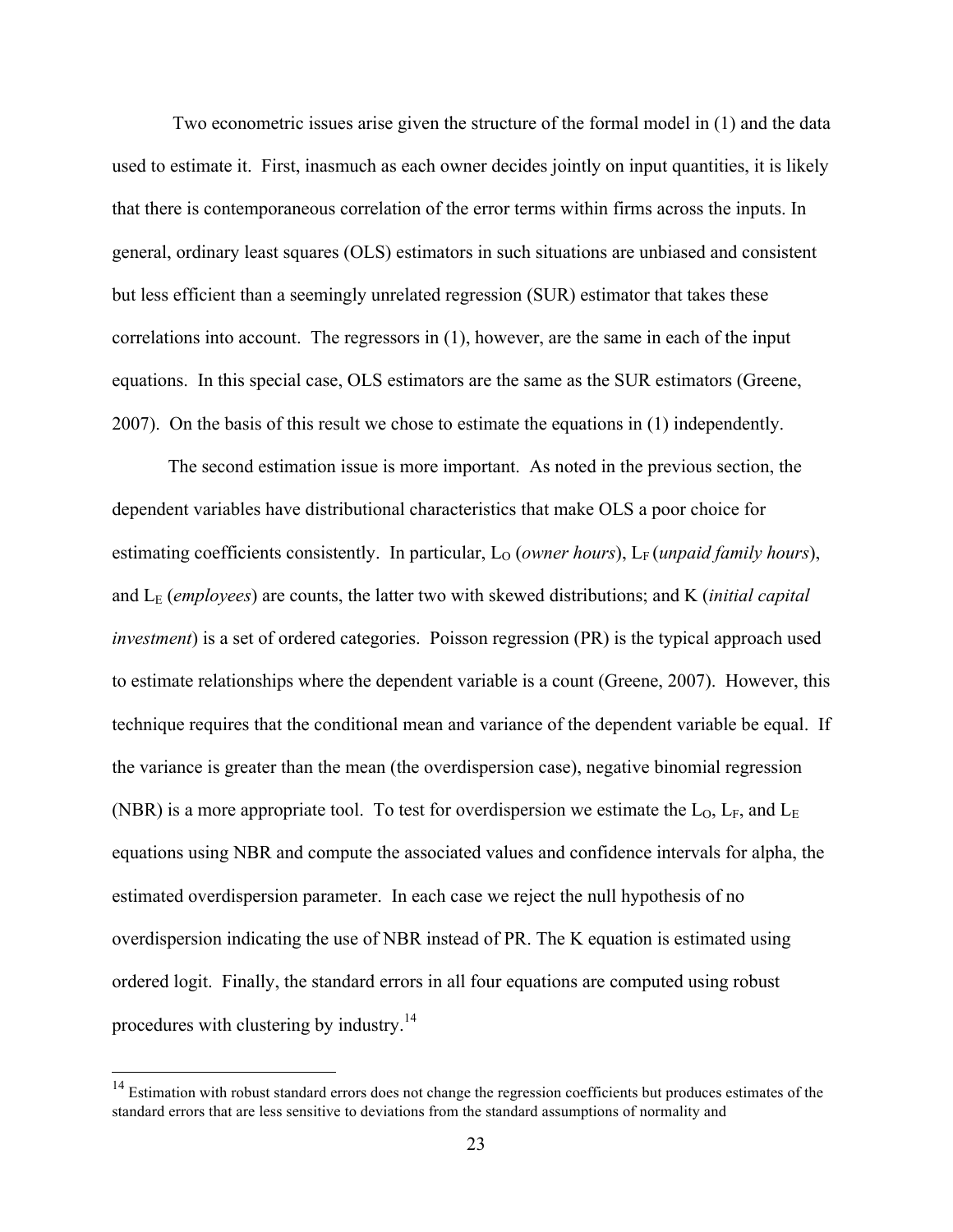## **7. Results**

The principal findings of this study are given in Tables 5 and 6. The former presents results that demonstrate the statistical significance of the goal-input linkage, supporting Hypothesis 1. The latter presents results that demonstrate the substantively significance of the linkage, supporting Hypothesis 2. Table 7 reports the outcome of a robustness test. Throughout, the analysis focuses on the relationship between goals and input choice with limited discussion of results for the control variables.

#### *7.1. Hypothesis 1*

The first four rows in Table 5 report the estimated coefficients and standard errors for the four goal dummy variables in each input equation. The next 24 rows report comparable information for the control variables. Wald linear restriction tests are used to test the joint goal variable hypotheses in (2), the results of which are reported in the third and fourth rows from the bottom. Results for the overdispersion tests described above are presented in the last two rows.

The Wald test results provide strong support for Hypothesis 1. The null hypothesis that all goal coefficients equal 0 is rejected at the 0.00 level for the  $L_0$  and  $L_F$  equations, rejected at the 0.05 level for the  $L<sub>E</sub>$  equation, and nearly rejected at the 0.10 level for the K equation. For each of the inputs we thus conclude that there is at least one class of nonmonetary-goal entrepreneurs in the NFIB dataset whose allocations differ from those of monetary-goal entrepreneurs. Because of the differences in significance levels across equations, however, we are more confident about the presence of goal effects with regard to the labor inputs than with regard to the capital input.

homoscedasticity. The clustering option was chosen to control for the possibility that error variances are different for different industries.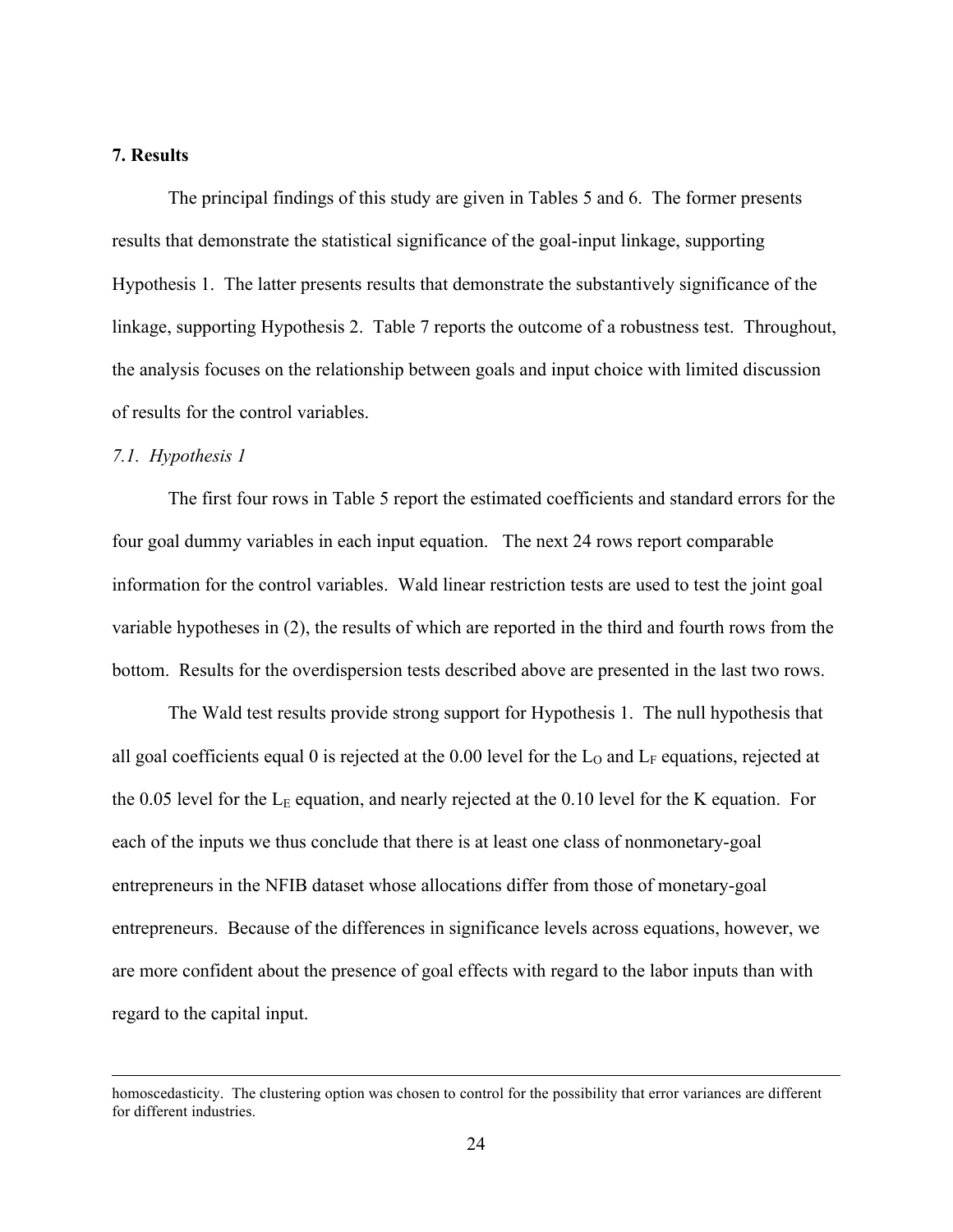These conclusions are consistent with the results of the individual coefficient tests which show that half of the 16 coefficients across the four input equations are significant at least at the 0.10 level (using two-tailed tests). In addition, each goal variable is significant in at least one input equation, and each input equation has at least one significant goal variable. Finally, the results are weakest for the K equation where just one goal coefficient is significant and only at the 0.10 level.

In both the  $L_0$  and  $L_F$  equations all four goal coefficients are positive, and three in each equation are statistically different from zero (six of the eight such coefficients overall). This suggests that the biggest difference between monetary-goal and nonmonetary-goal entrepreneurs in the NFIB dataset is that the latter use more family-provided labor inputs, a result that is broadly consistent with the findings of Singell and Thornton's study of Utah dairy farmers (1997). In the  $L_E$  equation, the effects are the opposite. Three of the four goal coefficients are negative (with one statistically significant). These results indicate that at least some of the increased use of owner and unpaid family labor by nonmonetary-goal entrepreneurs is at the expense of employee labor.

### *7.2. Hypothesis 2*

Table 6 presents marginal effects computed from the goal coefficient estimates in the first four rows of Table 5. Because the statistical significance of the goal variables in the K equation is weak, Table 6 only presents results for the three labor equations.

Marginal effects are strongest statistically in the  $L_0$  and  $L_F$  relationships. The first of these shows that BU entrepreneurs worked about 2.6 hours more per week than monetary-goal entrepreneurs, or approximately 130 hours per year. This difference is equivalent to slightly more than two additional work weeks per year, given that the average entrepreneur in our sample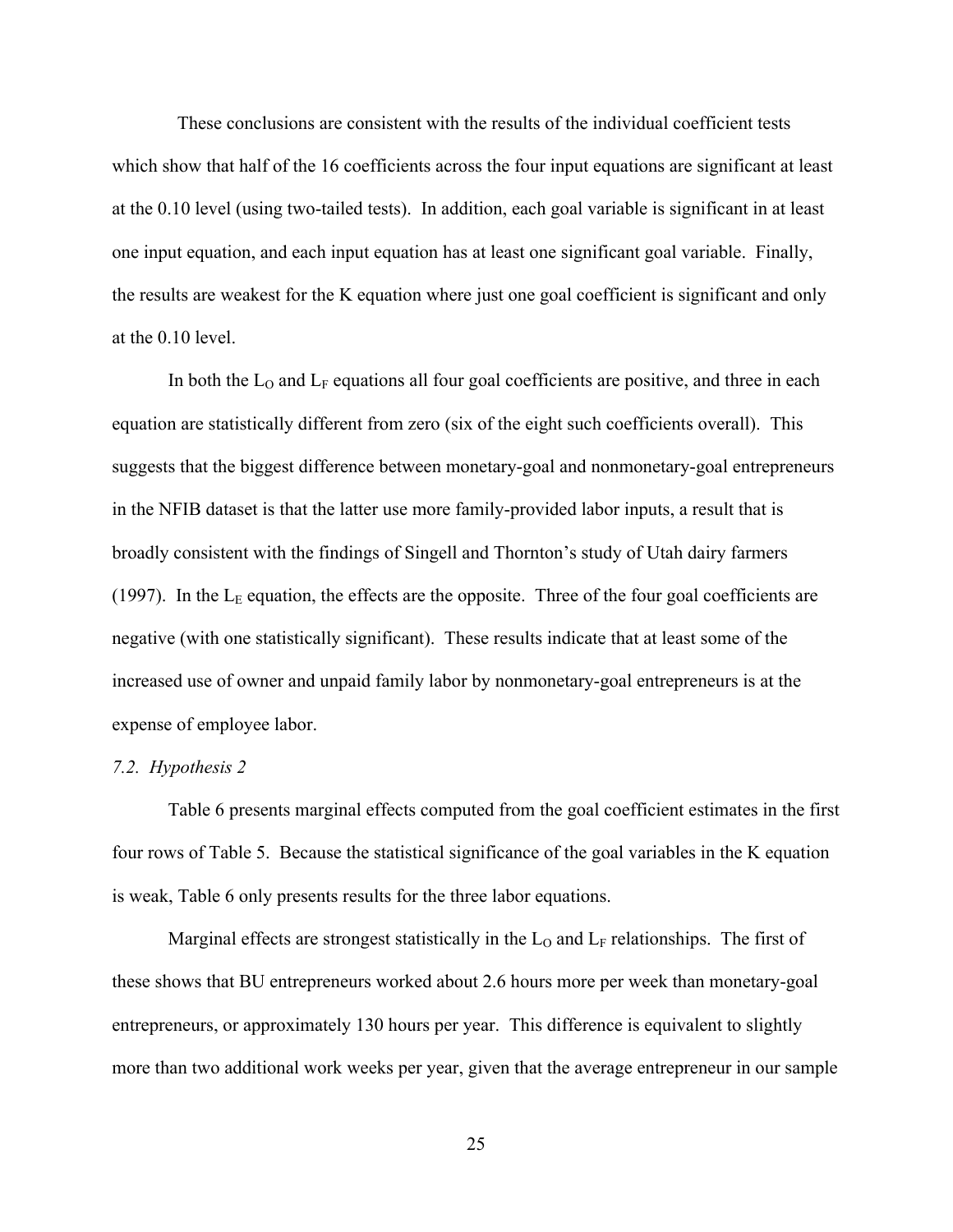worked 56.5 hours per week. WK entrepreneurs worked slightly fewer additional hours per week  $(2.0)$ , and OT entrepreneurs slightly more  $(2.9)$ . In the L<sub>F</sub> equation, the effects are greater. AV entrepreneurs used 8.0 more family hours per week than monetary-goal entrepreneurs, which translates into about ten additional 40-hour work weeks per year. OT entrepreneurs used slightly more additional family hours (9.1) and BU entrepreneurs somewhat fewer (2.4). Only *davoid* has a statistically significant marginal effect in the  $L<sub>E</sub>$  equation. AV entrepreneurs hired about 0.54 fewer full-time employees than did monetary-goal entrepreneurs, a difference equivalent to approximately 25 additional 40-hour work weeks per year.

Overall, the magnitudes of these effects seem reasonable; they are neither trivial nor of overwhelming importance. We conclude that they provide strong support for Hypothesis 2.

## *7.3. Robustness*

To assess the robustness of our results, we estimated the equations in (1) using several alternative specifications and estimation techniques. In each case, the results for the goal variable coefficients and hypothesis tests were not meaningfully different from those presented in Table 5. All, therefore, supported Hypotheses 1 and 2. In this section, we briefly examine the results of one such assessment.

The control variables in (1) include a dummy variable for entrepreneurial mode (*nonstartup*) and a dummy variable for ownership structure (*partners*); they are included to capture the direct effects that mode of acquisition or number of partners might have on input allocation. An additional possibility is that some interaction exists between these variables and the goal variables -- i.e., that the effect of any particular goal on the quantity of an input chosen might depend (say) on whether the firm was a startup or non-startup. A priori arguments can be made in support of the plausibility of such interactions. For example, in the non-startup case the input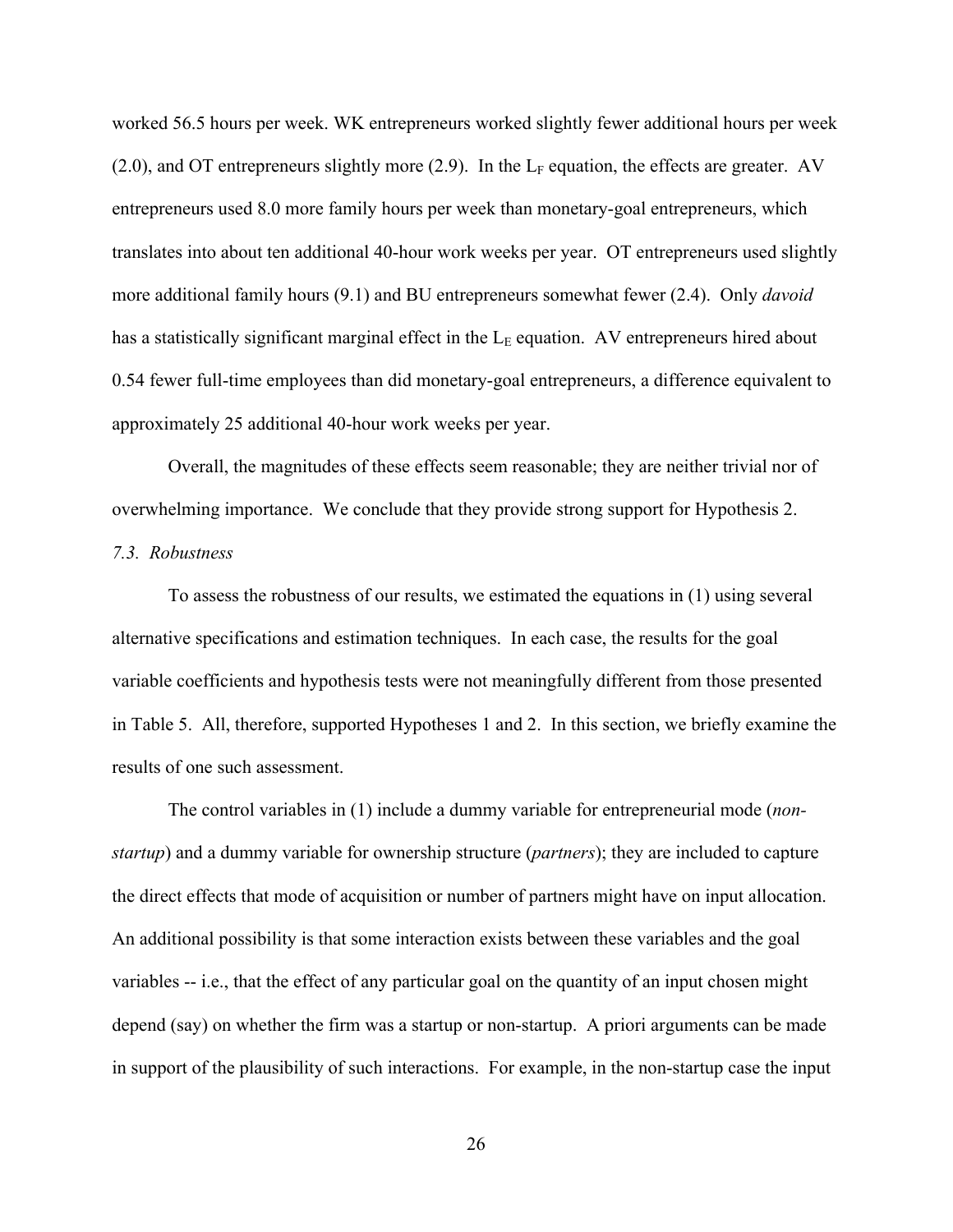mix at the time of acquisition might limit (at least temporarily) the owner's ability to make an allocation that is more aligned with his primary goal.

An alternative specification that takes such effects into account adds eight interaction variables to each of the input equations shown in Table 5: four goal x *non-startup* dummies and four goal x *partners* dummies. The results of estimating the input equations including these terms are presented in Table 7. Focusing only on the goal coefficients, we see, first, that the joint Wald test results continue to provide strong support for Hypotheses 1. Second, while the individual goal coefficients in Table 7 differ somewhat from those in Table 5, the effect sizes computed from them (not reported here) are of the same sign and order of magnitude as those shown in Table 6, supporting Hypotheses 2. Based on this and other experiments, we believe that our conclusions regarding Hypotheses 1 and 2 drawn from Tables 5 and 6 are robust with regard to alternative specifications or estimation methods.<sup>15</sup>

#### **8. Discussion**

#### *8.1 Key Findings*

Research on the behavioral significance of entrepreneur goals in general and on the goalinput linkage in particular has been limited in scope with few well-established conclusions. The primary objective of this paper is to fill this gap in the literature by demonstrating that entrepreneurs with different reasons for starting their businesses allocate their labor and capital differently. We derive hypotheses from a conceptual framework based on the utility-maximizing behavior of entrepreneurs with alternative goals (monetary and nonmonetary) and test them using data from a large national survey of new business owners. Our results dictate rejection of

<sup>&</sup>lt;sup>15</sup> Separate estimations were also run for only those owners that started a new firm and had no partners. The results for the goal variables were statistically and economically very similar to those in Table 5.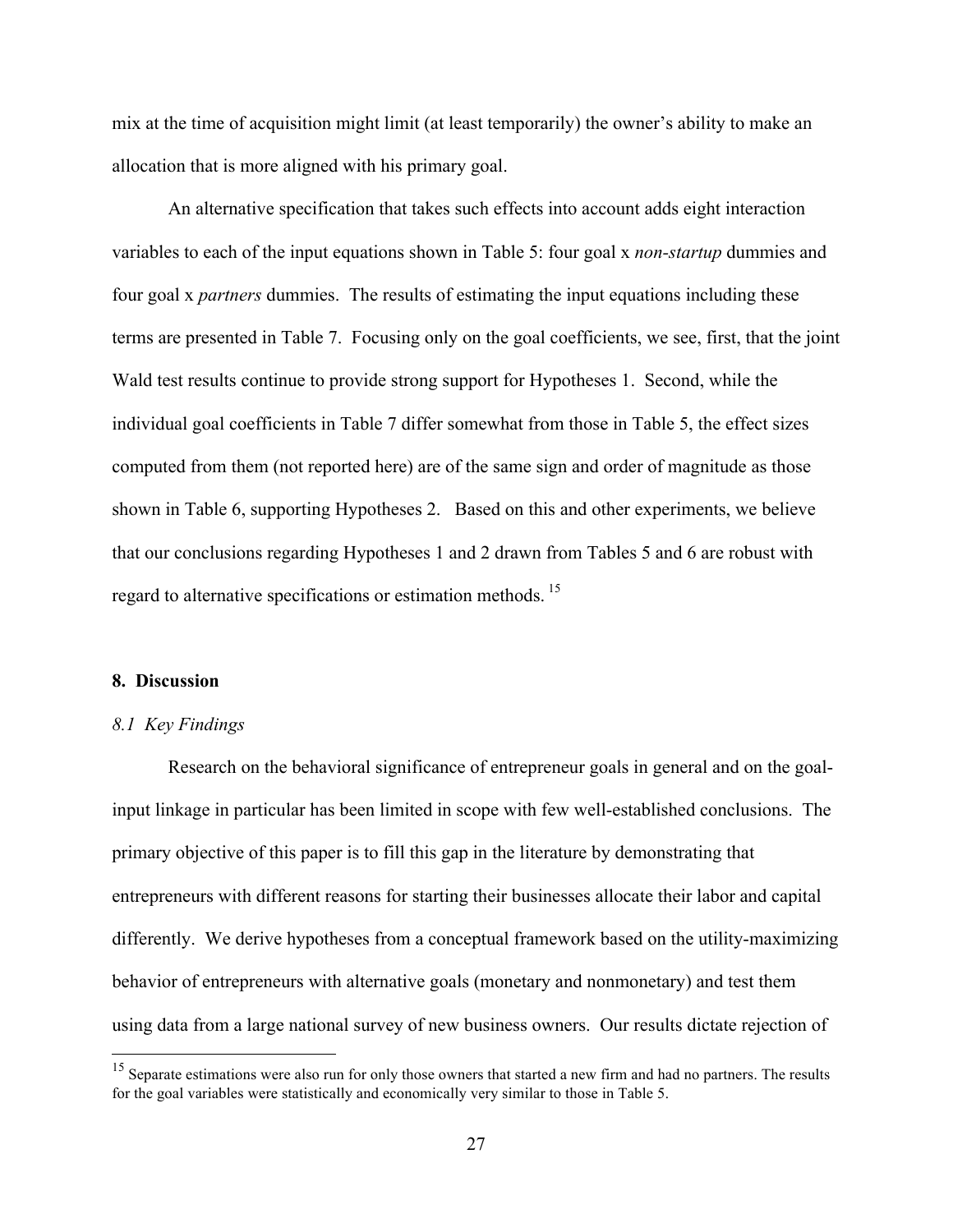the null hypothesis that monetary-goal and nonmonetary-goal entrepreneurs deploy their resources in the same way during the first months of firm operation. In addition, more specific findings show that owners whose primary goal is nonmonetary use relatively more of their own and family labor and relatively less employee labor compared to owners whose primary goal is monetary. Finally, effect size computations indicate that the differences between monetary-goal and nonmonetary-goal entrepreneurs are substantively meaningful and reasonable in magnitude. These results have implications both for entrepreneurship researchers and for policy-makers seeking to promote entrepreneurship in the economy.

## *8.2 Implications for Research and Policy*

## *8.2.1 Research*

New firm future outcomes (survival, profitability, growth) are ultimately the result of entrepreneurial resource allocation decisions. Given the importance of outcomes, our finding that *ex ante* reasons for starting a business influence *ex post* labor and capital allocations in a meaningful way suggests that goals need to be included more frequently in theoretical and empirical analyses of entrepreneurship. In much of the economics and economics-related theory literatures, the entry and exit of firms is modeled mechanically rather than behaviorally. Formally including entrepreneurial motivations into models with entry and exit would greatly extend our ability to analyze these processes and at the same time provide alternative explanations for "non-entrepreneurial" behavior such as the persistence of underperforming firms (Gimeno et al., 1997; DeTienne et al., 2008) and the failure of many established new firms to grow or innovate (Hurst and Pugsley, 2011).

If goals have a meaningful impact on entrepreneurial decisions as our results suggest, more empirical models should include them as well -- typically as independent variables along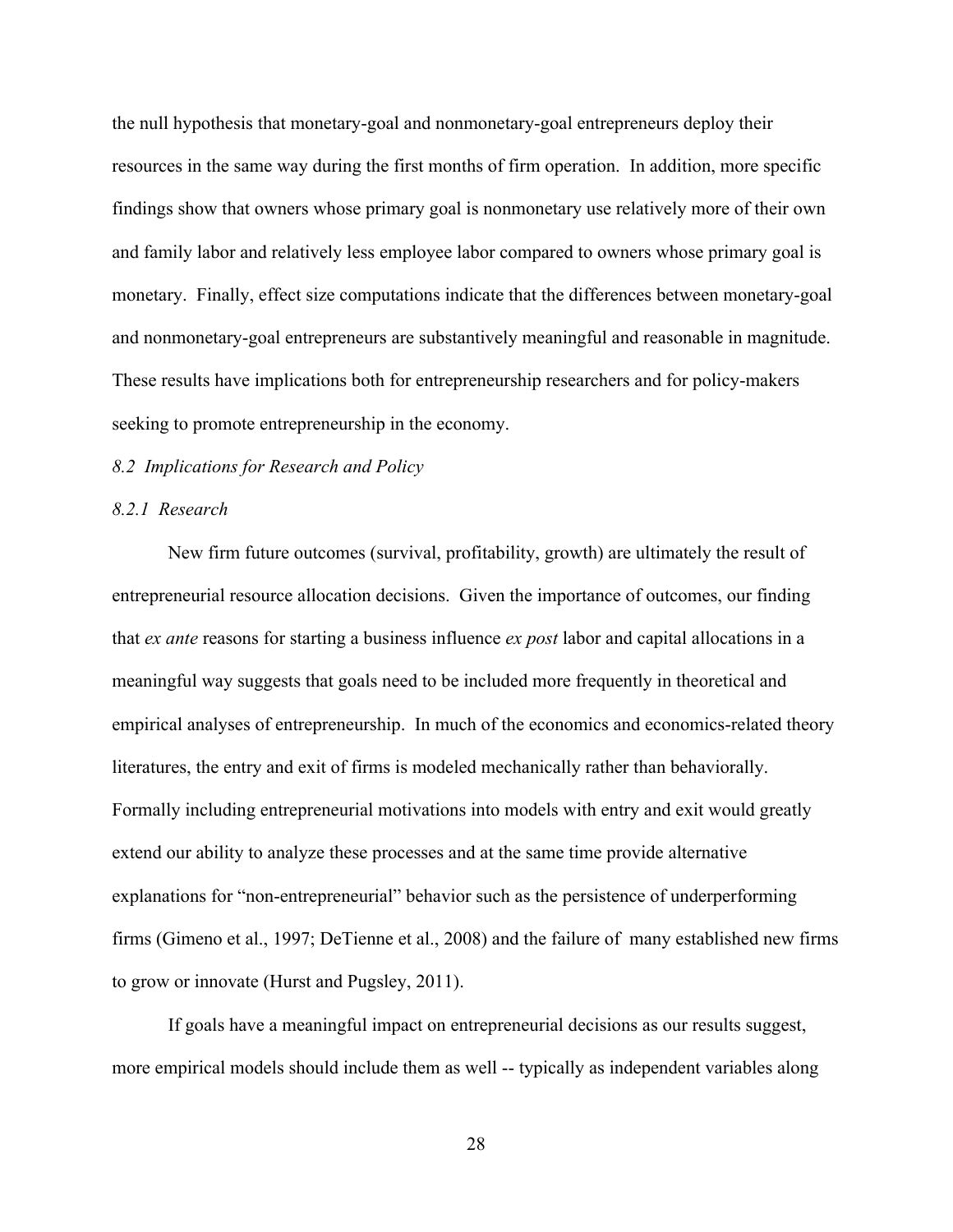with other entrepreneur descriptors such as gender, age, ethnicity, and education. A recent line of papers, for example, focuses on entrepreneur expectations as an intervening variable between past business experience and future business activity (Ucbasaran et al., 2009; Ucbasaran et al., 2010; Townsend et al., 2010). Entrepreneur goals are not considered in these studies, and thus a logical extension would be to include them explicitly in the explanatory framework. Goals could be modeled as intervening between experience and expectations, as influencing future business activity in parallel with expectations, as intervening between expectations and activity, or as exerting some combination of such influences. Whatever the specific approach, we believe the inclusion of goal variables would provide a more realistic representation of how entrepreneurs make decisions.

## *8.2.2 Policy*

The empirical results presented in this paper are based on the work of earlier scholars showing that the majority of entrepreneurs start businesses for nonmonetary reasons. They demonstrate that goals are behaviorally meaningful in general and, more specifically, that entrepreneurs with nonmonetary goals use relatively more own and family labor than do those with monetary goals. These findings suggest that policy-makers seeking to promote entrepreneurship in the economy need to base their recommendations on a more nuanced view of the entrepreneurial process. We make three points in this regard.

The first concerns tax policy. The importance of small businesses in the national economy is well-document and often cited in debates about the effect of tax rate changes on entrepreneurial entry and hiring. Our results indicate that such effects are likely to be less important, at least in the short run, than is often assumed because taxes will matter most to entrepreneurs with monetary goals and these represent less than 50% of all entrepreneurs. With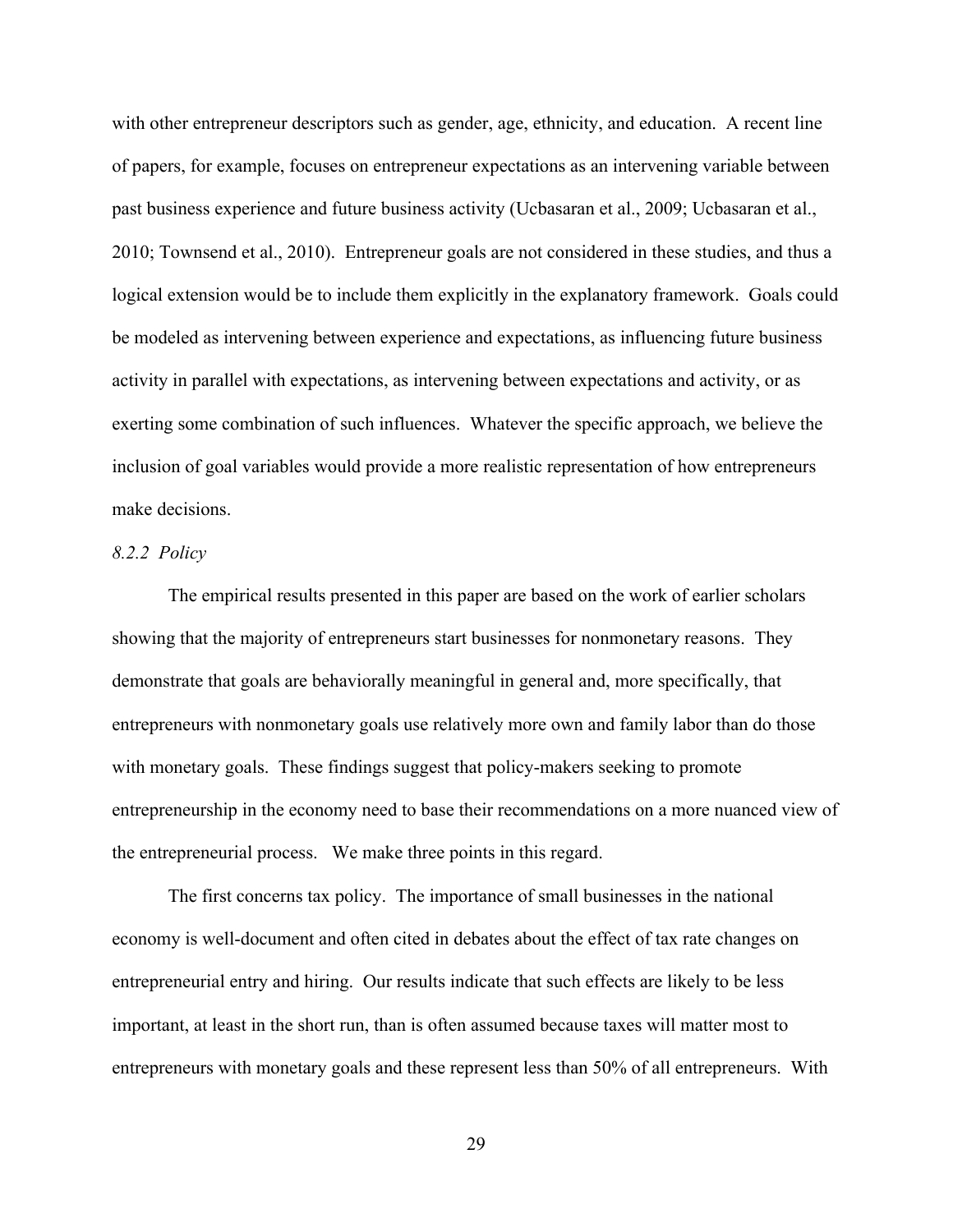regard to entry, it is well-established that the majority of nascent entrepreneurs have nonmonetary primary goals (Reynolds and Curtin, 2008) and thus are unlikely to be influenced much by tax changes in deciding whether or not to take the plunge. Recent research using micro-datasets has found that tax effects on entrepreneurial entry are relatively weak (Bruce and Mohsin, 2006). The present study demonstrates the behavioral significance of nonmonetary goals and thus provides one possible explanation for these findings. Concerning new firm hiring, our econometric results show a negative association between having a nonmonetary goal and hiring non-family employees. Since most new firm owners have nonmonetary goals (Table 3), this finding points to the likelihood that tax changes will again have a significant effect on only a minority of firms and thus that their overall impact on new firm hiring will be limited.

Our second point is a cautionary note regarding the design of programs to promote entrepreneurship. Mass media coverage of entrepreneurship often promotes the view that it is primarily about making money -- and also, more indirectly, that it *should be* about making money. However, because so many entrepreneurs launch new businesses for nonmonetary reasons -- including, today, social entrepreneurs (Dacin et al., 2010) -- it is important that the incentive and support structures provided by such programs not be exclusively focused on the possibilities for pecuniary gain. Such an approach might be discouraging to potential new entrants with strong nonmonetary motivations and also to at least some of those with monetary motivations, many of whom will have nonmonetary secondary goals which could help sustain them during the lean post-startup period.

Third, our research indicates the need for a broader range of success indicators than is customarily used in entrepreneurial policy analysis. Because it shows that individuals become entrepreneurs for a variety of reasons and that they run their firms in accord with those reasons, it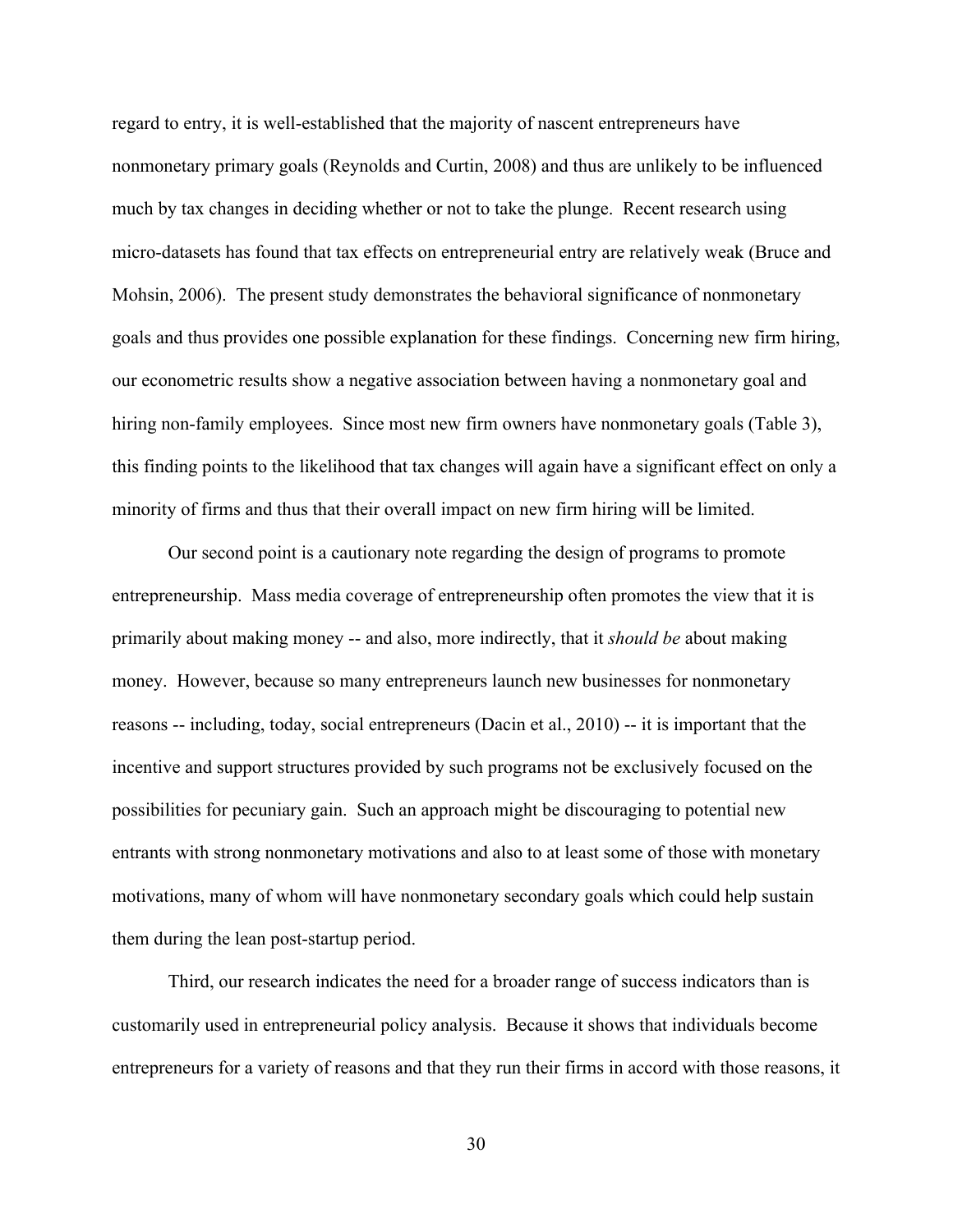suggests that the standard objective indicators -- survival, growth, profits, etc. -- need to be supplemented by other, more subjective indicators that measure the personal satisfaction obtained from the entrepreneurial experience. For example, just because a firm closes after a few years or survives for a longer period but does not grow, doesn't necessarily mean it is a "failed" business. Some entrepreneurs have relatively short time horizons and choose to exit early (for example, those starting a business in retirement or as a stepping-stone to future employment). Others with longer time horizons do not pursue growth strategies because they wish to live the "quiet life" (Hurst and Pugsley, 2011). Conventional measures of success often misclassify such cases.

## *8.3 Limitations and Directions for Future Research*

Like every study, this one has limitations which suggest directions for future research. The first is the age of the NFIB data. Although we believe our findings apply to current entrepreneur behavior, we acknowledge concerns that the nature of the goal-input linkage may have changed over time. Re-estimation of our input relationships is therefore called for once more contemporary data become available. Second, our analysis focuses only on short-run behavior. Our firms were in business for less than18 months at the time their owners filled out the NFIB questionnaire. A natural follow-up question is whether initial goals continue to affect entrepreneur decisions in businesses that survive beyond this early stage. On the one hand, the owner's initial goals may help establish an organizational culture which persists through time. On the other, changing circumstances may make such goals irrelevant. Only empirical investigation can determine which effect is more important. Third, because our focus is on the actions of very young firms we do not investigate the effect of goal differences on entrepreneurial outcomes such as survival, profitability, and growth. Despite our reservations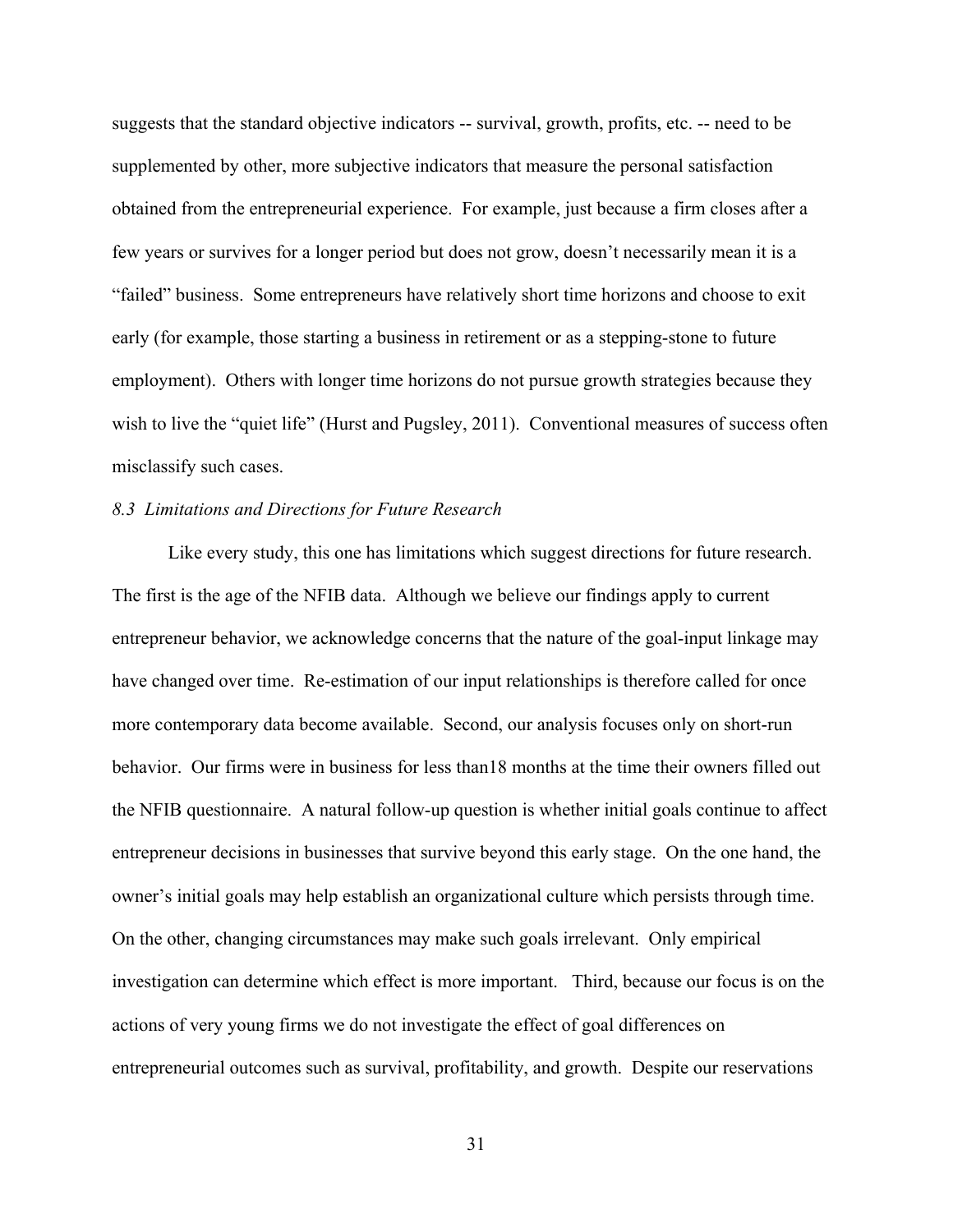(noted above) about using such objective measures as the sole indicators of success, it is clear that examining the effect of goals on outcomes is a natural extension of the present research. Fourth, our conclusions can be applied only to U.S. entrepreneurs. For many reasons, one would expect the psychology of entrepreneurship to be different in different societies, both with regard to the specific motivations for starting businesses and the effects such motivations have on behavior. There is already a literature on the first of these topics. This work should be extended to address the second.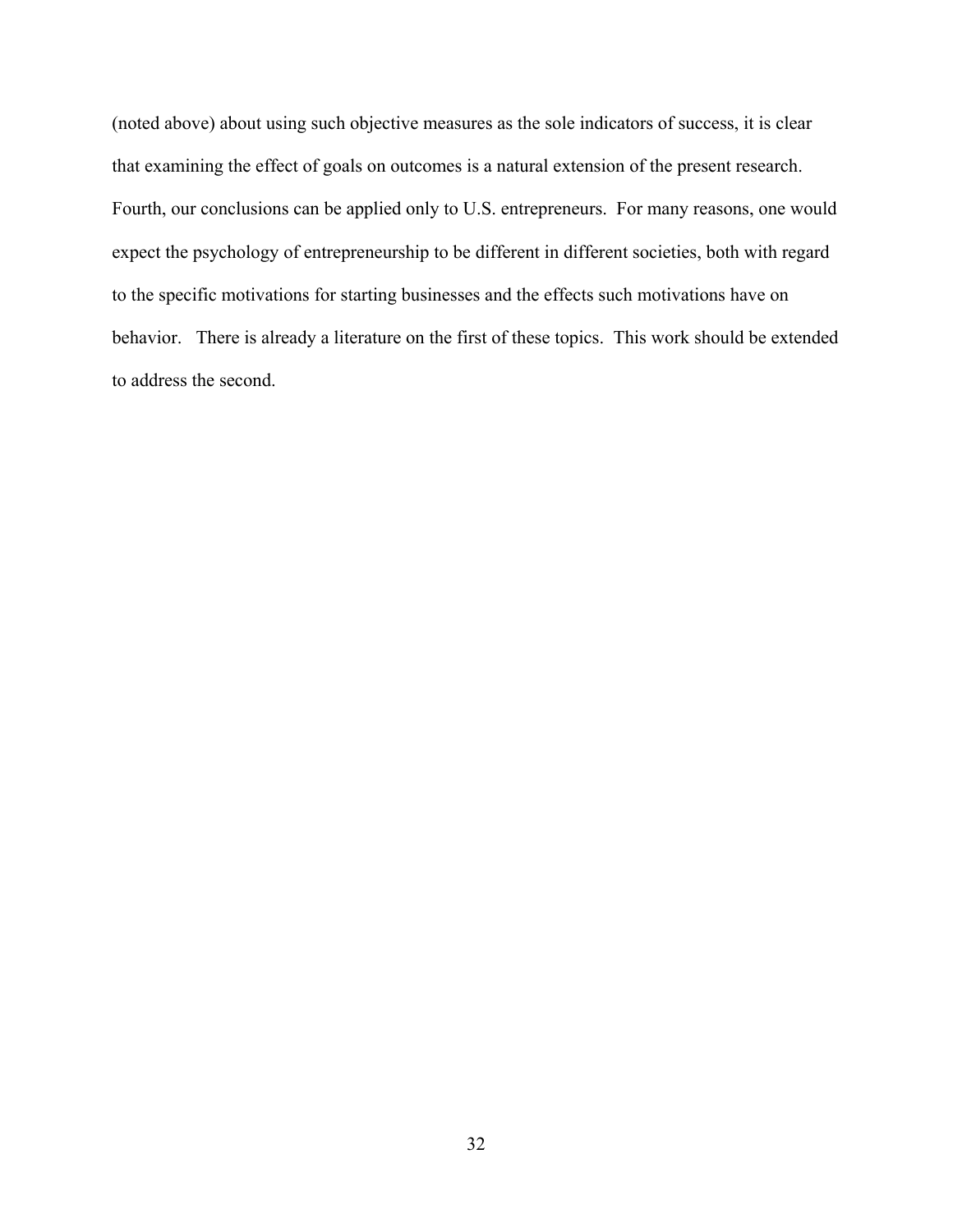#### **Appendix**

The purpose of this appendix is to provide a more formal description of the entrepreneur production and utility functions that underlie the conceptual framework described in Section 4. The production function for the representative entrepreneur in industry i can be represented as follows:

$$
Q = {}^{i}f(L_{0}, L_{F}, L_{E}, K; Y_{1}, \ldots, Y_{n}),
$$
 where

 $Q =$  output quantity  $L_0$  = owner labor input  $L_F$  = family labor input  $L<sub>E</sub>$  = employee labor input  $K =$ capital Y's = entrepreneur human capital measures.

Owner and family labor are unpaid. Because the entrepreneur is an owner-manager, it is assumed he maximizes utility rather than (accounting) profit. It is necessary, therefore, to specify a utility function for him as well as a production function. This relationship has two significant features for the purposes of the study. First, it is indexed  $(j = 1, 2, 3, 4, 5)$  according to the entrepreneur's primary goal and, second, its arguments are the input quantities and accounting profit  $(\pi)$ :

$$
U = {}^j g(L_0, L_F, L_E, K, \pi).
$$

The entrepreneur's decision variables are the four input quantities. Maximization of utility subject to the production function and exogenous prices (input and output) yields input quantities that depend (among other things) on the entrepreneur's primary goal.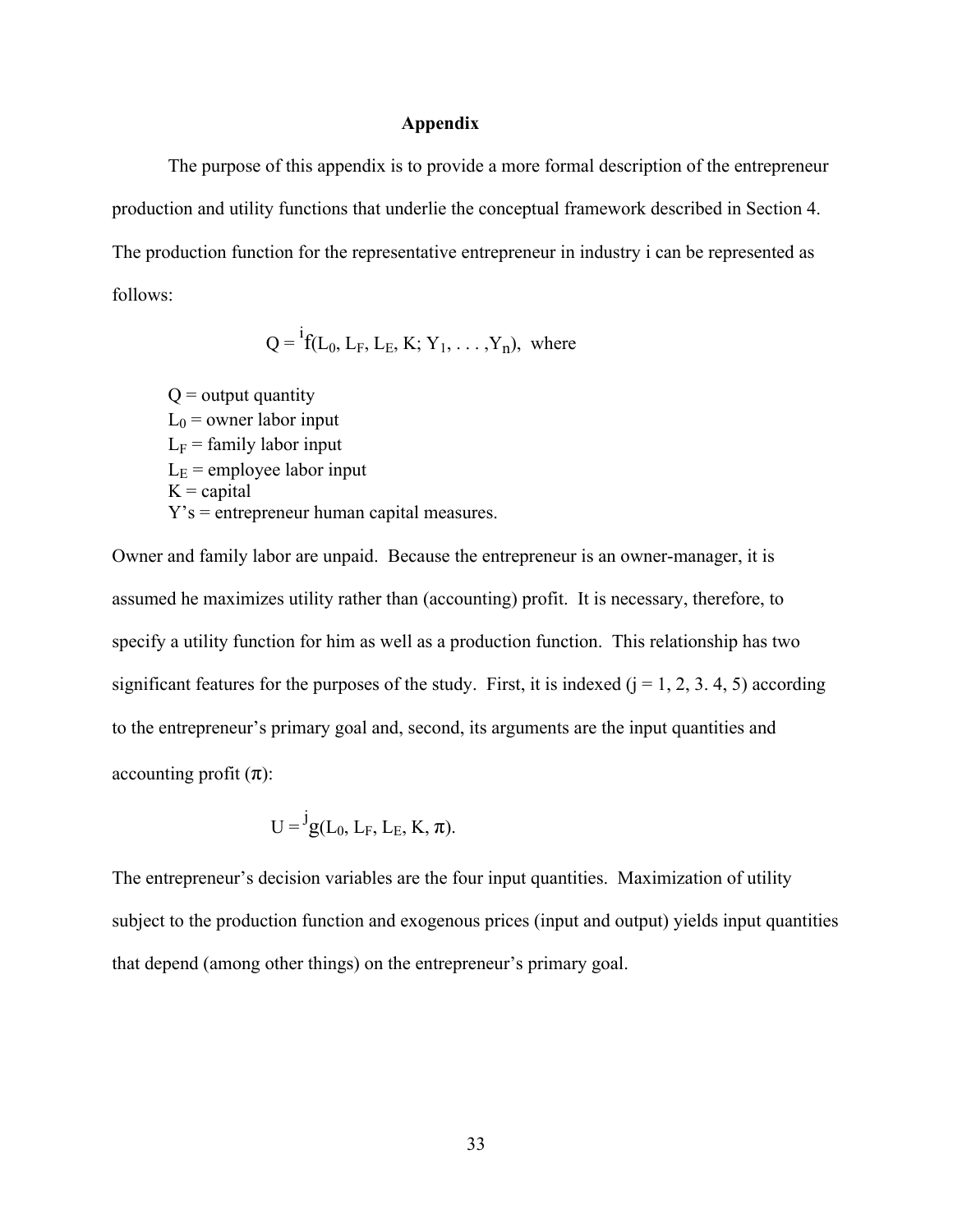## **References**

Åstebro, Thomas and Thompson, Peter (2011). "Entrepreneurs: Jacks of All Trades or Hobos?" *Research Policy*, Vol. 40, Issue 5, June, 637-649.

Birley, Sue and Westhead, Paul (1994). "A Taxonomy of Business Start-Up Reasons and Their Impact on Firm Growth and Size," *Journal of Business Venturing*, Vol. 9, Issue 1, January, 7-31.

Bruce, Donald and Mohsin, Mohammed (2006). "Tax Policy and Entrepreneurship: New Time Series Evidence," *Small Business Economics*, Vol. 26, Nos. 4-5, December, 409-425.

Buttner, E. Holly and Moore, Dorothy (1997). "Women's Organizational Exodus to Entrepreneurship: Self-Reported Motivations and Correlates with Success," *Journal of Small Business Management*, Vol. 35, No. 1, January, 34-46.

Campbell, Karen (2009). "Entrepreneurial Behavior and the Development of Trading Institutions: An Analytical Approach," *Journal of Institutional and Theoretical Economics*, Vol. 65, No. 3, September, 487-507.

Carter, Nancy (1997). "Entrepreneurial Processes and Outcomes: The Influence of Gender," in Reynolds, P. and White, S. (eds.), *The Entrepreneurial Process* (Westport, CT: Quorum Books).

Carter, Nancy; Gartner, William; Shaver, Kelly; and Gatewood, Elizabeth (2003). "The Career Reasons of Nascent Entrepreneurs," *Journal of Business Venturing*, Vol. 18, Issue 1, January, 13-39.

Cassar, Gavin and Craig, Justin (2009). "An Investigation of Hindsight Bias in Nascent Venture Activity," *Journal of Business Venturing*, Vol. 24, Issue 2, March, 149-164.

Choo, Stephen and Wong, Melvin (2006). "Entrepreneurial Intentions: Triggers and Barriers to New Venture Creations in Singapore," *Singapore Management Review*, Vol. 28, No. 2, 2nd half, 47-64.

Chua, Jess; Christman, James; Kellermanns, Franz; and Wu, Zhenyu (2011). "Family Involvement and New Venture Debt Financing," *Journal of Business Venturing*, Vol. 26, Issue 4, July, 472-488.

Cooper, Arnold and Dunkelberg, William (1986). "Entrepreneurship and Paths to Business Ownership," *Strategic Management Journal*, Vol. 7, No. 1, January/March, 53-68.

Cooper, Arnold; Dunkelberg, William; Woo, Carolyn; and Dennis, William (1990). *New Business in America: The Firms and Their Owners* (Washington, DC: The NFIB Foundation).

Cooper, Arnold; Gimeno-Gascon, F. Javier; and Woo, Carolyn (1994). "Initial Human Capital and Financial Capital as Predictors of New Venture Performance," *Journal of Business Venturing*, Vol. 9, Issue 5, September, 371-395.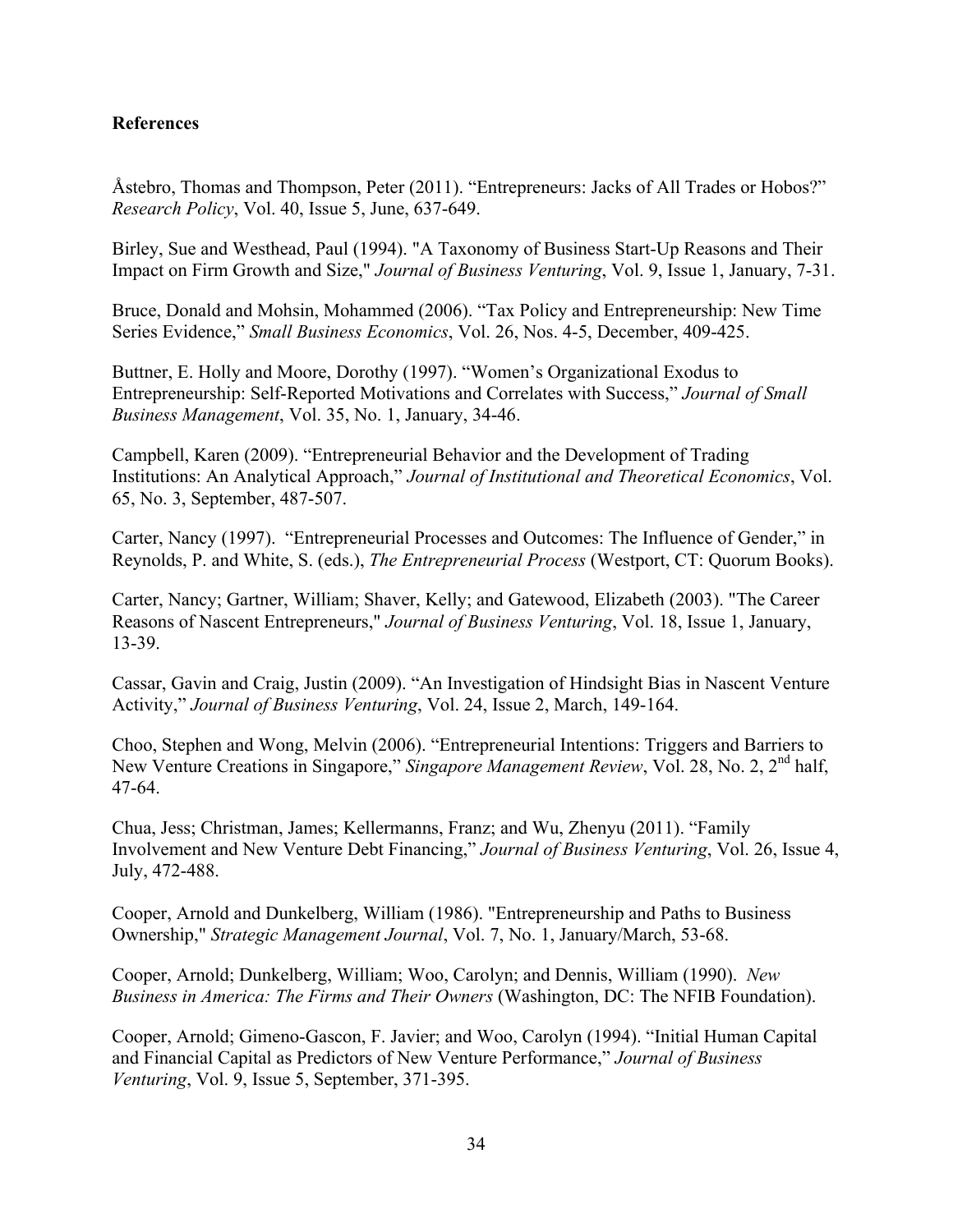Dacin, Peter; Dacin, M. Tina; and Matear, Margaret (2010). "Social Entrepreneurship: Why We Don't Need a New Theory and How We Move Forward From Here," *Academy of Management Perspectives*, Vol. 24, No. 3, August, 37-57.

DeTienne, Dawn; Shepherd, Dean; and De Castro, Julio (2008). "The Fallacy of 'Only the Strong Survive': The Effects of Extrinsic Motivation on the Persistence Decisions for Under-Performing Firms," *Journal of Business Venturing*, Vol. 23, Issue 5, September, 528-546.

Douglas, Evan and Shepherd, Dean (1999). "Entrepreneurship as a Utility Maximizing Response," *Journal of Business Venturing*, Vol. 15, Issue 3, May, 231-251.

Dunkelberg, William and Cooper, Arnold (1982). "Entrepreneurial Typologies: An Empirical Study," in Vesper, K. (ed.), *Frontiers of Entrepreneurship Research* (Wellesley, MA: Babson College).

Dunkelberg, William and Scott, Jonathan (2011). "The Changing Landscape of Small-Firm Finance," in R. Yazdipour (ed.), *Advances in Entrepreneurial Finance: With Applications from Behavioral Finance and Economics* (New York, NY: Springer).

Errington, Andrew and Gasson, Ruth (1994). *"*Labour Use in the Family Farm Business," *Sociologia Ruralis*, Vol. 34, No. 4, December, 293-307.

Formby, John and Millner, Edward (1985). "The Convergence of Utility and Profit Maximization," *Southern Economic Journal*, Vol. 51, no. 4, April, 1174-1185.

Gartner, William (1989). " 'Who is an Entrepreneur?' Is the Wrong Question," *Entrepreneurship Theory and Practice*, Vol. 13, Issue 4, Summer, 47-68.

Gatewood, Elizabeth; Shaver, Kelly; and Gartner, William (1995). "A Longitudinal Study of Cognitive Factors Influencing Start-Up Behaviors and Success at Venture Creation," *Journal of Business Venturing*, Vol. 10, Issue 5, September, 371-391.

Gimeno, Javier; Folta, Timothy; Cooper, Arnold; and Woo, Carolyn (1997). "Survival of the Fittest? Entrepreneurial Human Capital and the Persistence of Underperforming Firms," *Administrative Science Quarterly*, Vol. 42, No. 4, December, 528-546.

Graves, Samuel and Langowitz, Nan (1996). "R&D Productivity: A Global Multi-Industry Comparison," *Technological Forecasting and Social Change*, Vol. 53, Issue 2, October, 125- 137.

Greene, William (2007). *Econometric Analysis*, 6<sup>th</sup> ed. (Prentice Hall, Upper Saddle River, NJ).

Hamilton, Barton (2000). "Does Entrepreneurship Pay? An Empirical Analysis of the Returns to Self-Employment," *Journal of Political Economy*, Vol. 108, No. 3, June, 604-631.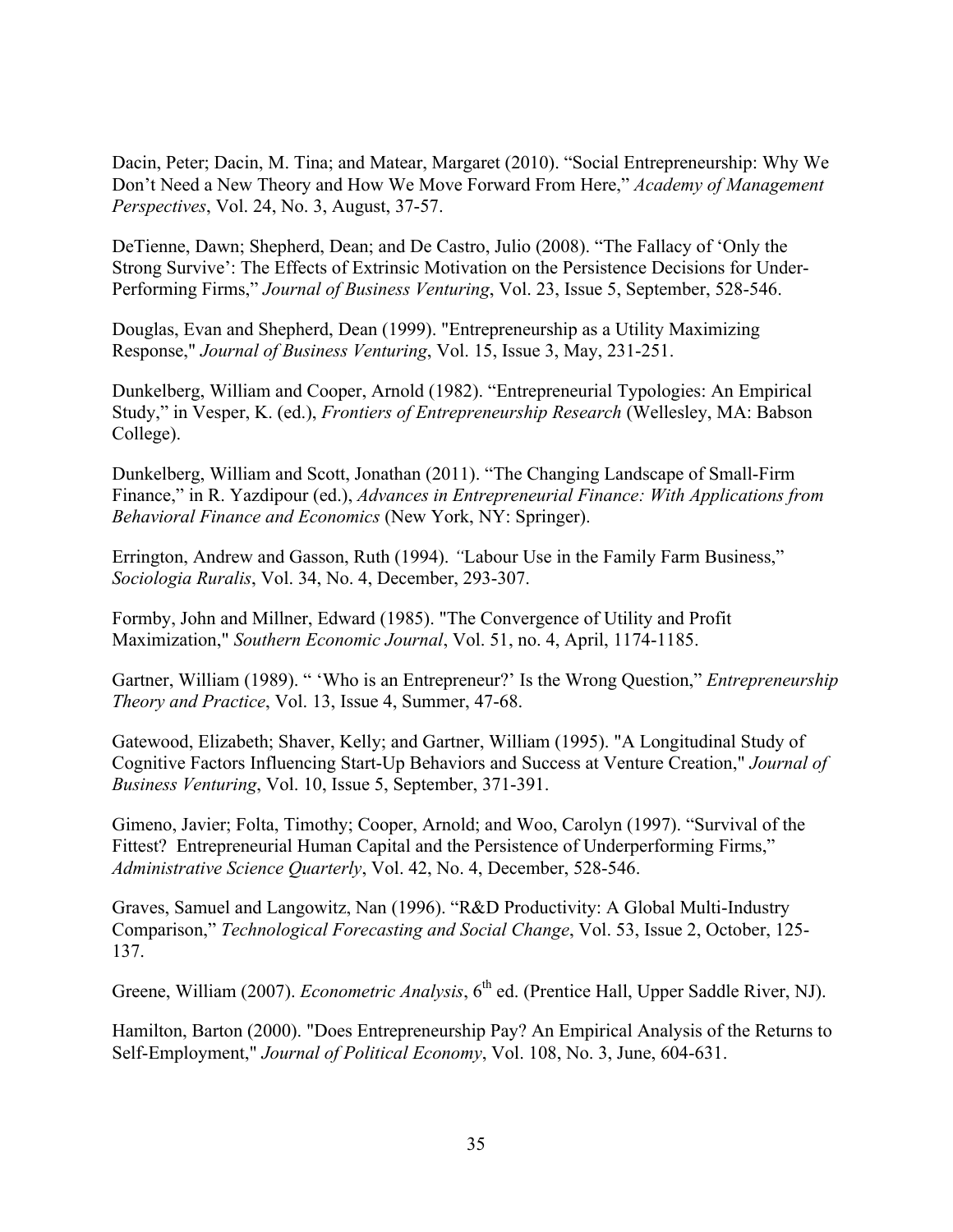Hambrick, Donald (2007). "Upper Echelons Theory: An Update," *Academy of Management Review*, Vol. 32, No. 2, April, 334-343.

Hannan, Timothy (1982). "On the Equivalence of Profit Maximization and Utility Maximization by an Owner-Manager: Comment," *Southern Economic Journal*, Vol. 49, No. 1, July, 255-259.

Henderson, James and Quandt, Richard (1980). *Microeconomic Theory: A Mathematical Approach*, 3rd ed. (New York: McGraw-Hill).

Hurst, Erik and Pugsley, Benjamin (2011). "Understanding Small Business Heterogeneity," Working Paper 239, George Stigler Center for the Study of the Economy and the State, University of Chicago, April.

Kaufmann, Patrick (1999). "Franchising and the Choice of Self-Employment," *Journal of Business Venturing,* Vol. 14, Issue 4, July, 345-362.

Kepler, Erin and Shane, Scott (2007). "Are Male and Female Entrepreneurs Really That Different?" Office of Advocacy, Small Business Administration, September.

Knight, Frank (1921). *Risk, Uncertainty, and Profit* (Boston: Houghton Mifflin).

Kolvereid, Lars (1996). "Organizational Employment Versus Self-Employment: Reasons for Career Choice Intentions," *Entrepreneurship Theory and Practice*, Vol. 20, Issue 3, Spring, 23- 31.

Krueger, Norris; Reilly, Michael; and Carsrud, Alan (2000). "Competing Models of Entrepreneurial Intentions," *Journal of Business Venturing*, Vol. 15, Issue 5/6, September-November, 411-432.

Kuratko, Donald; Hornsby, Jeffrey; and Naffziger, Douglas (1997). "An Examination of Owner's Goals in Sustaining Entrepreneurship," *Journal of Small Business Management*, Vol. 35, No. 1, January, 24-33.

Levesque, Moren; Shepherd, Dean; and Douglas, Evan (2002). "Employment or Self-Employment? A Dynamic Utility-Maximizing Model," *Journal of Business Venturing*, Vol. 17, Issue 3, May, 189-210.

Minniti, Maria and Levesque, Moren (2008). "Recent Developments in the Economics of Entrepreneurship," *Journal of Business Venturing*, Vol. 23, Issue 6, November, 603-612.

Moore, Carmen (2007). *The Role of Owner Motivation in Resource Allocation, Firm Performance, and Satisfaction: The Case of New Entrepreneurial Ventures*, unpublished doctoral dissertation, Department of Economics, Temple University.

Morton, Fiona and Podolny, Joel (2002). "Love or Money? The Effects of Owner Motivation in the California Wine Industry," *The Journal of Industrial Economics*, Volume L, No. 4, December, 431-456.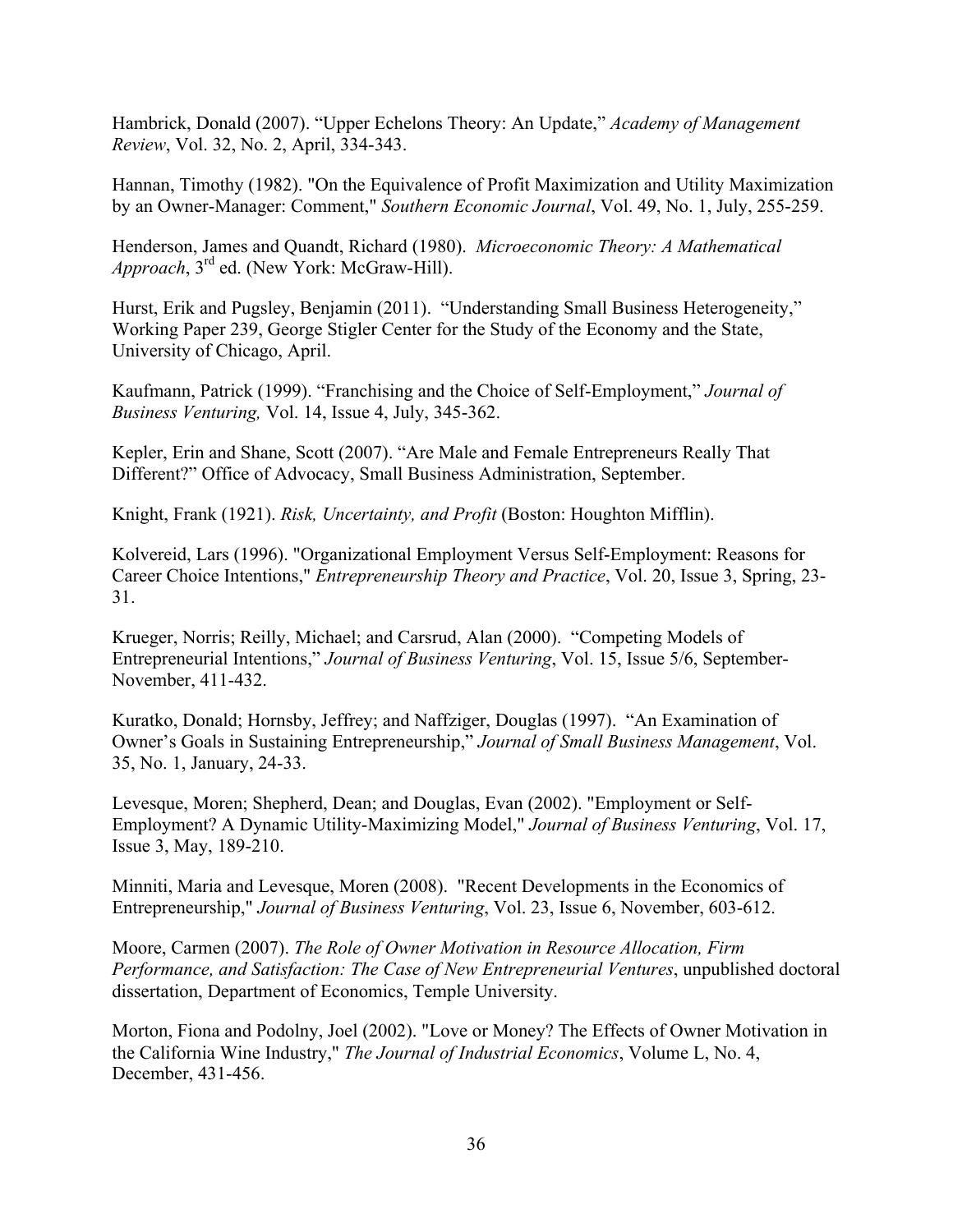Moskowitz, Tobias and Vissing-Jorgensen, Annette (2002). "The Returns to Entrepreneurial Investment: A Private Equity Premium Puzzle?" *The American Economic Review*, Vol. 92, No. 4, September, 745-778.

Naffziger, Douglas; Hornsby, Jeffrey; and Kuratko, Donald (1994). "A Proposed Research Model of Entrepreneurial Motivation," *Entrepreneurship Theory and Practice*, Vol. 18, Issue 3, Spring, 29-42.

Olsen, Jr., E. Odgers (1977). "Profit Maximization vs. Utility Maximization: A Correction," *Southern Economic Journal*, Vol. 43, No. 3, January, 1390-1393.

Parker, Simon (2004). *The Economics of Self-Employment and Entrepreneurship* (Cambridge, UK: Cambridge University Press).

Reynolds, Paul (2000). "National Panel Study of U.S. Business Start-ups: Background and Methodology," in Katz, J. (Ed.), *Advances in Entrepreneurship, Firm Emergence and Growth, Vol. 4* (Stamford, CT: JAI Press).

Reynolds, Paul and Curtin, Richard (2008). "Business Creation in the United States: Panel Study of Entrepreneurial Dynamics II Initial Assessment," *Foundations and Trends in Entrepreneurship*, Vol. 4, No. 3, 155-307.

Santarelli, Enrico and Vivarelli, Marco (2006). "Entrepreneurship and the Process of Firms' Entry, Survival, and Growth," IZA Discussion Paper 2475, Bonn, Germany, December.

Sarasvathy, Saras (2004). "Making It Happen: Beyond Theories of the Firm to Theories of Firm Design," *Entrepreneurship Theory and Practice*, Vol. 28, Issue 6, Winter, 519-531.

Scheinberg, Sari and MacMillan, Ian (1988). "An 11 Country Study of Motivation to Start a Business," in Kirchoff, B.; Long, W.; McMullan, W.; Vesper, K.; and Wetzel, W. (Eds.), *Frontiers of Entrepreneurship Research* (Wellesley, MA: Babson College).

Schumpeter, Joseph (1912). *The Theory of Economic Development* (Cambridge, MA: Harvard University Press, Trans. R. Opie, 1934).

Scitovsky, Tibor (Scitovszky, Tibor De) (1943). "A Note on Profit Maximization and its Implications, *The Review of Economic Studies*, Vol. 11, No. 1, Winter, 57-60.

Shane, Scott and Venkataraman, S. (2000). "The Promise of Entrepreneurship as a Field of Research," *The Academy of Management Review*, Vol. 25, No. 1, January, 217-226.

Shane, Scott; Kolvereid, Lars; and Westhead, Paul (1991). "An Exploratory Examination of the Reasons Leading to New Firm Formation Across Country and Gender," *Journal of Business Venturing*, Vol. 6, Issue 6, November, 431-446.

Shaver, Kelly; Gartner, William; Crosby, Elizabeth; Bakalarova; and Gatewood, Elizabeth (2001). "Attributions About Entrepreneurship: A Framework and Process for Analyzing Reasons for Starting a Business," *Entrepreneurship Theory and Practice*, Vol. 26, Issue 2, Winter, 5-32.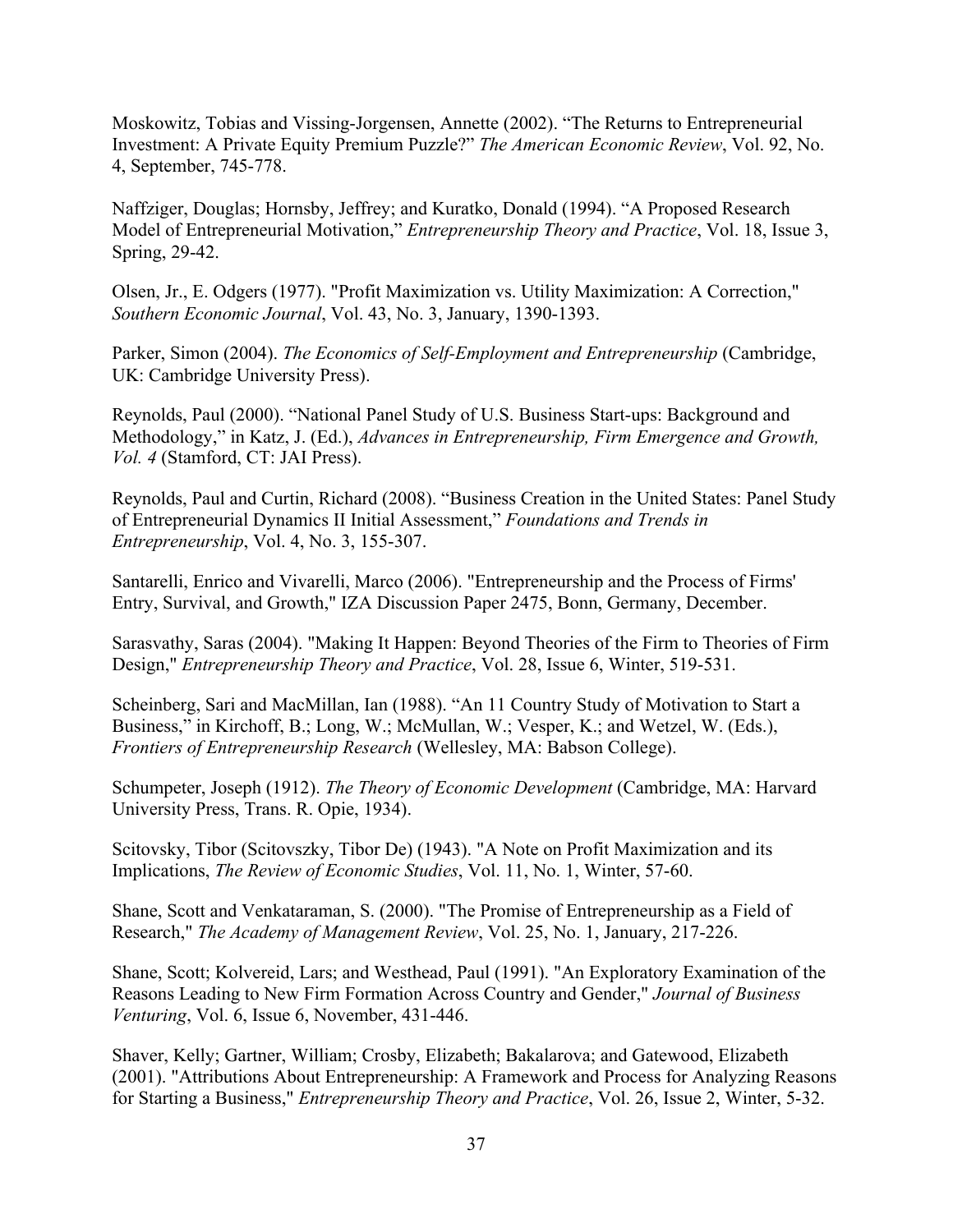Singell Jr., Larry and Thornton, James (1997). "Nepotism, Discrimination, and the Persistence of Utility-Maximizing, Owner-Operated Firms," *Southern Economic Journal*, Vol. 63, No. 4, April, 904-919.

Smith, Adam (1776). *An Inquiry into the Nature and Causes of the Wealth of Nations* (London: W. Strahan and T. Cadell).

Stewart, Wayne, Jr.; Carland, Jo Ann; Carland, James; Watson, Warren; and Sweo, Robert (2003). "Entrepreneurial Dispositions and Goal Orientations: A Comparative Exploration of United States and Russia," *Journal of Small Business Management,* Vol.4, No. 1, January, 27-46.

Townsend, David; Busenitz, Lowell; and Arthurs, Jonathan (2010). "To Start or Not to Start: Outcome and Ability Expectations in the Decision to Start a New Venture," *Journal of Business Venturing*, Vol. 25, Issue 2, March, 192-202.

Ucbasaran, Denis; Westhead, Paul; and Wright, Mike (2009). "The Extent and Nature of Opportunity Identification by Experienced Entrepreneurs," *Journal of Business Venturing*, Vol. 24, Issue 2, March, 99-115.

Ucbasaran, Deniz; Westhead, Paul; Wright, Mike; and Flores, Manuel (2010). "The Nature of Entrepreneurial Experience, Business Failure, and Comparative Optimism," *Journal of Business Venturing*, Vol. 25, Issue 6, November, 541-555.

U.S. Department of Commerce, Bureau of Economic Analysis (1985). Regional Economic Information System, Table CA25, http://www.ciesin.org/datasets/reis/var.list.bea.html.

Watson, Warren; Stewart, Wayne; and BarNir, Anat (2003). "The Effects of Human Capital and Organizational Demography, and Interpersonal Processes on Venture Partner Perceptions of Firm Growth and Profit," *Journal of Business Venturing*, Vol. 18, Issue 2, March, 145-163.

Westhead, Paul; Wright, Mike; and Ucbasaran, Deniz (2001). "The Internationalization of New and Small Firms: A Resource-Based View," *Journal of Business Venturing*, Vol. 16, Issue 4, July, 333-358.

Woo, Carolyn; Cooper, Arnold; and Dunkelberg, William (1991). "The Development and Interpretation of Entrepreneurial Typologies," *Journal of Business Venturing*, Vol. 6, Issue 1, March, 93-114.

Wooldridge, Jeffrey (2002). *Econometric Analysis of Cross Section and Panel Data* (Cambridge, MA: The MIT Press).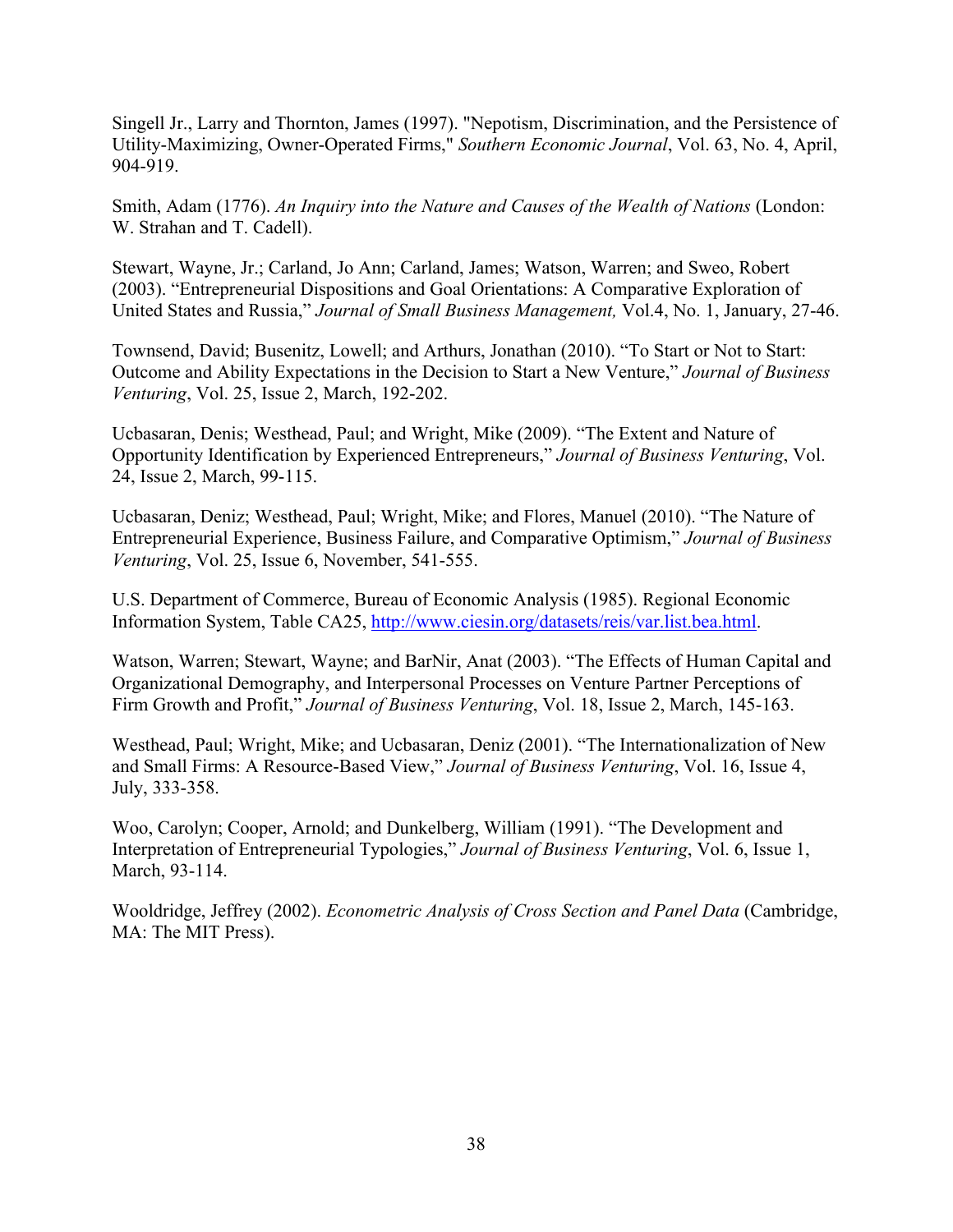| <b>Owner Characteristics</b>           | $\%$           | <b>Business characteristics</b>         | $\%$             |
|----------------------------------------|----------------|-----------------------------------------|------------------|
| Age                                    |                | Entrepreneurial mode                    |                  |
| 24 and less                            | 9              | <b>Started the business</b>             | 67               |
| 25 to 35                               | 43             | Purchased the business                  | 28               |
| 36 to 54                               | 44             | Inherited the business                  | $\boldsymbol{2}$ |
| 55 and over                            | 4              | Brought in or promoted                  | 3                |
| Sex                                    |                | Industry                                |                  |
| Female                                 | 21             | Construction                            | 9                |
| Male                                   | 79             | Manufacturing                           | 8                |
|                                        |                | Transportation                          | $\mathsf 3$      |
| Racial minority                        |                | Wholesale                               | $\overline{5}$   |
| Yes                                    | 6              | Retail                                  | 43               |
| No                                     | 94             | Agriculture                             | $\mathbf 2$      |
|                                        |                | Financial                               | 5                |
| Education                              |                | Service                                 | 19               |
| Less than high school                  | $\overline{7}$ | Professional                            | 6                |
| High school                            | 33             |                                         |                  |
| Less than BS/BA                        | 33             | Region                                  |                  |
| Bachelor's degree                      | 17             | New England                             | 4                |
| Some graduate school                   | 4              | Mid-Atlantic                            | 10               |
| Advanced degree                        | 6              | <b>Great Lakes</b>                      | 15               |
|                                        |                | <b>Plains</b>                           | 11               |
| <b>Business experience</b>             |                | Southeast                               | 18               |
| Never owned a business                 | 75             | Southwest                               | 16               |
| Owned a business                       | 25             | Mountain                                | 7                |
|                                        |                | Far West                                | 20               |
| Parents owned a firm                   |                |                                         |                  |
| Yes                                    | 45             |                                         |                  |
| No                                     | 54             | Partners                                |                  |
| No answer                              | 1              | None                                    | 71               |
|                                        |                | 1                                       | 20               |
| Highest level of management experience |                | $2$ to $4$                              | 8                |
| Worker                                 | 19             | 5 and over                              | 1                |
| Supervisor                             | 39             |                                         |                  |
| Manager                                | 11             | Time between first expenditure and sale |                  |
| Managed own firm                       | 26             | 1-3 months                              | 87               |
| Other                                  | 4              | 4-6 months                              | 6                |
| No answer                              | 1              | Over 6 months                           | 3                |
|                                        |                | No answer                               | $\overline{4}$   |

Table 1 Owner and business characteristics for 2,944 respondents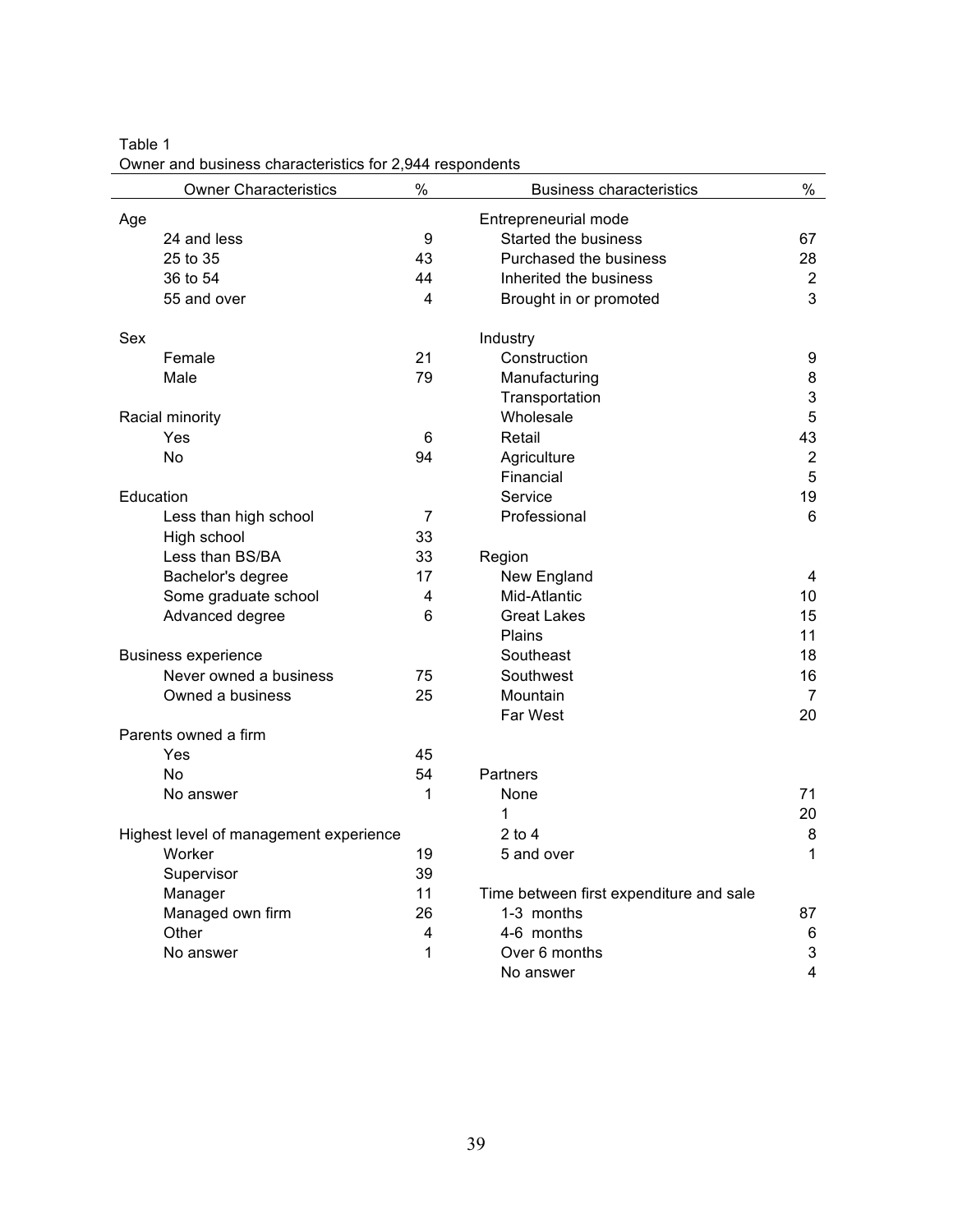| Unpaid family hours/week |      |     |           |         |     |             | Number of FTE          |                                             |             |          |     |
|--------------------------|------|-----|-----------|---------|-----|-------------|------------------------|---------------------------------------------|-------------|----------|-----|
| Owner hours/week $(LO)$  |      |     |           | $(L_F)$ |     |             | employees $(L_E)$      | Initial capital investment <sup>a</sup> (K) |             |          |     |
| Range                    | N    | %   | Range     | N       | %   | Range       | N                      | %                                           | Range       | N        | %   |
| $\le$ = 10               | 90   | 3   | 0         | 1554    | 52  | $\leq$ =1   | 433                    | 14                                          | 0           | 47       | 2   |
| $11 - 30$                | 139  | 5   | $1 - 5$   | 277     | 9   | $1.5 - 2$   | 784                    | 26                                          | $<$ \$5K    | 524      | 18  |
| $31 - 40$                | 276  | 9   | $6 - 10$  | 294     | 10  | $2.5 - 3$   | 549                    | 18                                          | \$5K-10K    | 424      | 14  |
| 41-50                    | 676  | 23  | $11 - 20$ | 294     | 10  | $3.5 - 4$   | 12<br>357<br>\$10K-20K |                                             | 470         | 16       |     |
| 51-60                    | 907  | 30  | $21 - 40$ | 283     | 9   | $4.5 - 5$   | 236                    | 8                                           | \$20K-50K   | 750      | 25  |
| 61-70                    | 413  | 14  | 41-60     | 130     | 4   | $5.5 - 7$   | 232                    | 8                                           | \$50K-100K  | 437      | 15  |
| 71-80                    | 308  | 10  | 61-100    | 93      | 3   | $7.5 - 10$  | 164                    | 5                                           | \$100K-250K | 241      | 8   |
| >80                      | 185  | 6   | >100      | 69      | 2   | $10.5 - 20$ | 164                    | 5                                           | \$250K-500K | 69       | 2   |
|                          | 2994 | 100 |           | 2994    | 100 | >20         | 75                     | 3                                           | > \$500K    | 32       |     |
|                          |      |     |           |         |     |             | 2994                   | 100                                         |             | 2994     | 100 |
| Mean                     | 56.5 |     |           | 15.9    |     |             | 4.7                    |                                             |             | \$51,391 |     |
| Median                   | 60.0 |     |           | 0.0     |     |             | 3.0                    |                                             |             | \$34,000 |     |
| Std dev                  | 13.1 |     |           | 46.1    |     |             | 7.4                    |                                             |             | \$83,032 |     |

**Table 2** Input measure distributions and summary statistics

<sup>a</sup> The midpoints of the intervals (except for > \$500K where \$500,000 is used) for initial capital investment are used to compute the summary statistics.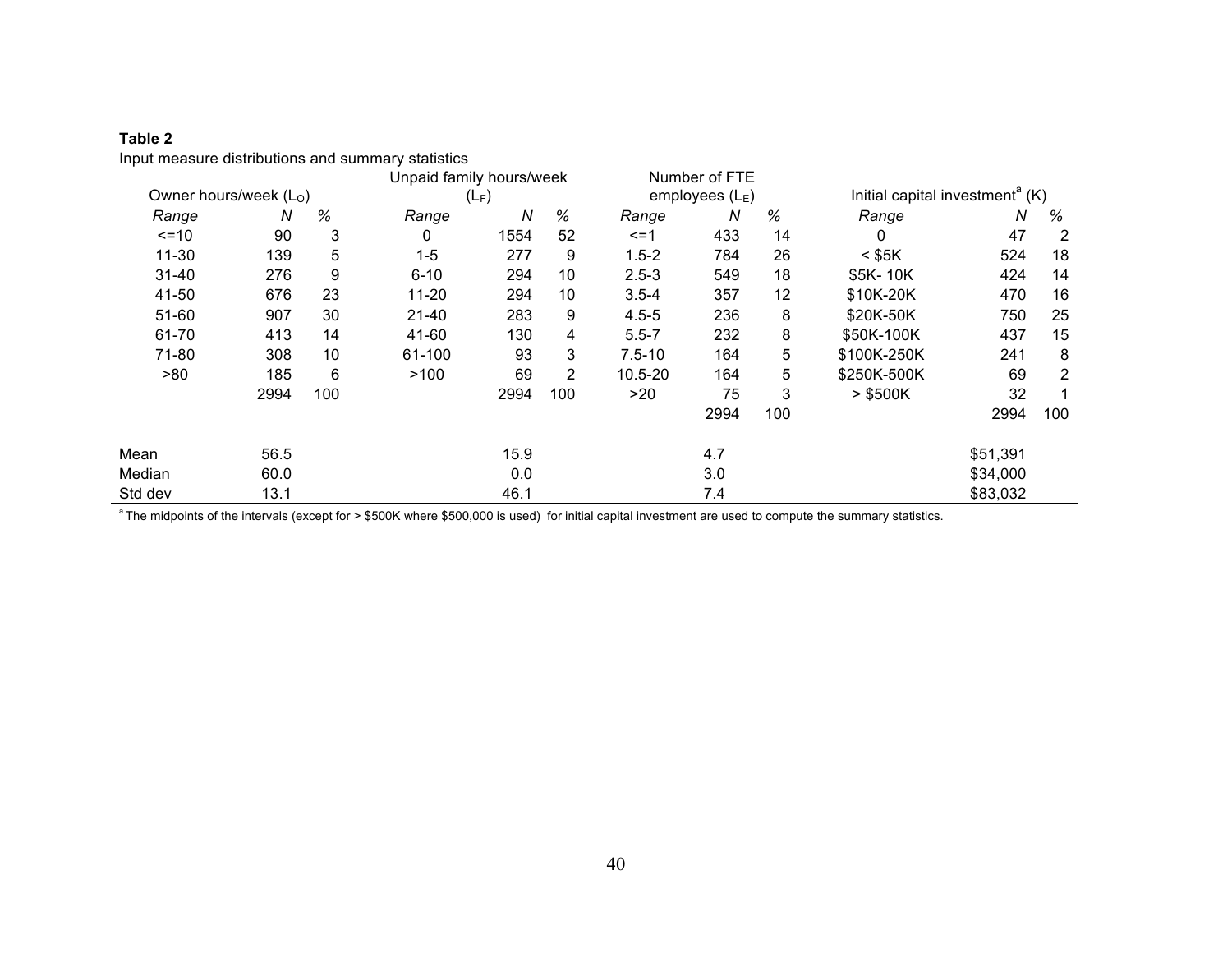Table 3 Primary goals

| <b>THING</b> Y YOUN                |      |       |
|------------------------------------|------|-------|
| Goal name                          | N    | %     |
| Make money (MO)                    | 878  | 29.3  |
| Do work I want to do (WK)          | 759  | 25.4  |
| Avoid working for others (AV)      | 530  | 17.7  |
| Build successful organization (BU) | 522  | 17.4  |
| Other/no response (OT)             | 305  | 10.2  |
|                                    | 2994 | 100.0 |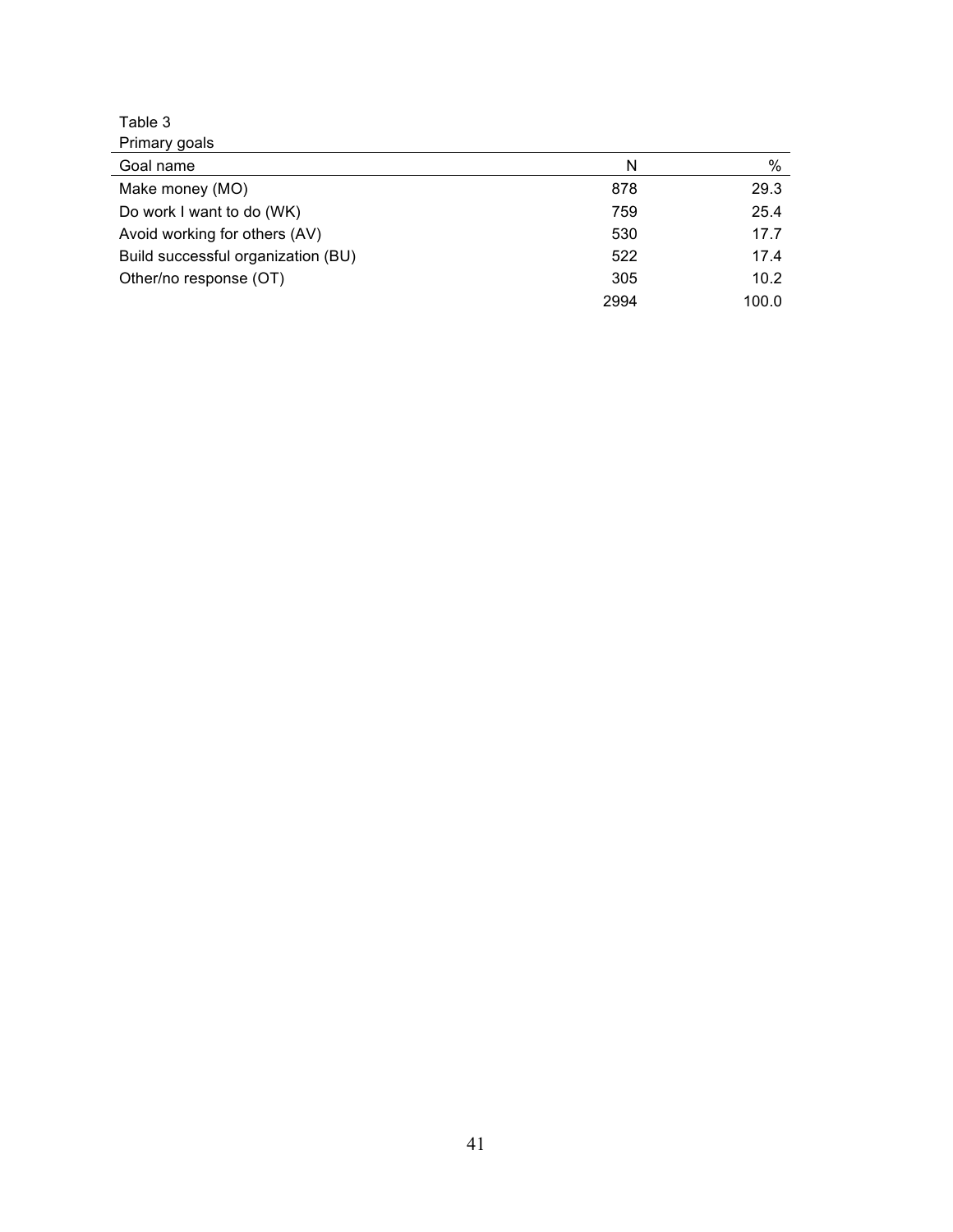Table 4

Control variable summary statistics

| Variable                   | Mean  | Std. dev. |
|----------------------------|-------|-----------|
| Partners: 0*               | 0.693 | 0.461     |
| Partners $> 0$             | 0.307 | 0.461     |
| Non-startup: no            | 0.636 | 0.481     |
| Non-startup: yes*          | 0.364 | 0.481     |
| Management experience: yes | 0.763 | 0.425     |
| Owner age: <30             | 0.262 | 0.440     |
| Owner age: 30-39           | 0.391 | 0.488     |
| Owner age: 40-49           | 0.238 | 0.426     |
| Owner age: > 49            | 0.109 | 0.311     |
| Less than high school      | 0.074 | 0.262     |
| High school diploma        | 0.342 | 0.475     |
| Some college               | 0.337 | 0.473     |
| Bachelor's degree*         | 0.159 | 0.366     |
| Graduate school            | 0.088 | 0.284     |
| Previous jobs: 0           | 0.046 | 0.210     |
| Previous jobs: 1-2*        | 0.264 | 0.441     |
| Previous jobs: 3-4         | 0.345 | 0.475     |
| Previous jobs: 5-6         | 0.194 | 0.396     |
| Previous jobs: 7-9         | 0.077 | 0.267     |
| Previous jobs: > 9         | 0.074 | 0.262     |
| No. of bus classes: 0*     | 0.402 | 0.490     |
| No. of bus. classes: 1-2   | 0.227 | 0.419     |
| No. of bus classes: 3-6    | 0.184 | 0.388     |
| No. of bus classes: >6     | 0.186 | 0.389     |
| Previously owned firm      | 0.290 | 0.454     |
| Parents owned firm         | 0.446 | 0.497     |
| Construction               | 0.073 | 0.260     |
| Manufacturing              | 0.078 | 0.268     |
| Transportation             | 0.024 | 0.154     |
| Wholesale                  | 0.042 | 0.202     |
| Retail*                    | 0.459 | 0.498     |
| Agriculture                | 0.021 | 0.142     |
| Finance                    | 0.049 | 0.215     |
| Services                   | 0.192 | 0.394     |
| Profession                 | 0.054 | 0.226     |
| New England                | 0.036 | 0.186     |
| Mid-Atlantic               | 0.100 | 0.300     |
| <b>Great Lakes</b>         | 0.143 | 0.350     |
| Plains                     | 0.119 | 0.324     |
| Southeast                  | 0.179 | 0.383     |
| Southwest                  | 0.161 | 0.368     |
| Mountain                   | 0.068 | 0.253     |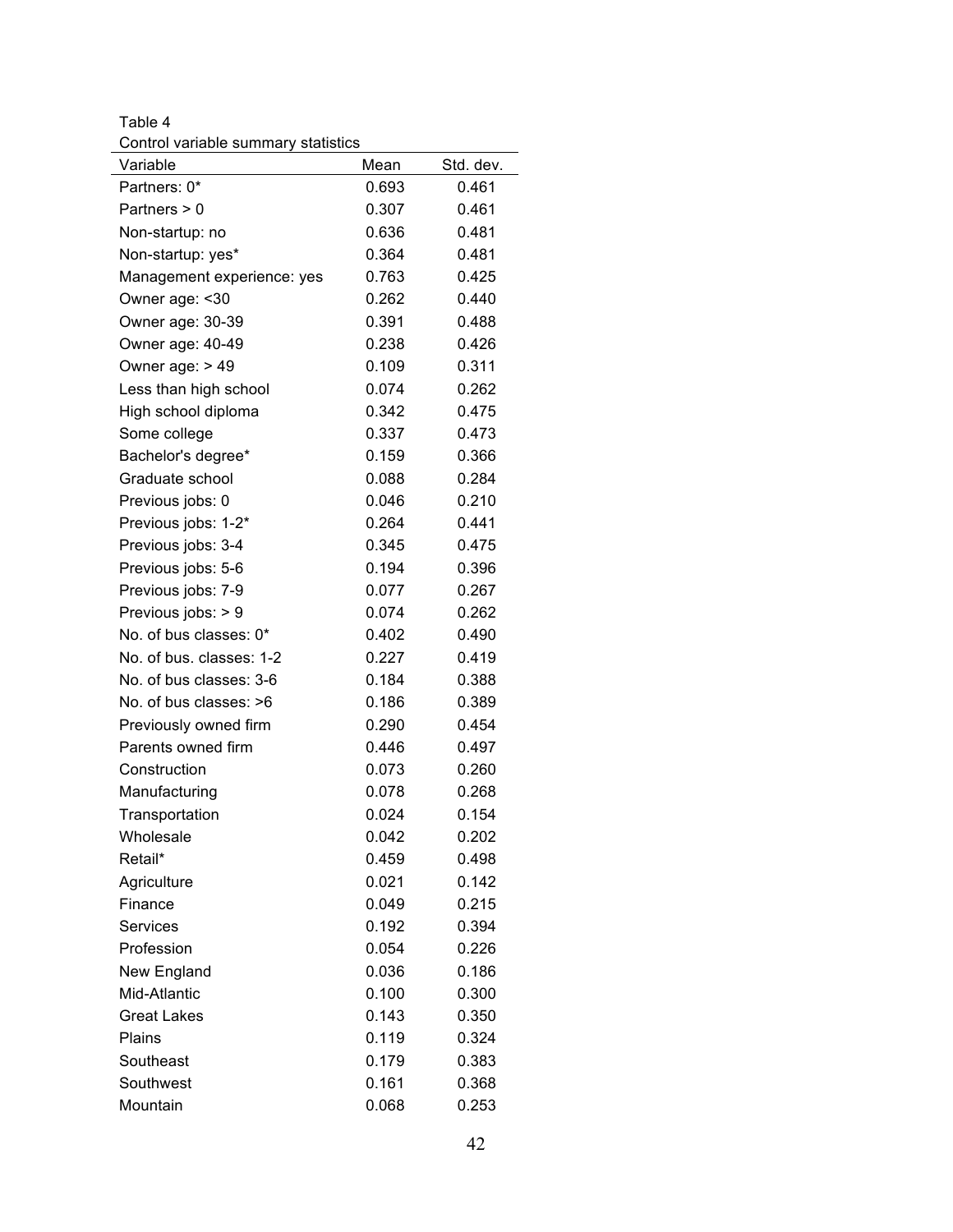| Far west*            | 0.193  | 0.395 |
|----------------------|--------|-------|
| Industry-region wage | 17.687 | 6.276 |

÷,

\* Indicates the omitted category in the regression analysis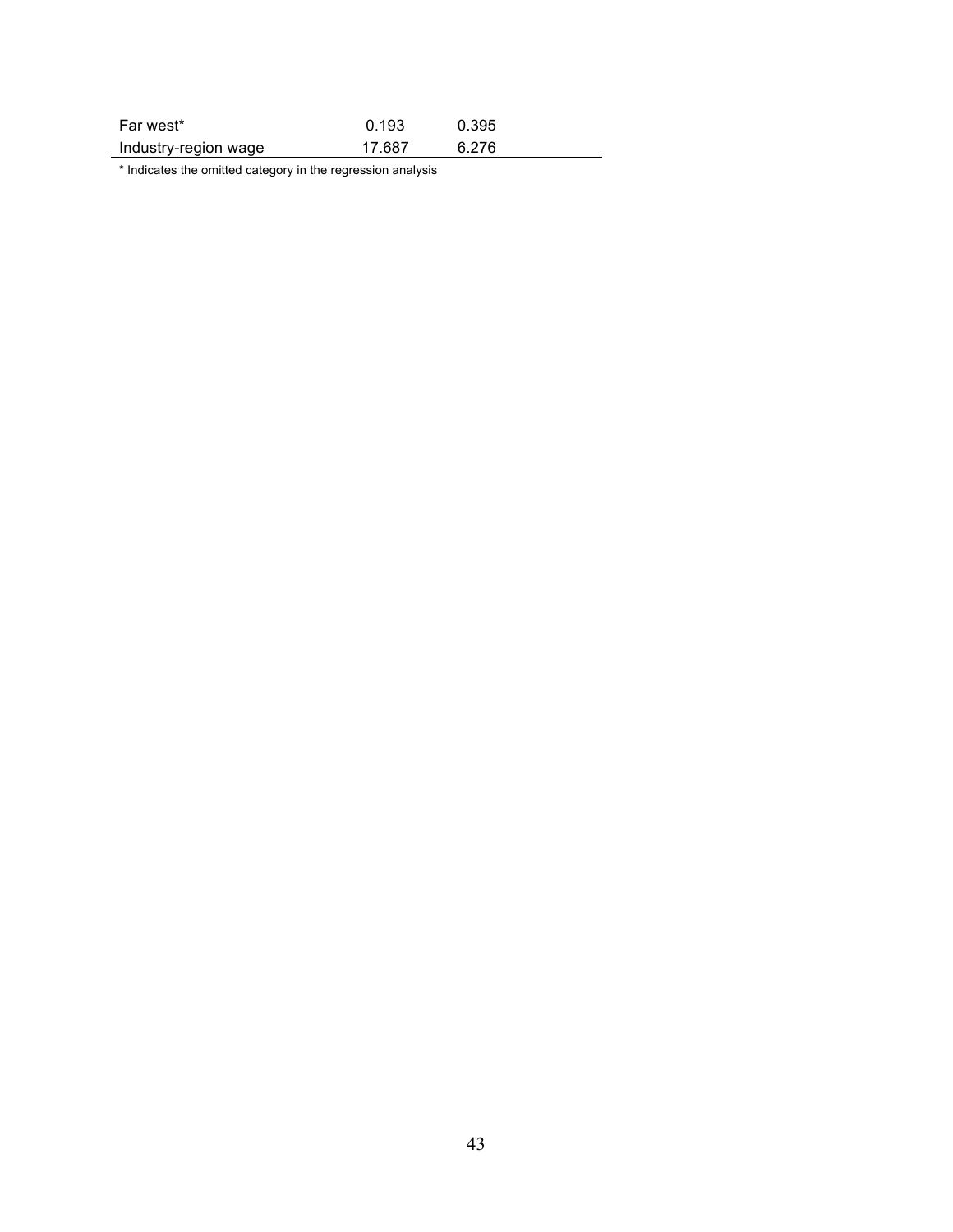## Table 5 Estimation results for hypothesis  $1^a$

|                         | Owner hours<br>Worked $(LO)$ |       |       | Unpaid family<br>hours $(L_F)$ |       |       | No. of FTE<br>Employees $(L_E)$ |       | Initial capital<br>investment (K) |          |       |              |
|-------------------------|------------------------------|-------|-------|--------------------------------|-------|-------|---------------------------------|-------|-----------------------------------|----------|-------|--------------|
|                         | Coeffi-                      | Std.  |       | Coeffi-                        | Std.  |       | Coeffi-                         | Std.  |                                   | Coeffi-  | Std.  |              |
| Variable                | cient                        | Err.  |       | cient                          | Err.  |       | cient                           | Err.  |                                   | cient    | Err.  |              |
| <b>Primary Goals</b>    |                              |       |       |                                |       | ***   |                                 |       |                                   |          |       |              |
| davoid                  | 0.006                        | 0.023 |       | 0.482                          | 0.169 |       | $-0.063$                        | 0.027 |                                   | 0.022    | 0.082 |              |
| dwork                   | 0.035                        | 0.021 | $***$ | 0.138                          | 0.156 | ***   | $-0.067$                        | 0.043 |                                   | 0.004    | 0.096 |              |
| dbuild                  | 0.045                        | 0.016 | $***$ | 0.164                          | 0.062 | ***   | 0.088                           | 0.068 |                                   | 0.196    | 0.106 |              |
| dother                  | 0.051                        | 0.010 |       | 0.524                          | 0.114 |       | $-0.066$                        | 0.095 |                                   | 0.175    | 0.155 |              |
| Controls                |                              |       |       |                                |       |       |                                 |       |                                   |          |       |              |
| Non-startup             | 0.006                        | 0.020 |       | $-0.131$                       | 0.152 |       | $-0.294$                        | 0.036 |                                   | 0.736    | 0.075 |              |
| Partners                | $-0.019$                     | 0.012 |       | $-0.122$                       | 0.138 |       | 0.258                           | 0.084 | ***                               | 0.242    | 0.057 | $***$        |
| Management experience   | 0.042                        | 0.018 |       | 0.033                          | 0.073 |       | 0.341                           | 0.039 | ***                               | 0.281    | 0.085 | $***$        |
| Owner age: < 30         | 0.104                        | 0.017 | $***$ | $-0.280$                       | 0.111 | ***   | 0.025                           | 0.088 |                                   | $-0.374$ | 0.106 |              |
| Owner age: 30-39        | 0.071                        | 0.023 | ***   | $-0.274$                       | 0.106 |       | 0.092                           | 0.100 |                                   | $-0.188$ | 0.210 |              |
| Owner age: 40-49        | 0.047                        | 0.034 |       | $-0.156$                       | 0.126 |       | 0.155                           | 0.057 |                                   | $-0.155$ | 0.151 |              |
| Less than high school   | 0.071                        | 0.017 | $***$ | 0.434                          | 0.272 |       | 0.019                           | 0.070 |                                   | $-0.657$ | 0.185 |              |
| High school diploma     | 0.011                        | 0.013 |       | 0.187                          | 0.123 |       | $-0.047$                        | 0.058 |                                   | $-0.357$ | 0.175 |              |
| Some college            | 0.004                        | 0.007 |       | $-0.007$                       | 0.068 |       | $-0.016$                        | 0.059 |                                   | $-0.244$ | 0.127 |              |
| Graduate school         | $-0.003$                     | 0.033 |       | 0.130                          | 0.102 |       | 0.100                           | 0.113 |                                   | 0.419    | 0.188 |              |
| Previous jobs: 0        | $-0.013$                     | 0.013 |       | 0.102                          | 0.108 |       | 0.125                           | 0.162 |                                   | $-0.174$ | 0.173 |              |
| Previous jobs: 3-4      | 0.006                        | 0.010 |       | 0.322                          | 0.079 | $***$ | 0.039                           | 0.031 |                                   | $-0.013$ | 0.076 |              |
| Previous jobs: 5-6      | 0.049                        | 0.013 | $***$ | 0.255                          | 0.068 | ***   | $-0.052$                        | 0.033 |                                   | $-0.063$ | 0.125 |              |
| Previous jobs: 7-9      | 0.051                        | 0.017 | $***$ | 0.074                          | 0.167 |       | $-0.165$                        | 0.078 |                                   | $-0.140$ | 0.100 |              |
| Previous jobs: >= 10    | 0.105                        | 0.025 | ***   | 0.245                          | 0.180 |       | $-0.192$                        | 0.086 |                                   | $-0.497$ | 0.131 | $***$        |
| No. of bus classes: 1-2 | $-0.021$                     | 0.011 |       | $-0.112$                       | 0.182 |       | $-0.061$                        | 0.032 |                                   | 0.139    | 0.038 | $***$        |
| No. of bus classes: 3-6 | 0.006                        | 0.008 |       | 0.040                          | 0.050 |       | 0.110                           | 0.083 |                                   | 0.146    | 0.070 | $\star\star$ |
| No. of bus classes: >6  | 0.008                        | 0.016 |       | 0.006                          | 0.062 |       | 0.233                           | 0.077 | ***                               | 0.360    | 0.143 | ***          |
| Previously owned firm   | 0.015                        | 0.007 |       | 0.125                          | 0.066 |       | 0.156                           | 0.049 | ***                               | 0.234    | 0.111 |              |
| Parents owned firm      | $-0.013$                     | 0.005 |       | 0.208                          | 0.098 |       | $-0.022$                        | 0.029 |                                   | $-0.054$ | 0.042 |              |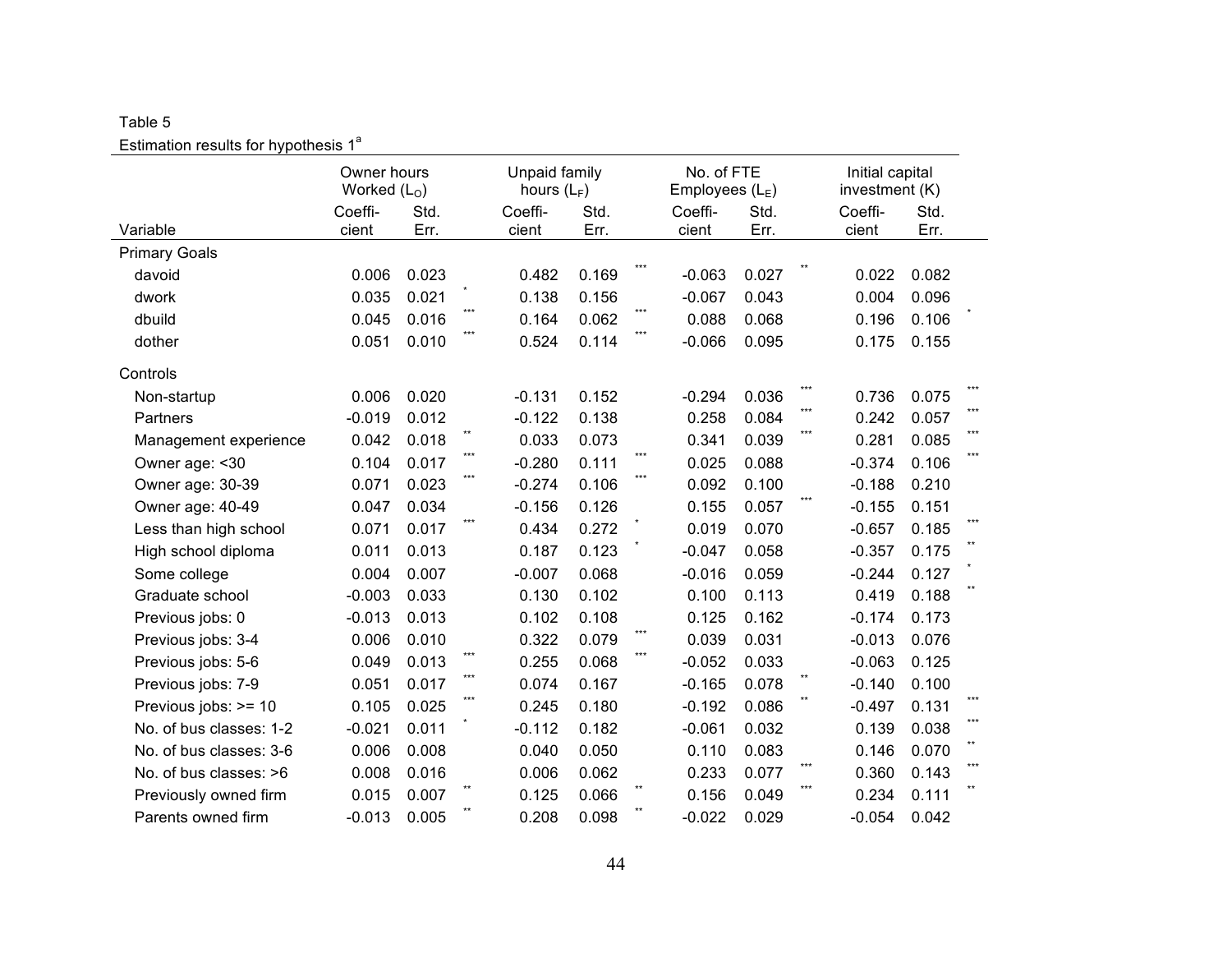| Industry controls                                                                 | Yes   |       |       | Yes     |       |     | Yes    |       |       | Yes   |
|-----------------------------------------------------------------------------------|-------|-------|-------|---------|-------|-----|--------|-------|-------|-------|
| Region controls                                                                   | Yes   |       |       | Yes     |       |     | Yes    |       |       | Yes   |
| Wage control                                                                      | Yes   |       |       | Yes     |       |     | Yes    |       |       | Yes   |
| Constant                                                                          | 3.920 | 0.047 | $***$ | 2.713   | 0.918 | *** | 2.583  | 0.263 | ***   |       |
| Alpha                                                                             | 0.140 | 0.014 | $***$ | 6.180   | 0.559 | *** | 0.563  | 0.048 | $***$ |       |
| Wald linear restriction test:<br>$davoid=dwork = dbuid$<br>$=$ dother=0 $[x2(4)]$ | 44.8  | $***$ |       | 186.350 | ***   |     | 11.270 | ***   |       | 7.420 |

\* Indicates significant at the .10 level; \*\* at the .05 level; and \*\*\* at the .01 level

a Negative binomial regression was used for the three labor equations and ordered probit for the capital equation.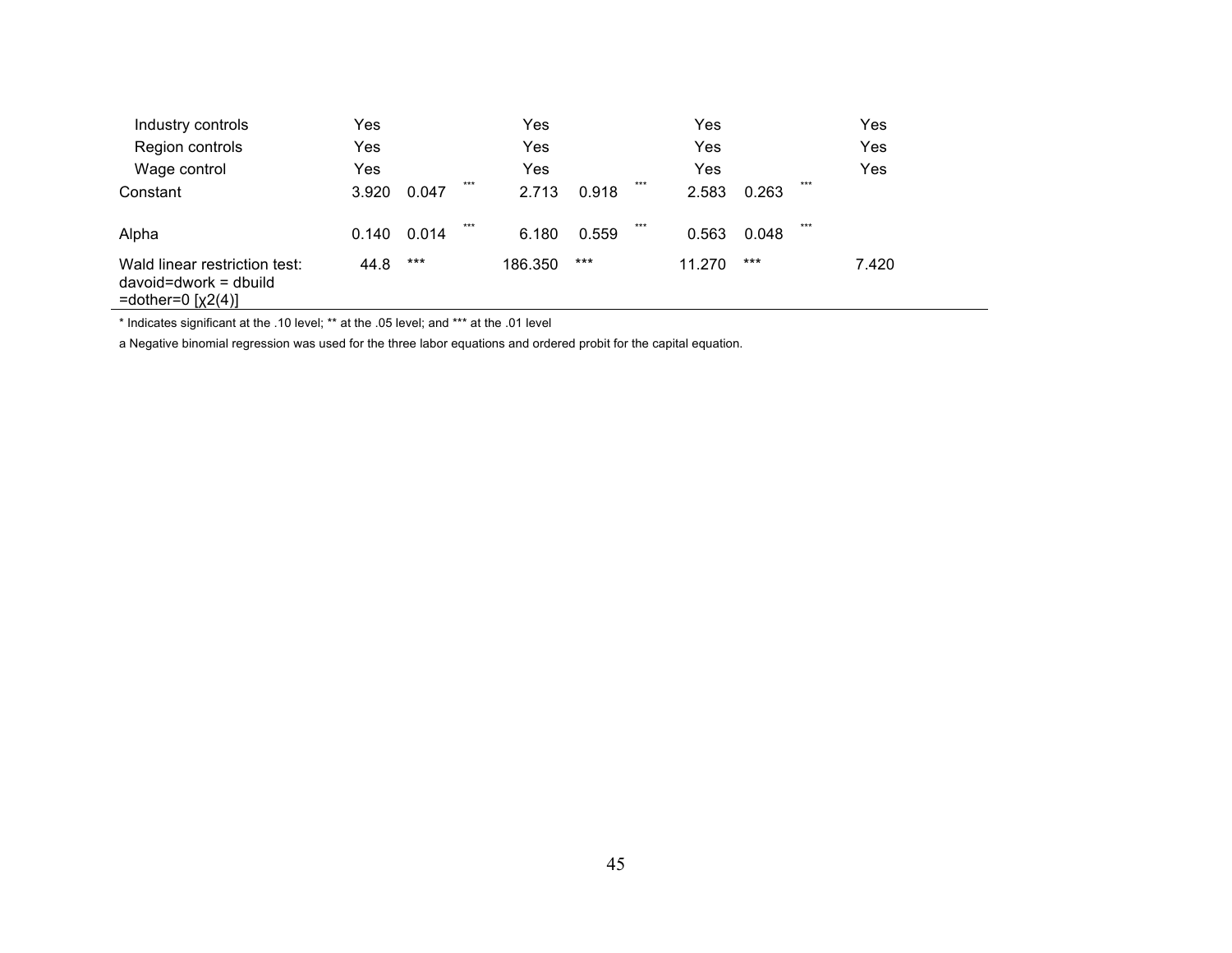| Dependent variable          | $dy/dx^a$ | <b>Std Err</b> |     |
|-----------------------------|-----------|----------------|-----|
| Owner hours worked $(LO)$   |           |                |     |
| davoid                      | 0.313     | 1.274          |     |
| dwork                       | 2.004     | 1.218          |     |
| dbuild                      | 2.569     | 0.941          | *** |
| dother                      | 2.910     | 0.595          | *** |
| Unpaid family hours $(L_F)$ |           |                |     |
| davoid                      | 7.953     | 3.265          |     |
| dwork                       | 2.000     | 2.340          |     |
| dbuild                      | 2.368     | 0.922          | *** |
| dother                      | 9.131     | 2.433          | *** |
| No. of FTE Employees $(LE)$ |           |                |     |
| davoid                      | $-0.536$  | 0.226          |     |
| dwork                       | $-0.571$  | 0.359          |     |
| dbuild                      | 0.769     | 0.606          |     |
| dother                      | -0.558    | 0.775          |     |

Table 6 Motivating goal marginal effect results for Hypothesis 2

<sup>a</sup> dy/dx is the derivative of the input resource variable for a discrete change of the primary goal dummy variable from 0 to 1 evaluated at the mean of each resource input variable

\* Indicates significant at the .10 level; \*\* at the .05 level; and \*\*\* at the .01 level